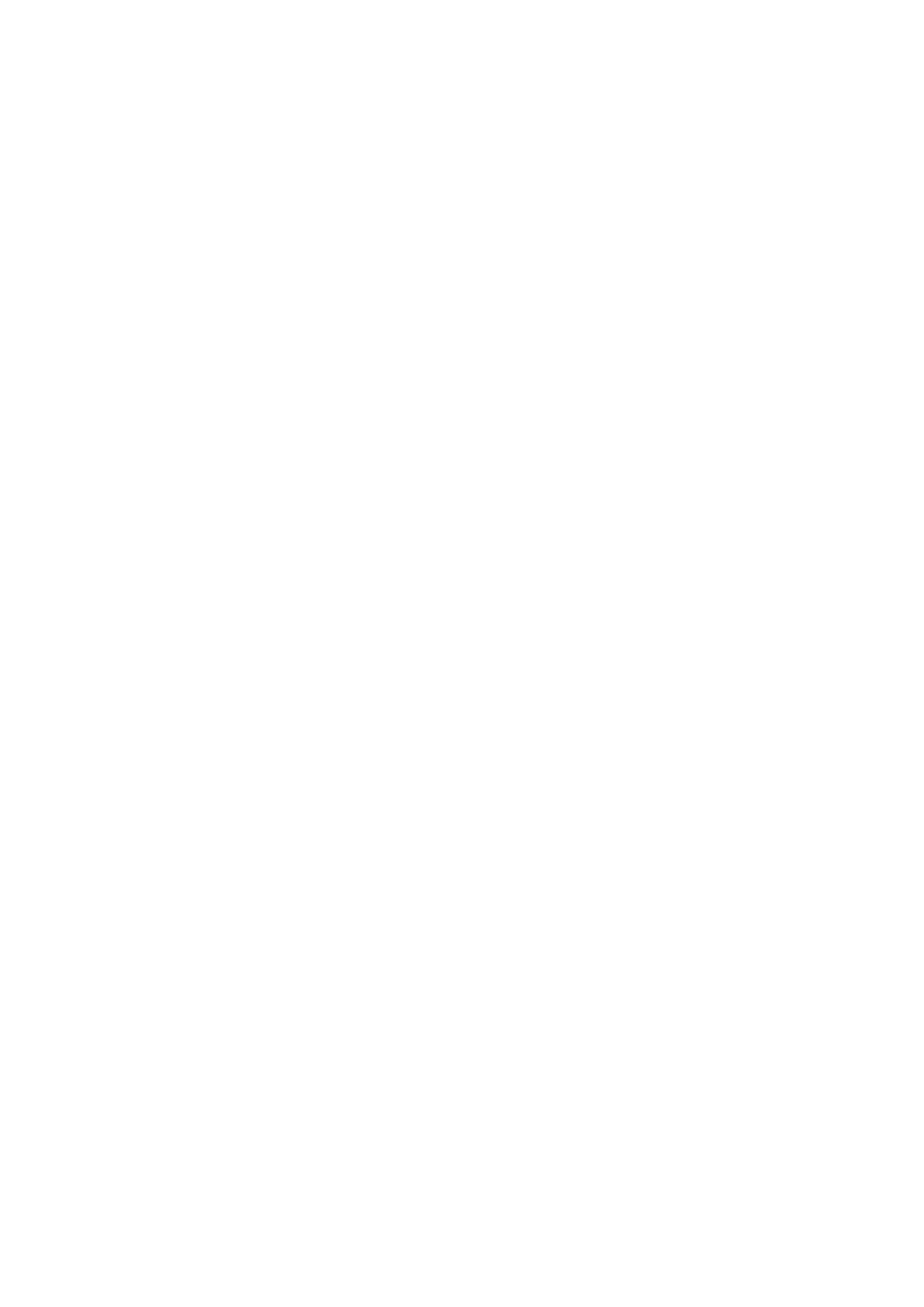### **Contents**

|                | Introduction                                                                      | 3              |
|----------------|-----------------------------------------------------------------------------------|----------------|
| $\mathbf{1}$ . | <b>Executive Summary</b>                                                          | $\overline{4}$ |
| 2.             | Background                                                                        | 8              |
| 3.             | The Evolution of a Regulatory Regime                                              | 11             |
|                | <b>Dealing with Malpractice</b>                                                   |                |
| 4.             | Dealing with Malpractice - Personal Injury                                        | 13             |
| 5.             | Dealing with Malpractice - Financial Services                                     | 16             |
| 6.             | Dealing with Malpractice - Other Markets                                          | 20             |
| 7.             | Keeping inappropriate businesses out of the market                                | 22             |
|                | <b>Access to Justice</b>                                                          |                |
| 8.             | Access to Justice or compensation culture                                         | 25             |
| 9.             | Access to Justice in the Personal Injury sector                                   | 27             |
|                | Appendix: Road traffic accidents, reported injuries and<br>personal injury claims | 37             |
| 10.            | Access to Justice in Financial Services                                           | 42             |
|                | <b>The Market</b>                                                                 |                |
| 11.            | The Market for Claims Management Services                                         | 47             |
|                | Evolution, Overall Assessment and Future Work                                     |                |
| 12.            | Evolution of the Regulatory Regime                                                | 50             |
| 13.            | <b>Overall Assessment</b>                                                         | 53             |
| 14.            | Future work                                                                       | 57             |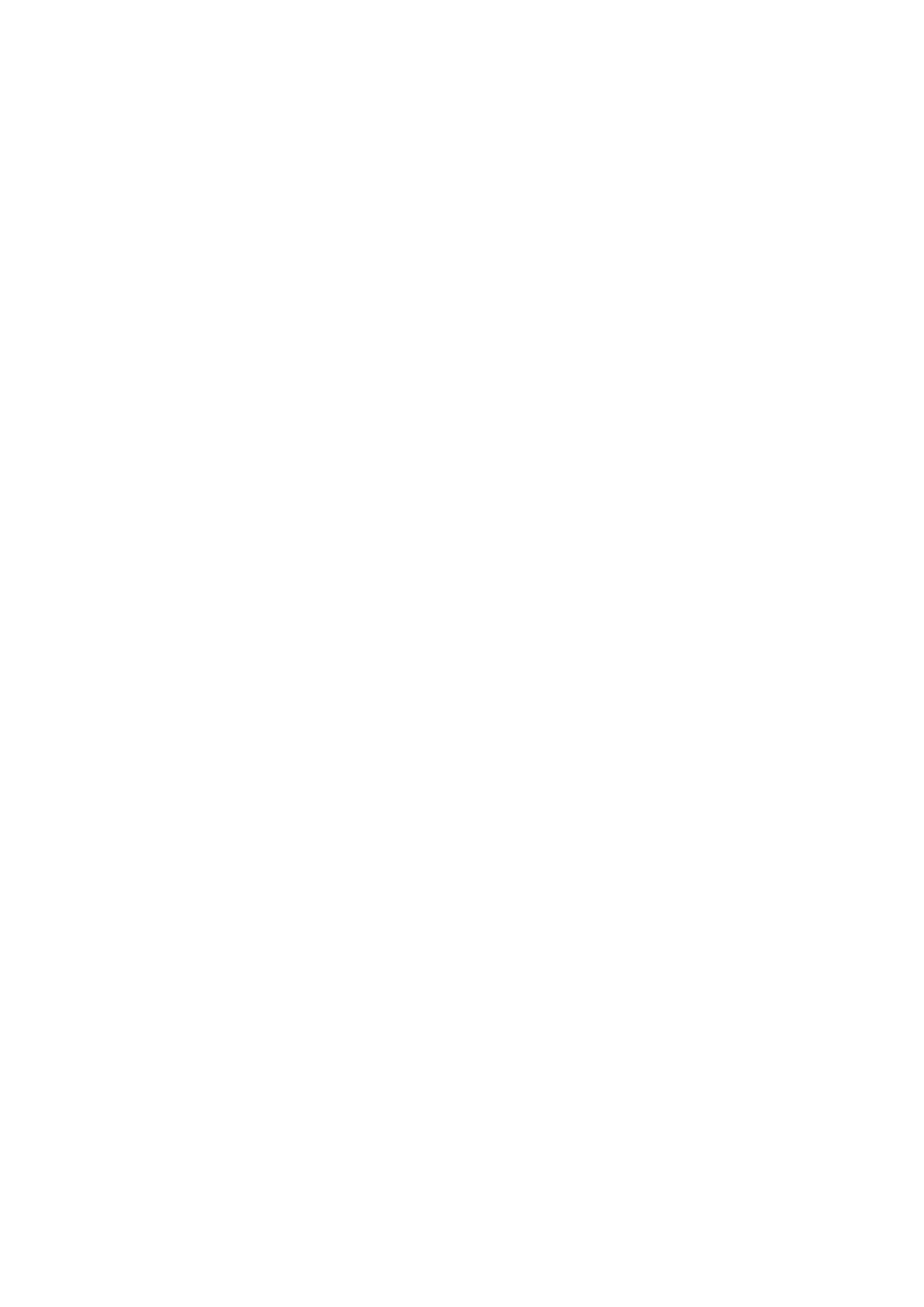### <span id="page-4-0"></span>Introduction

A rigorous analysis of the impact of regulation has been an integral part of the Ministry of Justice's approach to regulating the claims management industry. This is the fourth impact report commissioned since regulation was commenced in 2007. Previous impact reports have concentrated on the impact of regulation on reducing malpractice as identified in an initial baseline study. After three years it is necessary to refine the process as the markets have changed substantially, in particular through new markets being developed and new forms of malpractice appearing. This study follows the pattern of previous studies by analysing how malpractice has been reduced but also considers, in as much detail as is possible, the impact on promoting access to justice. This is a more difficult subject to analyse, and this section of the report should be regarded as a tentative first step. The report does not repeat much of the analysis that has appeared in previous reports, for example the approach to enforcement issues and the handling of claims in respect of the allegedly unenforceable terms in credit agreements.

The report also identifies how the claims management market and the regulatory regime have evolved over the years and suggests some issues that might usefully be considered by the Regulator.

The author is grateful to the staff providing the claims management function at the Ministry of Justice in London and in the Monitoring and Compliance Unit in Burtonon-Trent and to the various representatives of government agencies and departments, trade associations and individuals who have fed in their experience and views, in particular through a workshop on access to justice held on 26 March 2010.

Mark Boleat May 2010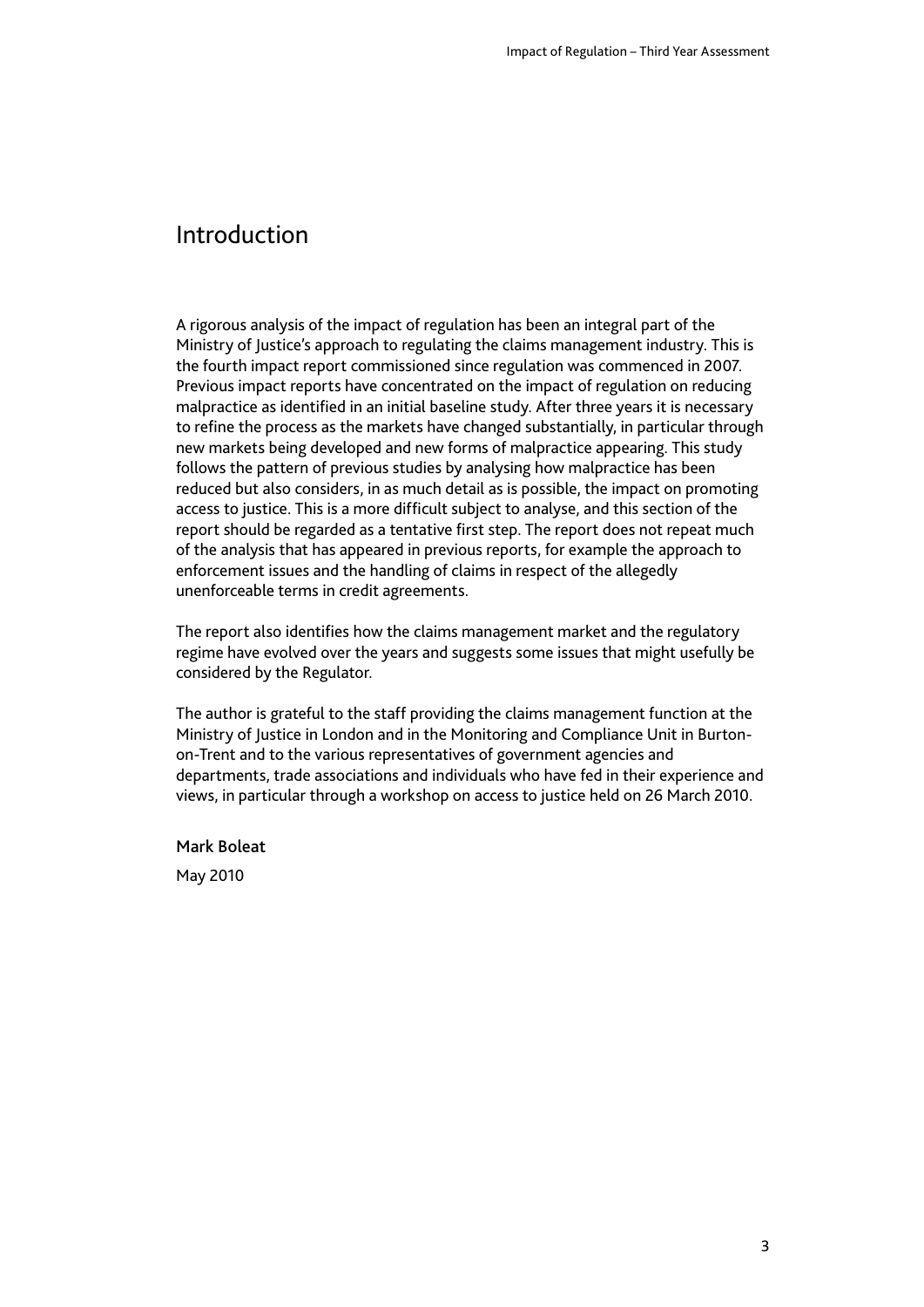### <span id="page-5-0"></span>1. Executive Summary

### **Background**

1.1 The Compensation Act 2006 provided for the regulation of claims management activities. The regulatory regime was quickly put into place by April 2007 using an innovative structure with day-to-day monitoring and compliance functions being effectively outsourced to a dedicated unit provided by a local authority. The objectives of regulation are to provide better safeguards to consumers of claims management services and to promote access to justice.

### **Evolution of a Regulatory Regime**

1.2 Typically, new regulatory regimes go through five phases: identification of malpractice; construction of the regulatory regime; initial implementation; business reaction, and the regulator reaction.

### **Dealing with Malpractice – Personal Injury**

1.3 Personal injury claims were the principle driving force behind the introduction of regulation. Regulation quickly dealt with most of the overt malpractice, in particular unauthorised marketing in hospitals, cold calling in person and the misuse of the expression "no win, no fee". The Regulator has also played a significant role in dealing with criminal activity in the form of staged accidents. Malpractice has now largely switched to telephone cold calling by marketing companies and misleading information being given in individual contacts. Personal injury business will be influenced by changes to the claims process.

### **Dealing with Malpractice – Financial Services**

1.4 When regulation began, there was only one substantive market for compensation claims for financial products - mis-sold endowment policies. The major malpractice, although it did not have a significant detrimental affect on consumers, was misleading claims on websites. This malpractice has been dealt with. For other reasons the volume of endowment claims has now been sharply reduced. Claims companies moved into the bank charge and unfair terms in consumer credit agreement markets, but both have largely been ended as a result of court judgments. The significant market now is payment protection insurance. The major area of malpractice has been the taking of upfront fees where there was no guarantee of the service being delivered. Regulation has succeeded in limiting the scope for malpractice in these new areas.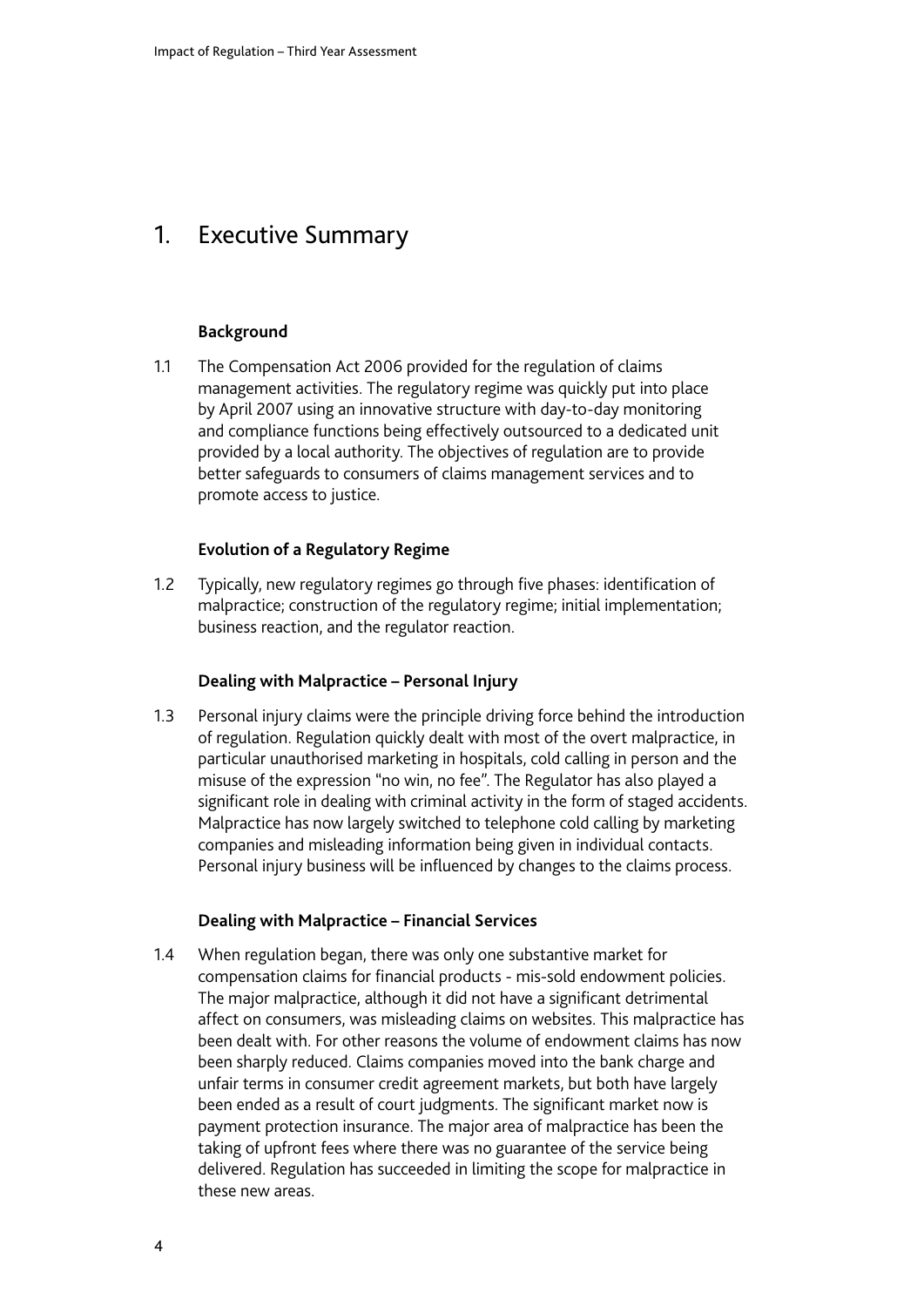### **Dealing with Malpractice – Other Markets**

1.5 Regulation has largely dealt effectively with malpractice in three other small markets: criminal injuries compensation, industrial injuries disablement benefit and housing disrepair. Employment claims has proved a more difficult market as the nature of the issues are very different, the main problem being the poor standard of representation.

### **Keeping Inappropriate Businesses out of the Market**

1.6 The authorisation process has been used successfully to keep inappropriate businesses out of the market, largely through applications being withdrawn or not pursued. Over 450 businesses that paid the application fee for authorisation chose not to pursue their applications. The renewal process plays a similar but more muted role in this respect and also provides an opportunity for businesses to withdraw formally from the market. Over 650 businesses have voluntarily surrendered their authorisation. Effective action has been taken against businesses operating without authorisation.

### **Access to Justice or Compensation Culture?**

1.7 Access to justice is generally seen as being a "good thing" while the compensation culture is seen as being a "bad thing". However, the two are if not the same then closely connected. In practice, the promotion of "good" access to justice at the margin inevitably is likely to lead to a belief, that can be realised in some cases, that compensation is available when it is not properly due. The more that "good" access to justice is promoted, the greater the scope for a "bad" compensation culture with compensation being sought and paid where it is not properly due.

### **Access to Justice in the Personal Injury Sector**

1.8 Personal injury claims have increased markedly in relation to injuries sustained as a result of road traffic accidents. Claims management companies have contributed to this trend by helping people claim compensation who would not otherwise have done so. There is an argument that they are unnecessary and do not add value. This is to ignore the reality of the market place. Advertising and marketing are essential parts of the process, not expendable extras. Regulation has probably played no more than a modest part in promoting access to justice, although it has helped raise the profile and credibility of claims management companies, particularly in their dealings with solicitors.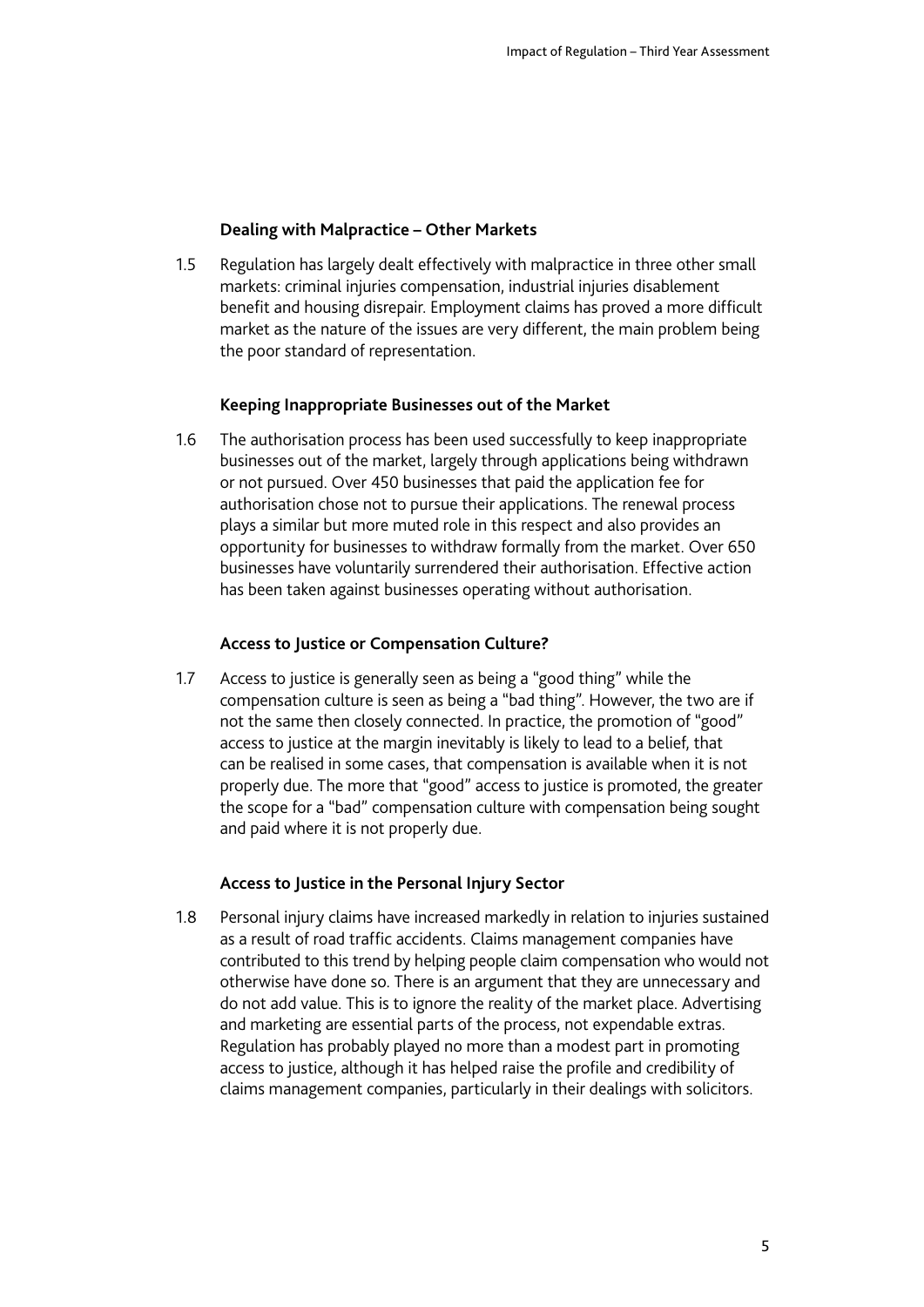### **Access to Justice in financial services**

1.9 Claims management companies have played a significant role in increasing access to justice in respect of mis-sold endowment policies and more recently payment protection insurance. Without their activities, many people would not have obtained the compensation to which they are properly entitled. Regulation has played a modest role in increasing access to justice, largely by increasing the credibility of companies in the sector and also by limiting the scope for malpractice.

### **The Market for Claims Management Services**

1.10 Prior to the introduction of the legislation, it was estimated that there were about 500 claims management companies. In the event, more than 3,000 businesses are now authorised and the number of new businesses seeking authorisation is running at over 1,000 a year. However, the volume of business has not increased commensurately. There is a substantial turnover in the sector, many businesses coming into and out of the market each year. Regulation has probably made it more attractive for individuals and businesses to seek to enter this market as being able to say that they are regulated by the Ministry of Justice is a useful marketing tool.

### **Evolution of the Regulatory Regime**

- 1.11 The regulatory regime has evolved in response to market developments. Overt malpractice was dealt with very quickly, primarily through the authorisation process together with regulatory action against some authorised businesses. Malpractice has now become both more sophisticated and more difficult to detect, for example, misleading claims on websites being replaced by misleading claims in individual telephone conversations. The focus of regulation action has switched from personal injury to financial services.
- 1.12 The major problem areas are also those where other regulators are active and, increasingly, the Claims Management Regulator has had to work with those other regulators.
- 1.13 The Regulator has had to become smarter and has done so although the need to work with other regulators has meant that progress has sometimes been a little slow. Complaints to the regulator have proved to be a valuable source of intelligence, complementing existing sources.

### **Overall Assessment**

1.14 Claims management regulation has, at a very modest cost ( $E2.3$  million in 2009/10), effectively dealt with overt malpractice in the market for claims management services. Regulation has prevented businesses that were likely to engage in malpractice from operating in the market and has significantly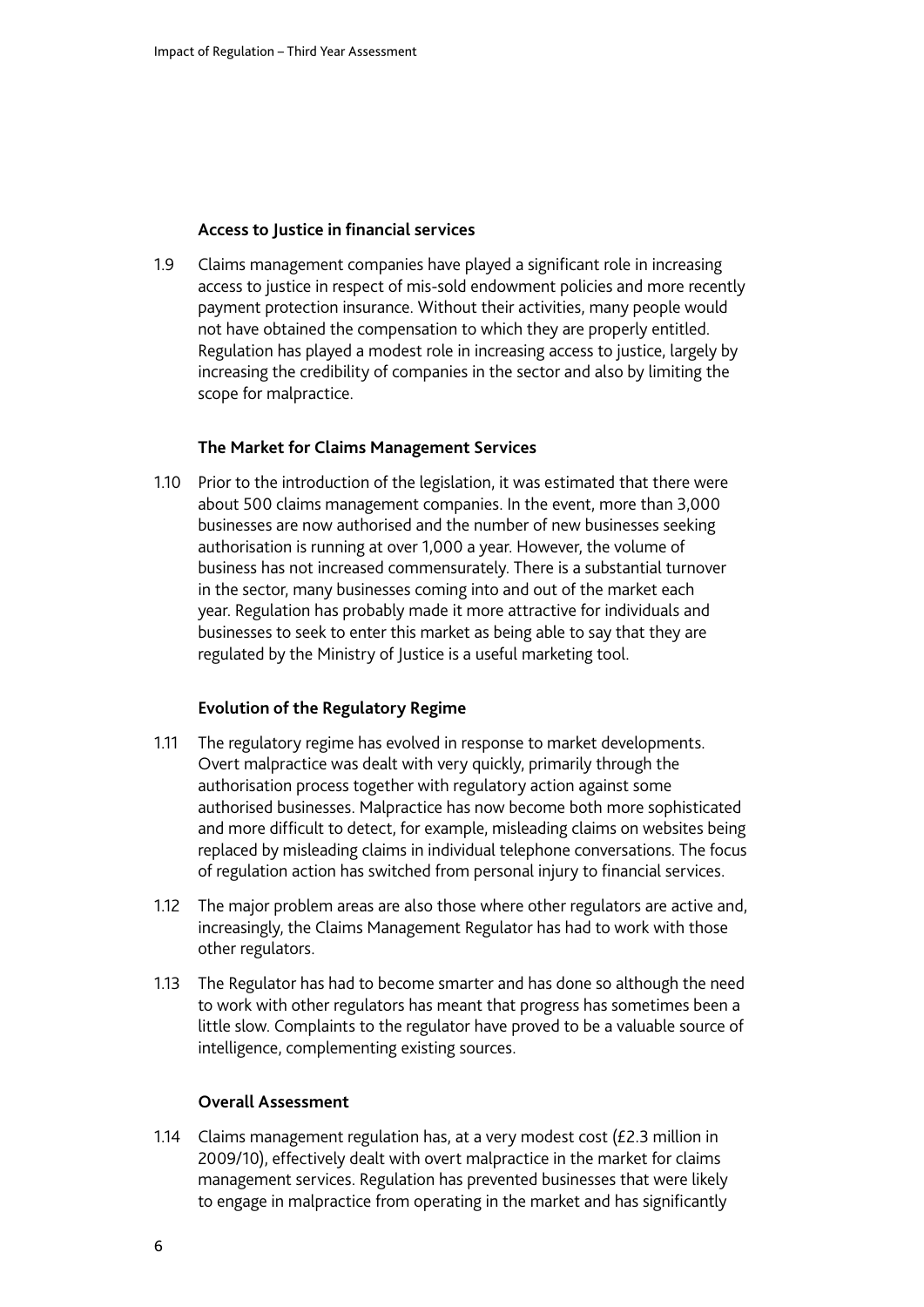reduced the scope for malpractice to develop, particularly in respect of the market in financial claims.

1.15 The effectiveness of the Claims Management Regulator has been recognised in a recent Better Regulation Executive report (Better Regulation, Better Benefits: Getting the Balance Right Case Studies, BIS October 2009). The report concluded that: "Claims management regulation is a good example of how regulation can be introduced quickly, efficiently and at low cost, with the support of the industry concerned, to protect consumers."

### **Future Work**

1.16 The Regulator needs to build on what has already been done in differentiating the requirements that must be met by businesses engaged in activities that are high risk in respect of potential detriment to the consumer as opposed to businesses that do no more than introduce claims to another business. Possibilities that merit consideration are requiring outward telephone calls to be recorded, more mystery shopping of businesses where there is prime facie evidence of malpractice, changing the requirement that allows businesses to say that they are "authorised by the Ministry of Justice" and developing an even more robust authorisation procedure for certain business sectors. The Regulator also needs to further strengthen the ability to anticipate problems and further concentrate enforcement activities on those businesses that pose the greatest risk to consumers.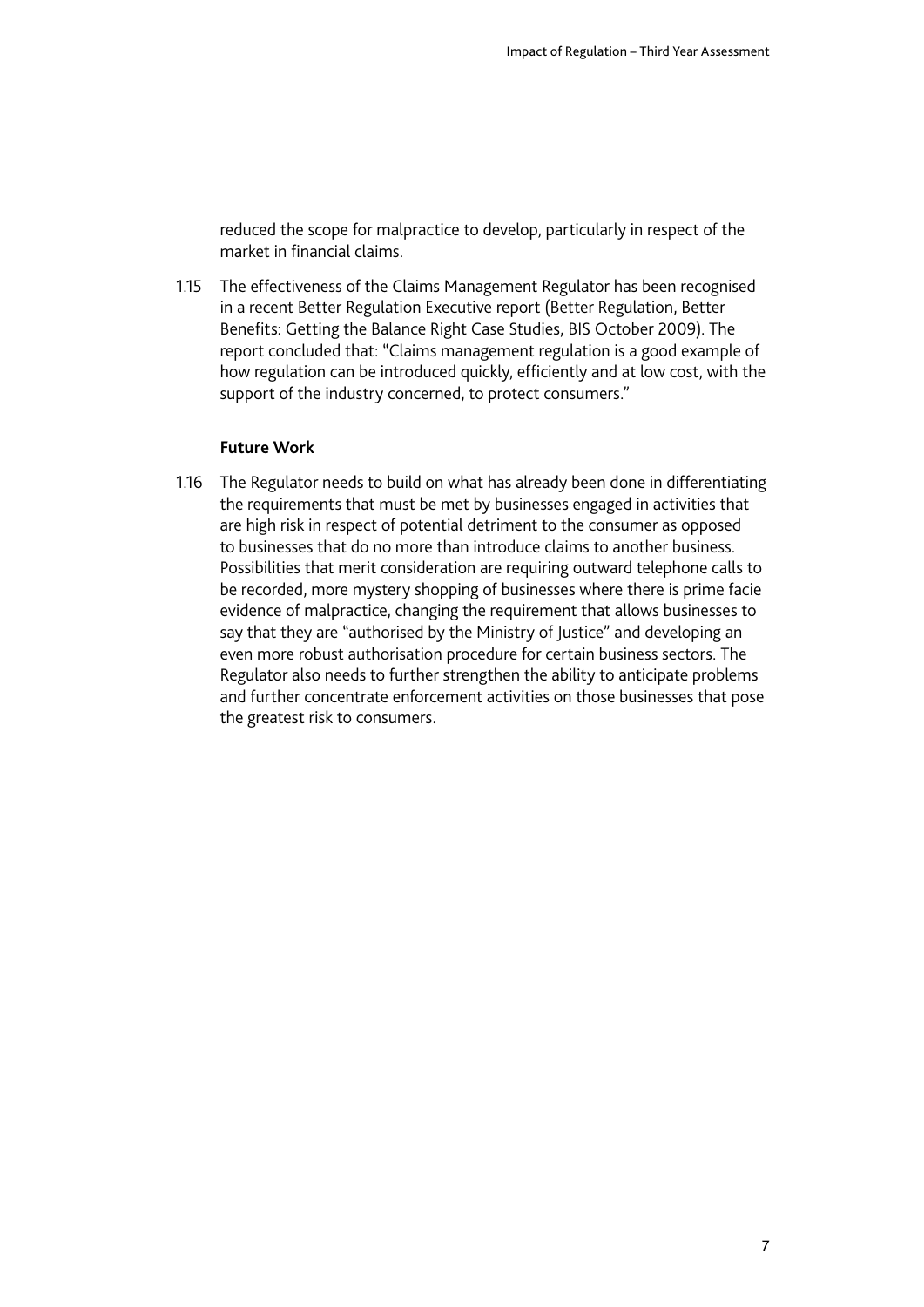### <span id="page-9-0"></span>2. Background

### **The need for claims management regulation**

- 2.1 Over the last ten or so years a small industry has grown up of non-solicitor businesses that help people obtain compensation. This has been influenced by government policy initiatives – the introduction of conditional fee agreements for personal injury cases and the requirement on insurance companies to respond in a particular way to complaints about the mis-selling of endowment policies.
- 2.2 Whilst solicitors remain the principal providers of claims management services, the traditional culture of the legal profession, combined with the professional regulation to which solicitors are subject, allowed new entrants into the market who were subject to no regulation at all. Standards have varied from very good to very poor, but with no mechanism for excesses at the poor end of the scale to be addressed.

### **The Compensation Act 2006**

- 2.3 The Compensation Act 2006 became law on 25 July 2006. The Act and subsequent secondary legislation provide for the following activities to be subject to regulation
	- advertising for, or otherwise seeking out (for example, by canvassing or direct marketing), persons who may have a cause of action;
	- advising persons on the merits or handling of causes of action;
	- making representations on behalf of claimants;
	- referring details of potential claims or potential claimants to other persons, including persons having the right to conduct litigation; and
	- investigating, or commissioning the investigation of, the circumstances of, the merits of, or the foundations for, potential claims, with a view to the use of the results in pursuing the claim.
- 2.4 Claims in respect of the following are covered
	- personal injuries;
	- • criminal injuries compensation;
	- • Industrial Injuries Disablement Benefit;
	- employment;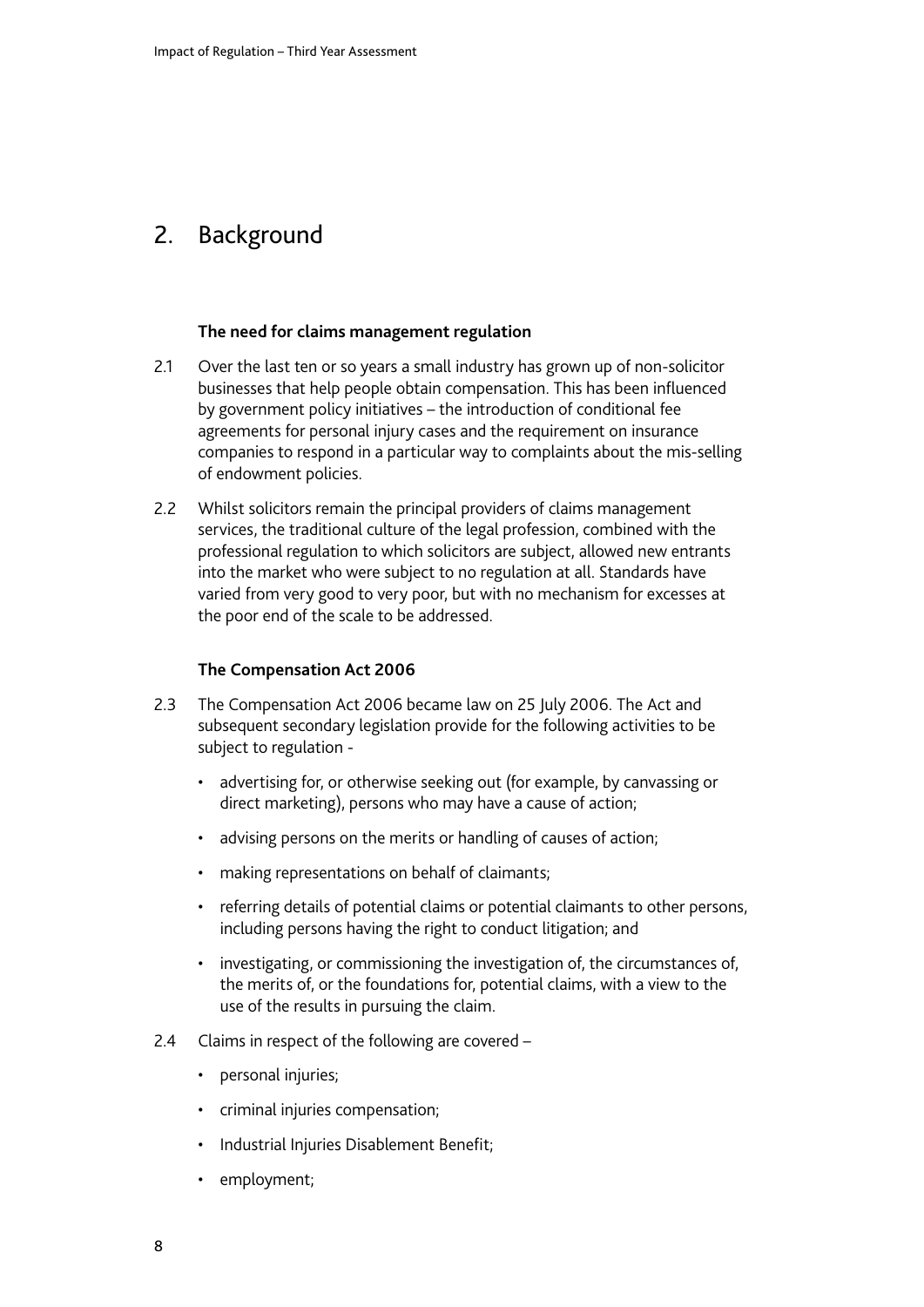- housing disrepair; and
- financial products and services.
- 2.5 A number of businesses are exempt from the need to be authorised under the Act –
	- lawyers regulated in respect of claims management services by their respective regulators;
	- independent trade unions;
	- insurance companies, insurance brokers and IFAs providing a claims management service that is regulated under the Financial Services and Markets Act 2000;
	- charities and advice agencies that meet the detailed exemption criteria set out in the regulations; and
	- certain very small scale introducers ('exempt introducers') although they need to comply with the rules on advertising, marketing and soliciting business.

### **The regulatory structure**

- 2.6 The time period from drafting the legislation to Royal Assent and then implementation was very short. At the time the legislation was drafted no decision had been taken as to the regulatory structure. The legislation accordingly allowed any option. The Secretary of State could establish a new regulatory body, designate an existing regulatory body to be the regulator or be the regulator himself. The latter direct regulation option was selected and fully implemented by April 2007.
- 2.7 An established civil servant supported by a small team in the Ministry of Justice takes decisions on behalf of the Secretary of State. A Monitoring and Compliance Unit is provided under contract by Staffordshire County Council. A non-statutory Regulatory Consultative Group, comprising representatives of relevant major stakeholders including claims management businesses, other regulators, trade associations and consumer organisations, acts as a sounding board for the Regulator and as a forum for discussion.

### **The objectives of regulation**

2.8 The objectives of regulation were set out in the Regulatory Impact Assessment for the Compensation Bill –

"This proposal aims to provide better safeguards for consumers of claims management services. It is designed to encourage the provision of quality services, to enhance consumer protection and to provide consumers with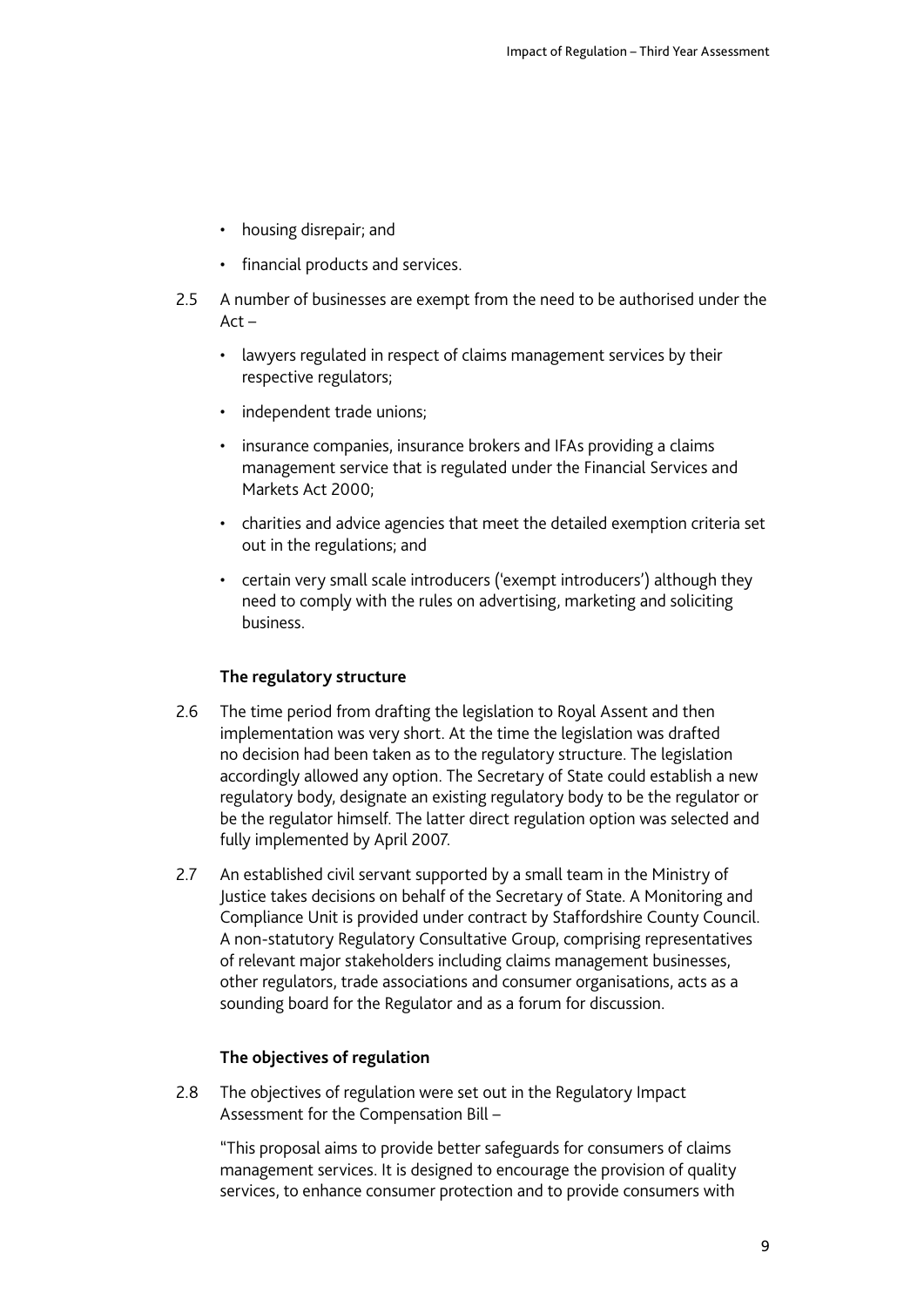a clear route to redress. In particular, the proposal aims to improve the effectiveness and efficiency of the system for those who have a genuine claim to compensation, and to tackle practices that have helped to spread the misperceptions and false expectations of compensation claims amongst consumers. This will help to build consumer confidence and promote effective competition within the sector, whilst ensuring that the sector will be able to contribute effectively to the widening of access to justice."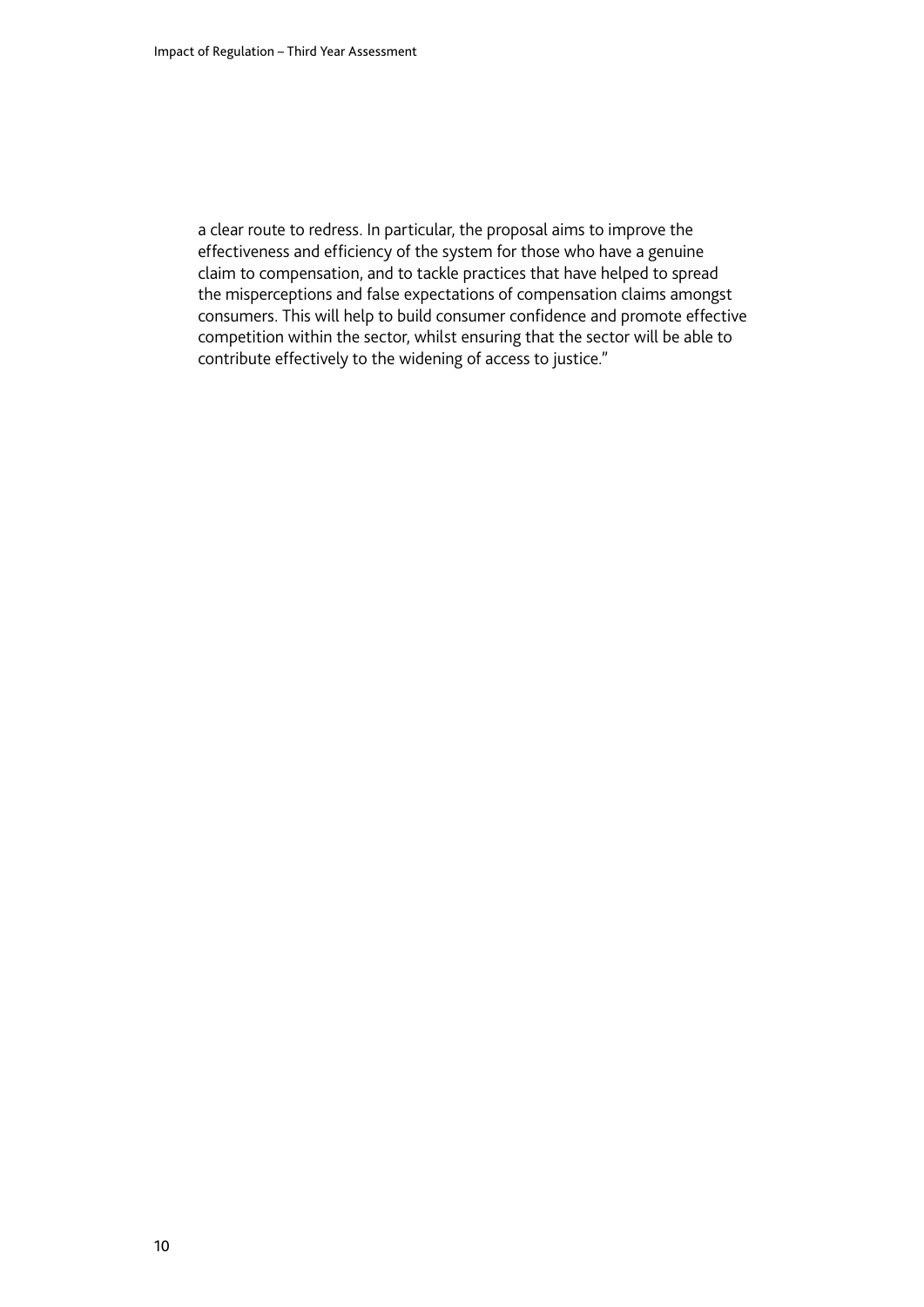### <span id="page-12-0"></span>3. The Evolution of a Regulatory Regime

- 3.1 Now that regulation has been in place for three years there is sufficient experience for this annual impact study to analyse how claims management regulation has impacted on the market for claims management services as a whole and how the regime itself has needed to adapt and will need to continue to adapt in the light of changing market conditions. Such an analysis needs to be conducted within a theoretical framework which can reasonably be constructed from the experience of other regulators.
- 3.2 Five very broad phases of a regulatory regime can be identified.

### (1) Identification of malpractice

Regulation is introduced because there is, or is perceived to be, malpractice in the marketplace which does not lend itself to remedial action other than by new regulation. The malpractice may be well documented in an authoritative and well researched study or it might be based on rather more subjective views, influenced by the media and MPs.

### (2) Construction of the regulatory regime

The policy-making process is such that there is likely to be a reasonably long interval between identification of the problem and the detailed work in putting in place a regulatory regime. This is done typically through a three-stage process of primary legislation, secondary legislation in the form of regulations and rules made under secondary legislation. This is a far from easy task. There can be a tendency for policy makers to take the market as they see it and not to work through what will happen in the market as a result of regulation. The process can also take such a long time that there is a risk that the market itself will have changed for reasons unconnected with the regulation. It is also inherent in the policy making process that the wording of specific regulatory requirements receives rather more attention than any enforcement mechanism, with there sometimes being an automatic assumption that rules are self enforcing.

However well it is done this process will be far from perfect and may well be influenced by extraneous political and other factors. The end result is unlikely to be ideal and in all probability there will be some unintended loopholes or gaps.

### (3) Initial Implementation

The early days of a regulatory regime are vitally important in setting the tone. There can be a tendency for regulators to make loud noises, which may be interpreted as threats about the need for compliance and the penalties for failing to comply. Businesses in the sector will be nervous about the impact of regulation, perhaps aided by exaggerated claims by lawyers and compliance experts as to what will be needed to be done in order to comply.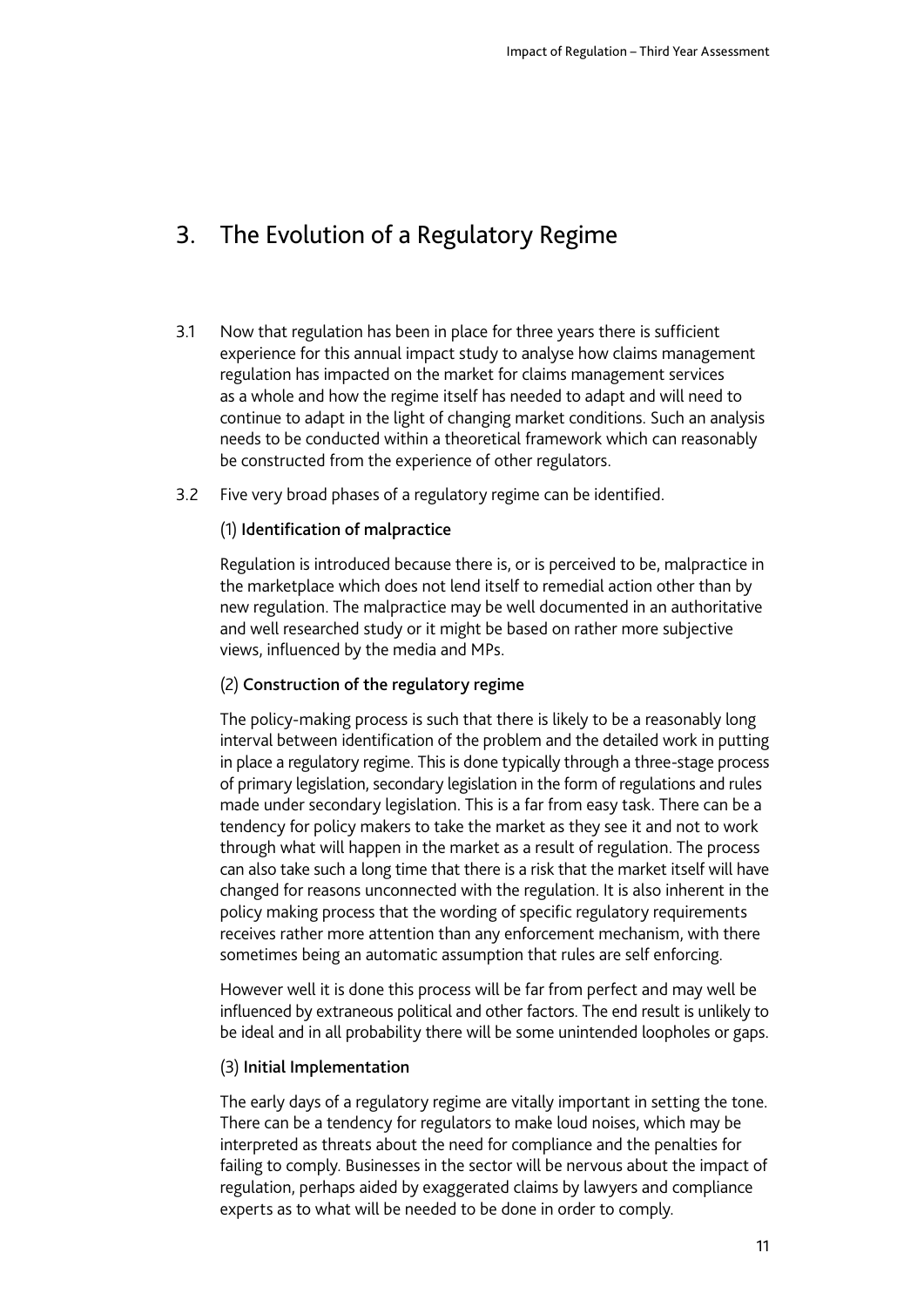The regulator is likely to deal fairly quickly with some forms of overt malpractice and will have sensibly identified some easy and quick wins at the outset. However, progress in dealing with any major malpractice may be more difficult, and to some extent there will be some sparring between those who profit from malpractice and the regulator.

### (4) Business Reaction

Within a few months of the regulatory regime coming into force, and indeed sometimes even before it does so, businesses will react. In some cases they will reorganise their activities so as to fall outside the regulatory scope. Some may leave the market altogether, particularly if it is of marginal importance to them.

The most important reaction is of those who have profited from malpractice. They will want to preserve this ability so they will be keenly observing how the regulator behaves, in particular what forms of malpractice the regulator chooses to pursue and how the regulatory reach can best be circumvented. This can easily lead to malpractice being driven underground, to new businesses being created and in some cases to businesses openly challenging the regulator, knowing the prosecution, if not an empty threat, is something that is undertaken only rarely and is costly to the regulator.

At this stage there is likely to be some disillusionment with the regulatory regime, however successful it is. Consumer groups and others may well point out that it has failed to remove all malpractice, even though this was an impossible objective. Those businesses that sought to comply may complain that others have not done so and thereby gain a competitive advantage.

### (5) The Regulator Reaction

The final and mature stage of a regulatory regime is when the regulator is in a position to react to the business response to the regulatory regime. Regulators have to learn from experience – not only their own experience but also how other regulators have performed and most importantly how the businesses they are regulating have reacted. In the same way that businesses wise-up to the regulator and find means of circumventing regulation, so the regulator has to wise-up to the activities of those intent on malpractice so as to ensure that they cannot evade the purpose of regulation.

This is a far more sophisticated regulatory regime than that imposed initially. There may well be a real battle between the regulator and a relatively small number of businesses that are both willing to engage in malpractice and are clever enough to play the regulatory game in such a way that they can do so to some extent.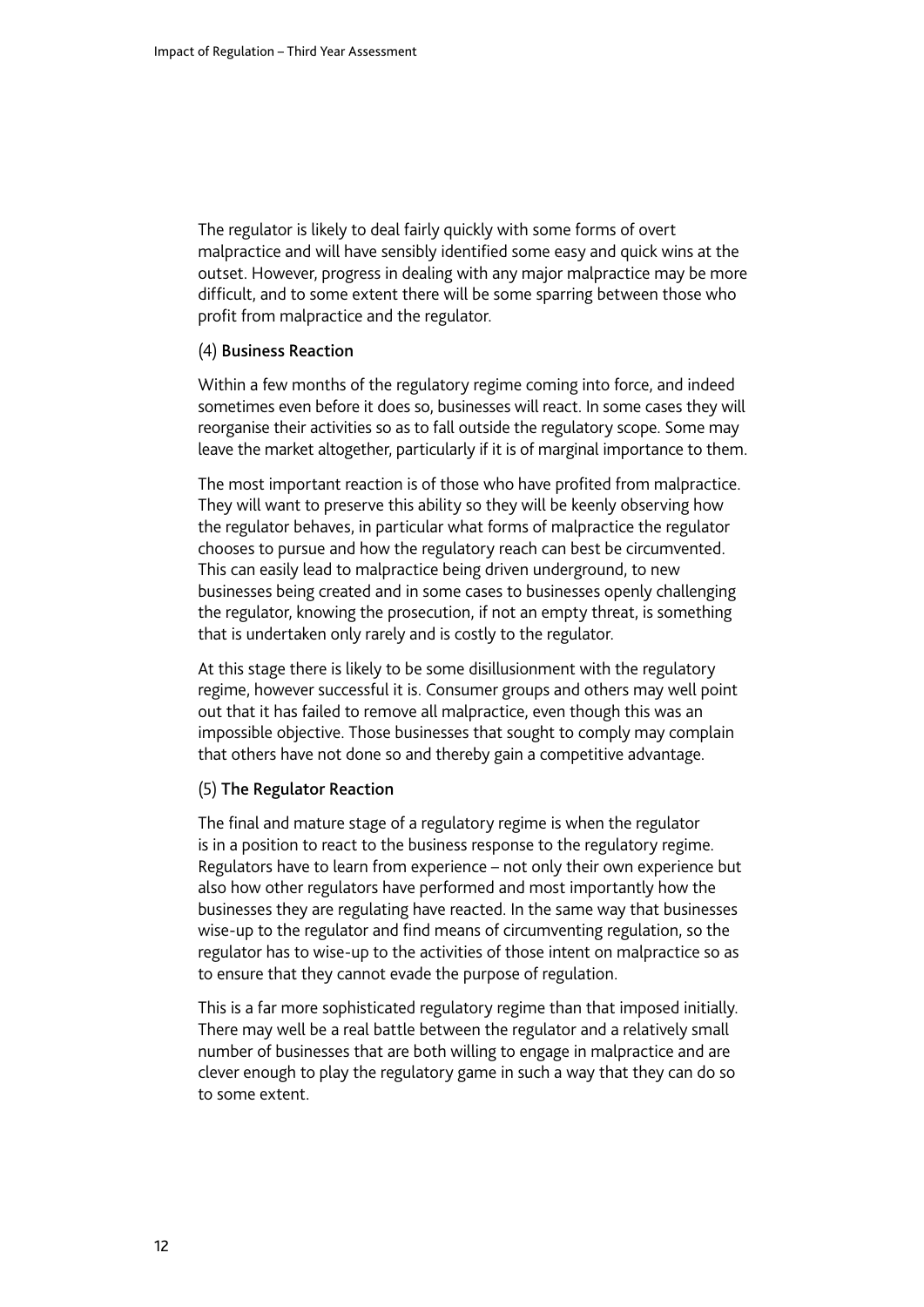### <span id="page-14-0"></span>4. Dealing with Malpractice – Personal Injury

- 4.1 Personal injury claims are the largest part of the claims management market. There are around 2,500 businesses in the market, with a turnover of approximately £250 million.
- 4.2 Personal injury claims were the principle driving force behind the introduction of the Compensation Act. Large scale advertising, particularly on daytime television, combined with reports about "ambulance chasing", contributed to a climate in which the general view was that there was substantial malpractice; indeed there was, although the advertising itself did not on the whole offend against any rules or Codes of Practice.
- 4.3 There was real malpractice in a number of separate areas
	- unauthorised and sometimes aggressive marketing in hospitals targeted at people who had recently suffered an injury;
	- cold calling in city centres and housing estates, again sometimes quite aggressively;
	- cold calling by telephone;
	- use of the expression "no win/no fee" when it could not be justified;
	- on the part of some companies that went beyond introducing claims and represented clients, opaque contracts including hidden costs and charges;
	- at a very different level, the presence of organised crime involved in staged accidents; and
	- at a lower level in respect of consumer detriment, many personal injury cases were passed from introducer to solicitors, sometimes through several intermediaries, in ways that contravened the rules governing solicitors' conduct. Commission was often not disclosed and there was no written contract between intermediary and solicitor.
- 4.4 In addition to these points there was also real concern about whether those entitled to compensation could secure access to justice.

### **The Impact of Regulation**

4.5 As previous impact reports have demonstrated, claims management regulation has been successful in removing most of the malpractice that was initially identified. An early win was virtually to eliminate marketing in hospitals that had not been authorised by the hospital management through aggressive regulatory action against those companies engaged in this activity.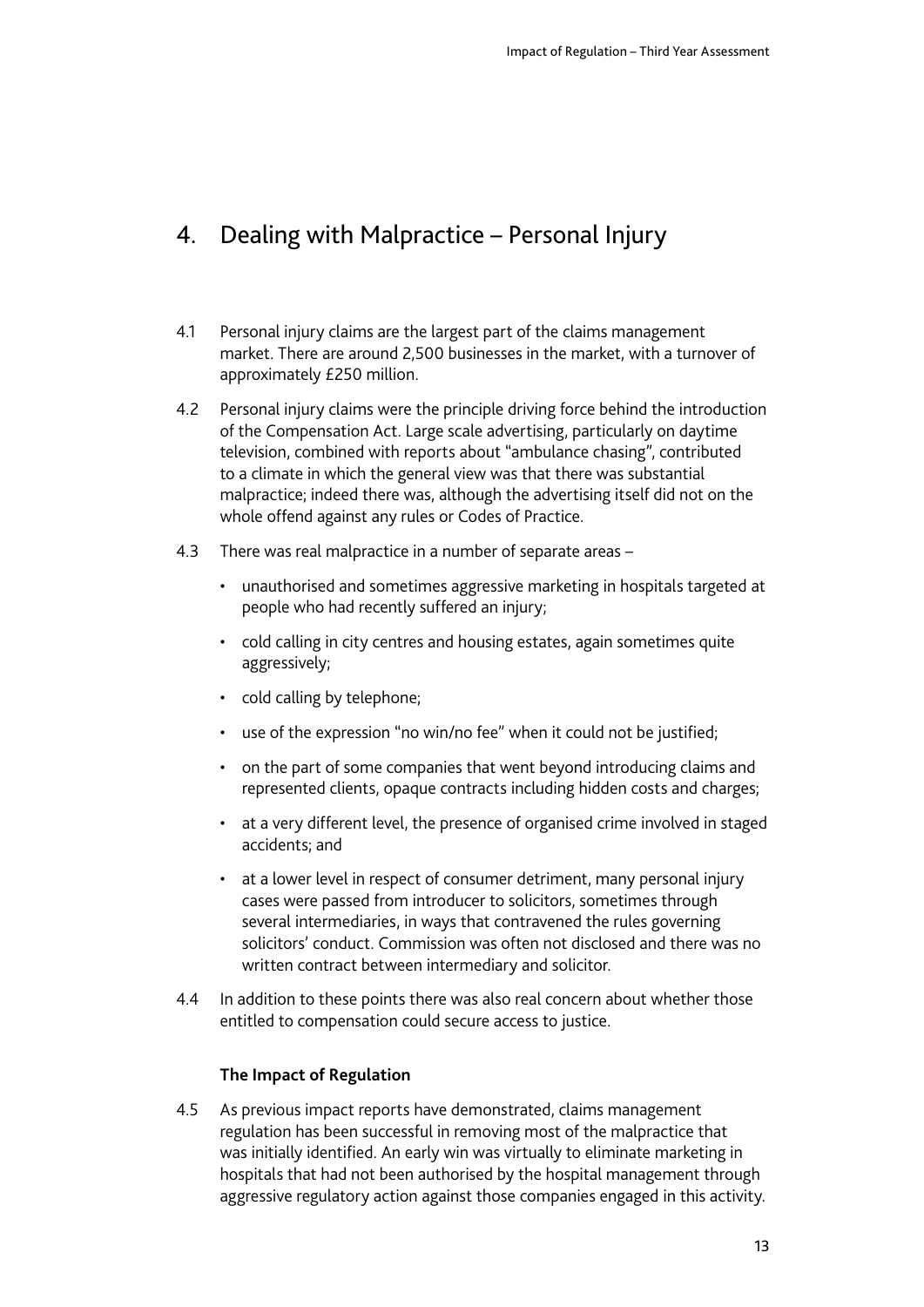The result has been welcome to hospitals that, at times, had to deal with a substantial nuisance factor. It has also benefited them commercially as the activities of those companies marketing without authorisation were adversely affecting the ability of the hospitals to conclude commercial contracts with other businesses.

- 4.6 Similarly, cold calling in the street has largely been eliminated through regulatory action against those involved and also seeking to cut off the supply chain to solicitors. Such regulatory action can never be 100% effective as long as money can be made through such activity. There remain isolated cases of cold calling in the streets but at a much reduced level and not such as to cause regulatory concern.
- 4.7 Another early success, largely achieved during the initial authorisation process, was to eliminate misuse of the expression "no win/no fee", which, in the past, had all too often proved not to be the case. Here, the simple expedient was not to authorise businesses until they had removed any such claims from their websites or had qualified them appropriately. Inevitably, there were still isolated examples where exaggerated claims are made but, again, these are on a much reduced scale.
- 4.8 A minority of businesses have had contractual relationships with their clients, the majority simply acting as intermediaries. Where there are contracts with clients, these have had to comply with the rules of conduct, which have been designed to ensure transparency and clarity. Again, this work has largely been successful.
- 4.9 When the regulatory regime was established, staged accidents were not on the agenda. It rapidly rose up the agenda as it became clear that some of the businesses authorised seemed to be engaged in this criminal activity. Here, the Claims Management Regulator could not act independently of other regulators, nor indeed could it be the lead agency. Staged accidents are criminal offences; those perpetrating them are engaged in other forms of crime. Organised criminal activity in this area also requires complicity on the part of solicitors. The task of the Claims Management Regulator has been to work with other agencies, in particular the police and the Solicitors Regulation Authority, providing them with information and support wherever possible. In practice, the Regulator went further than this and in the early years took the lead in establishing an informal grouping of relevant regulators and enforcement agencies, which has proved a useful framework within which co-operation has increased. More recently, the Regulator has entered into information sharing agreements with individual police forces and has continued to work closely with the Solicitors Regulation Authority. This is an area where regulation can legitimately be said to have achieved more than could reasonably have been anticipated when it was established.
- 4.10 Finally, regulation has secured greater compliance with the rules governing solicitors' conduct particularly in respect of contractual relationships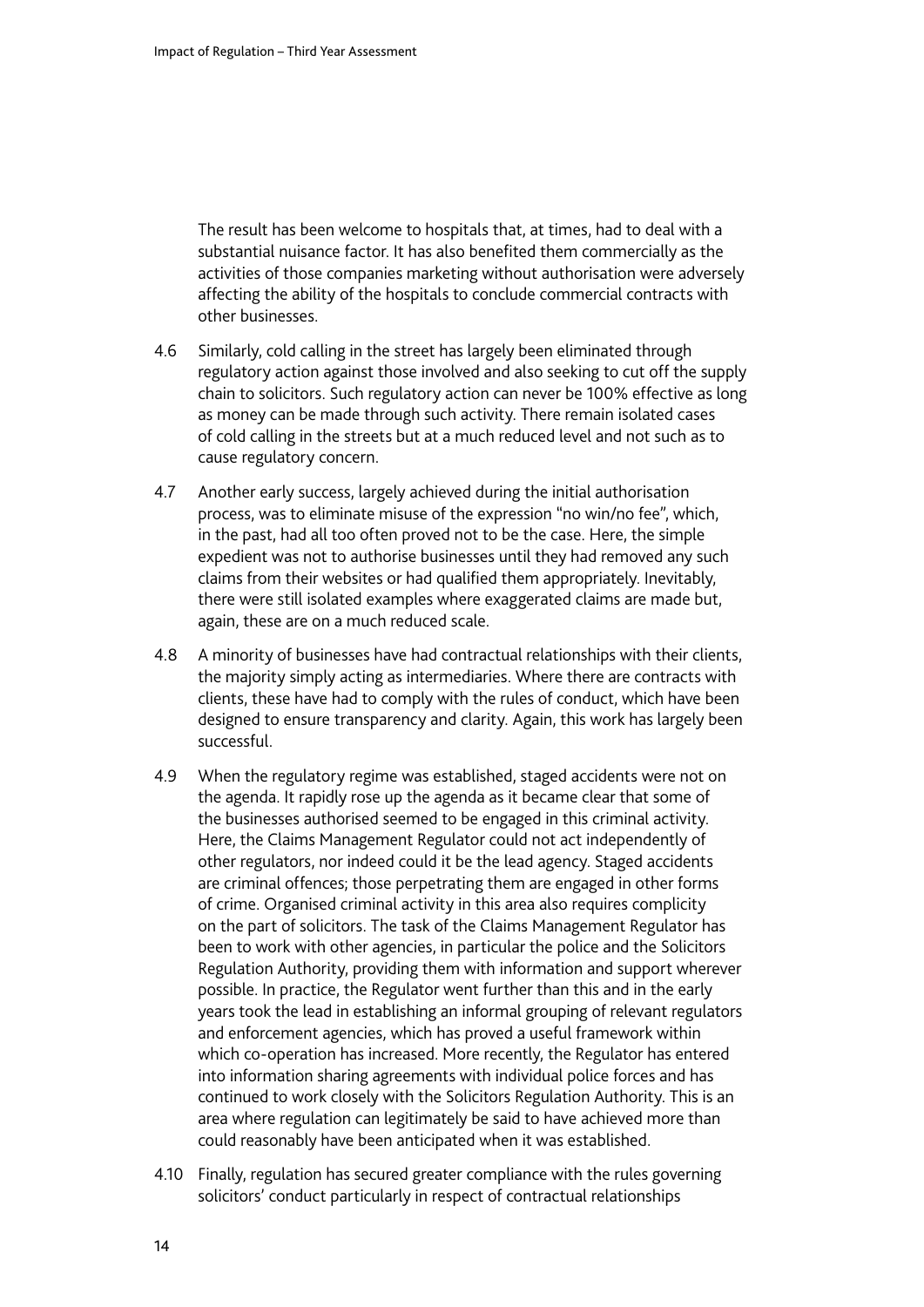between solicitors and intermediaries and disclosure of commission. There is still widespread low level non-compliance in these areas. However, as there is generally no resulting consumer detriment, this has been a relatively low priority for both the Claims Management Regulator and the Solicitors Regulation Authority.

### **The Market Reaction to Regulation**

- 4.11 Chapter 2 of this Report explained how regulatory regimes evolve over time. The handling of personal injury claims reflects this theoretical analysis. The overt malpractice has largely been ended. But malpractice remains and as could reasonably be expected it has become both more sophisticated and more difficult to detect, this partly reflecting the high rewards still available in this sector.
- 4.12 Overt cold calling in the street or by telephone by authorised claims management businesses is virtually certain to be caught and therefore has ended. Those who believe that they can benefit from cold calling have had to use more complex techniques, generally involving an extended supply chain, cases passing through the hands of several intermediaries. A common ploy has been to insert a seemingly innocent question in, for example, life style questionnaires along the lines of "have you ever suffered a road accident as a result of which you have been injured?" followed by "If so, would you be interested in a solicitor investigating whether you were entitled to compensation?" In such cases, it can be quite difficult to determine whether the practice is actually cold calling and, if so, who is doing it. The potential consumer detriment as a result of such practices is modest.
- 4.13 There has also been a growth in cold calling by specialist marketing companies operating through call centres whose task is precisely that – to cold call. From the Claims Management Regulator's perspective, it can be quite difficult to identify such businesses and to take action against them.
- 4.14 There is now virtually no misleading information in advertising particularly on websites but this does not prevent misleading information being given to potential clients either face-to-face or in telephone conversations. This is not widespread but can be quite damaging for the members of the public concerned. It is difficult to detect and deal with.

### **Future trends**

4.15 Significant changes to the claims process in respect of road traffic accidents have recently been introduced and further significant changes are possible in the years ahead. These could have a substantial effect on the claims management sector which, in turn, will have implications for the Regulator, perhaps by significantly reducing the number of businesses in the sector and the volume of their business.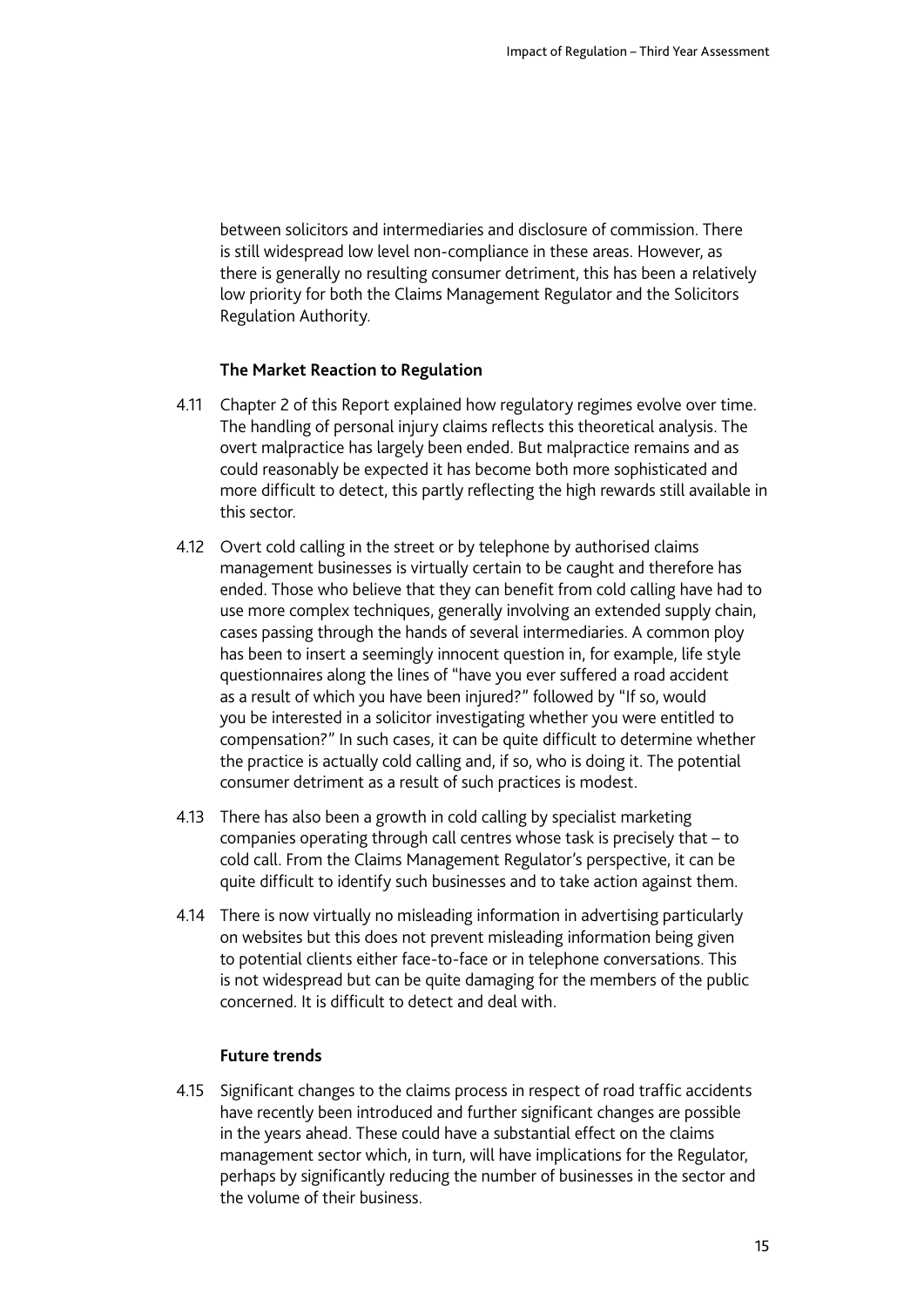### <span id="page-17-0"></span>5. Dealing with Malpractice – Financial Services

5.1 The financial services market was the second largest to come within the scope of claims management regulation, but that market was very different in nature from the market for personal injury claims and with little overlap of businesses between the two sectors. The number of businesses active in the market has increased markedly to around 1,100.

### **Endowment claims**

- 5.2 When regulation began, there was only one substantive market for financial products – mis-sold endowment policies. That there had been widespread misselling was generally accepted. The regulator, the Financial Services Authority (FSA), had required those selling endowment policies to advise their customers of the likely extent of any shortfall in their policy and, in so doing, in effect, advising them as to whether they had a claim for compensation. However, the FSA did not require those selling the policies to proactively review all cases. If a complaint was received, the FSA required this to be dealt with in a specified way, and the Financial Ombudsman Service could adjudicate at no cost to the claimant on whether the complaint had been properly handled.
- 5.3 This was a very easy market for businesses that could quickly style themselves as claims management companies. With a bit of advertising all they had to do was to attract clients then generally write one fairly standard letter that would be sufficient to set the ball rolling. If the claim was successful then the company would take a fee, typically 25% or 30% of the compensation amount.
- 5.4 When regulation was introduced there was malpractice, although much of it did not have a significant detrimental affect on consumers. The main problems were misleading claims on websites and in advertising, generally emphasising the certainty of a successful claim if using the claims management business combined with the difficulty of making a claim directly. In a relatively small number of cases, there was more serious detriment, generally as a result of upfront fees combined with a promise to repay these if a claim was successful, that promise not always proving easy to realise.
- 5.5 The overt malpractice was quickly dealt with, generally in the authorisation stage. Businesses had to ensure that their websites and other marketing were in order before they could be authorised.
- 5.6 There was always a finite number of endowment claims and the FSA also introduced time barring. As a result, very predictably, the business is running down and is now at less than 10% of its peak volume business.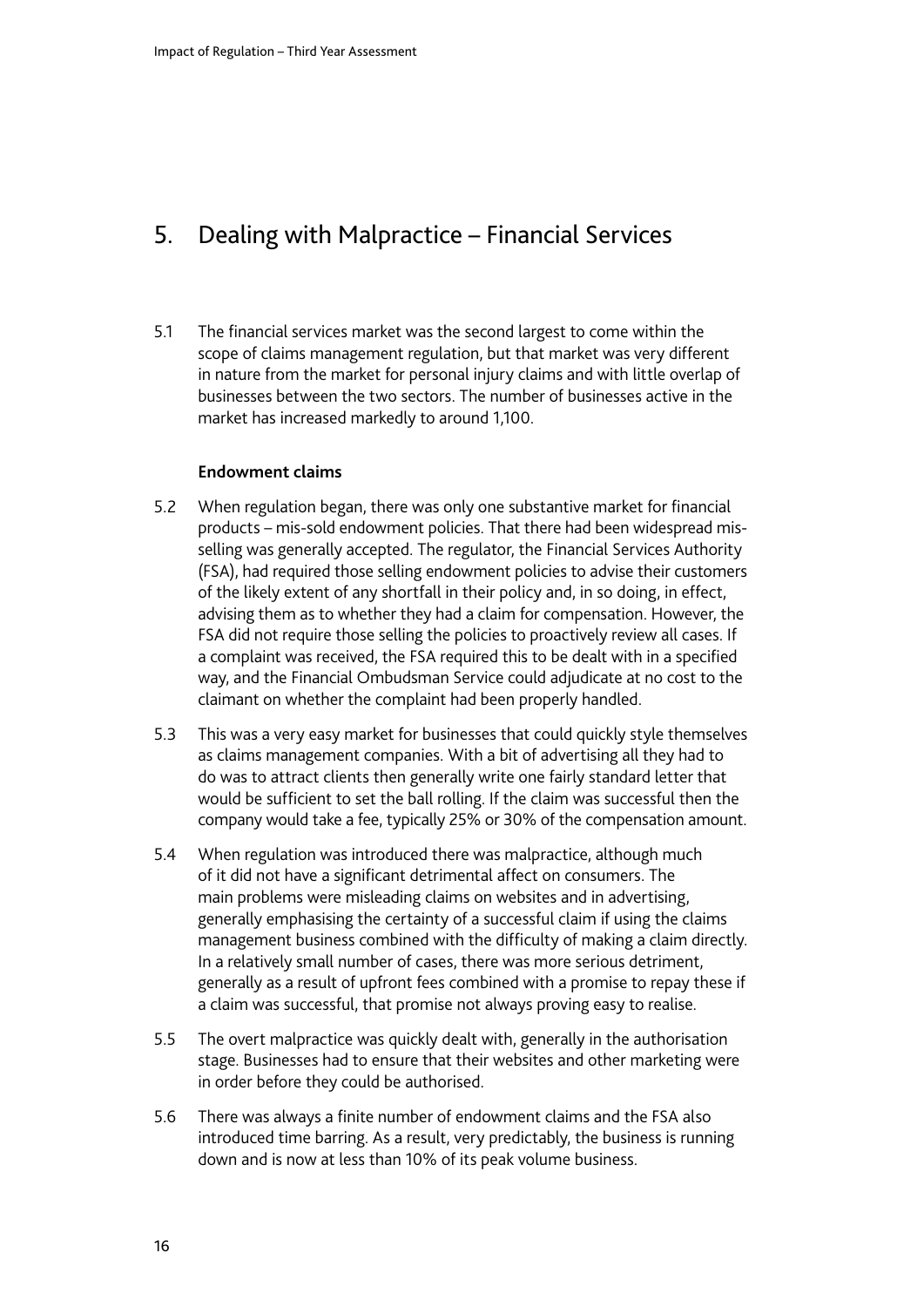### **Bank charges and consumer credit agreements**

- 5.7 The claims management companies and many individuals had accumulated some expertise in handling financial services claims and perhaps more importantly an appetite to earn money from handling such claims. Not unnaturally, they looked for new markets, but none has been as clear cut as that for endowment business.
- 5.8 The first significant new market was allegedly unfair bank charges, a subject which quickly resonated with the public and resulted in significant media attention. However, whether there was a legitimate claim was always open to question and a decision was taken jointly by the banks and the Office of Fair Trading (OFT) for this to be tested through an agreed court action. This has recently been resolved by the Supreme Court largely in favour of the banks, the effect of which has been to reduce greatly the scope for the business. Some consumers will have lost small amounts of money in make up front payments, typically £10 or £20, but there has been no significant consumer detriment in this area.
- 5.9 Attention then turned to a far more difficult market the alleged unenforceability of certain consumer credit agreements (UCCA) on the grounds that the consumer credit provider had not complied with various requirements of the legislation in respect of the original agreement. Whether such claims were valid was open to debate, very different from the clear cut position in respect of endowment claims. In the event, recent court decisions have largely served to significantly reduce this market.
- 5.10 However, the actions of some claims companies have led to consumer detriment. Some not only took significant up-front fees but also encouraged people to believe that their consumer debts could be written off. In some cases, this extended to people being persuaded to make an up-front payment to the claims management company with the suggestion that if this was done by credit card then this could also be written off.
- 5.11 For the Regulator this proved to be a challenging area. It grew rapidly from a virtually standing start but was not something that fell wholly within the province of the Regulator. The OFT had a significant interest in this area and in respect of some business the locus of the Claims Management Regulator could be questioned. This point was examined in detail in the Second Year Impact Report (and that analysis is not repeated here). Largely as a result of the lack of clarity over regulatory jurisdiction, the regulators collectively had initial difficulties getting to grips with an emerging problem, but they have done so, culminating recently in an action to close down one of the largest businesses in this sector. And the recent court decision, *Carey v HSBC* [2009] EWHC 3417 (QB) has reduced significantly the scope for such business.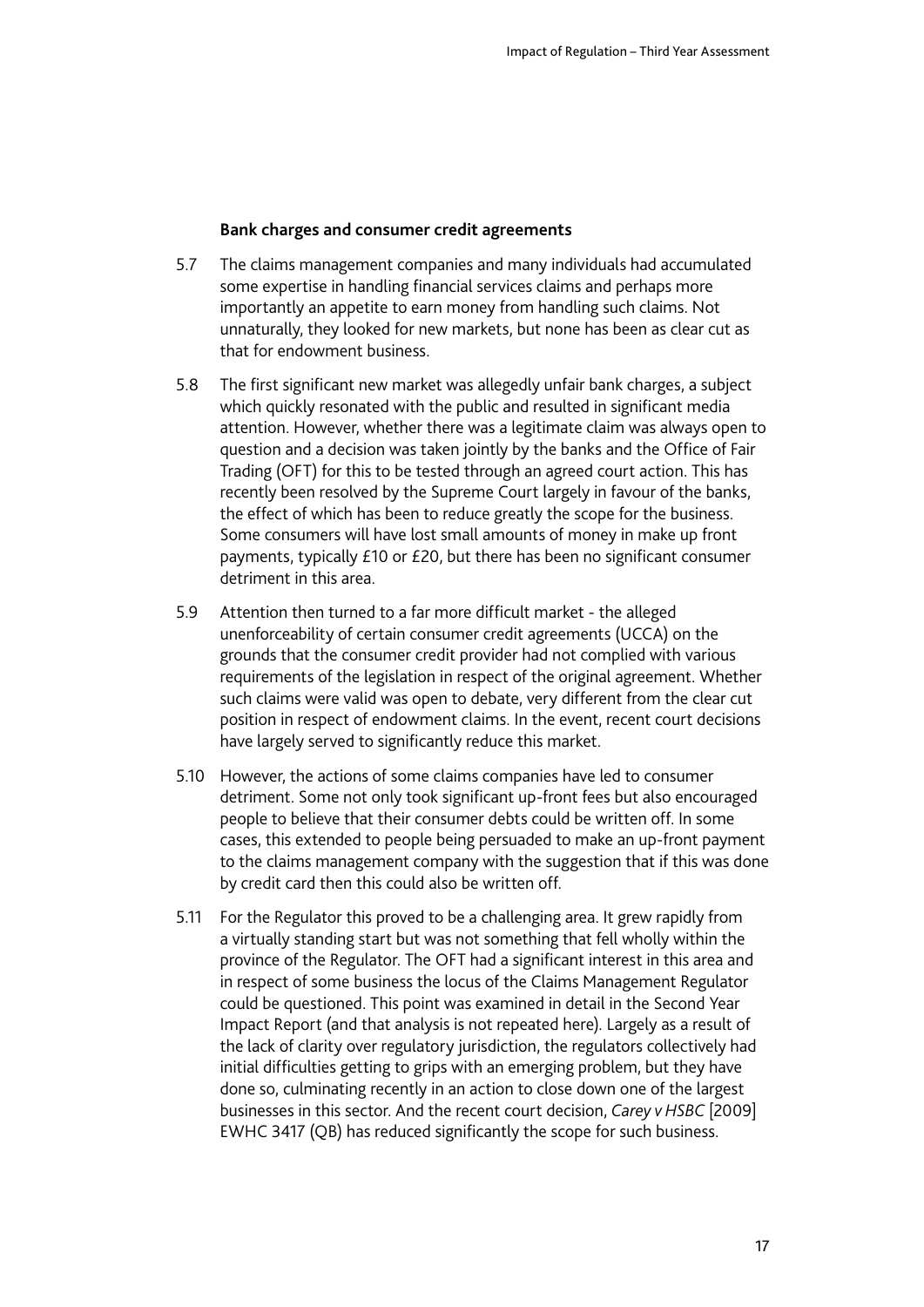### **Payment protection insurance**

- 5.12 There has been one consequence of the focus on consumer credit loans. Many such loans have been accompanied by payment protection insurance (PPI), a product that many argue is of questionable value. Many customers do not realise they have bought it and those that have purchased it often find that they can never claim. Reports by the OFT, the Competition Commission and the FSA demonstrated that there had been substantial mis-selling in this area, therefore offering the prospect of a market for claims management companies. However, it is difficult to find customers who have been missold a product where they do not know that they have the product. Often, it was the pursuit of a consumer credit claim that led claims companies to the payment protection policy that they have then pursued as a separate issue. The volume of personal payment protection business has dramatically increased over the past year, the vast majority of it handled through claims management companies.
- 5.13 Those businesses that were in the endowment market have also followed the well established marketing practice of tapping their existing, and largely satisfied, customer base to identify if they had any consumer credit loans supported by PPI or if PPI had been sold alongside the original or a later mortgage loan.
- 5.14 Through this means a "difficult to exploit" market has been turned into a fruitful market for claims management companies, and business has expanded rapidly. The best proxy for the extent of claims management business is the number of complaints made to the Financial Ombudsman Service (FOS), an indicator which probably lags claims management company activity by about six months. Between February 2009 and April 2009 FOS received 8,976 PPI related complaints, 65% of which were from claims management companies. Between November 2009 and February 2010 the number had increased to 19,725, with 75% from claims management companies. Similarly, the Financial Services Compensation Scheme is preparing for a large increase in the number of cases it will receive and the compensation bill it will have to pay. It is forecasting new claims of 4,020 in 2009/10 and 8,100 (but with a range of 4,250 – 25,500) in 2010/11.
- 5.15 There is comparatively little scope for malpractice in this market and the regulatory regime put in place to deal with mis-sold endowment claims should be sufficient to deal with malpractice.

### **Other issues**

5.16 As with other regulatory regimes there have been some attempts to use the Ministry of Justice names in scams. One problem occurred where a claims management company outsourced processing work. Staff at the processing centre then called customers of the claims company, purporting to be calling on behalf of the Ministry of Justice, the OFT or another official body. The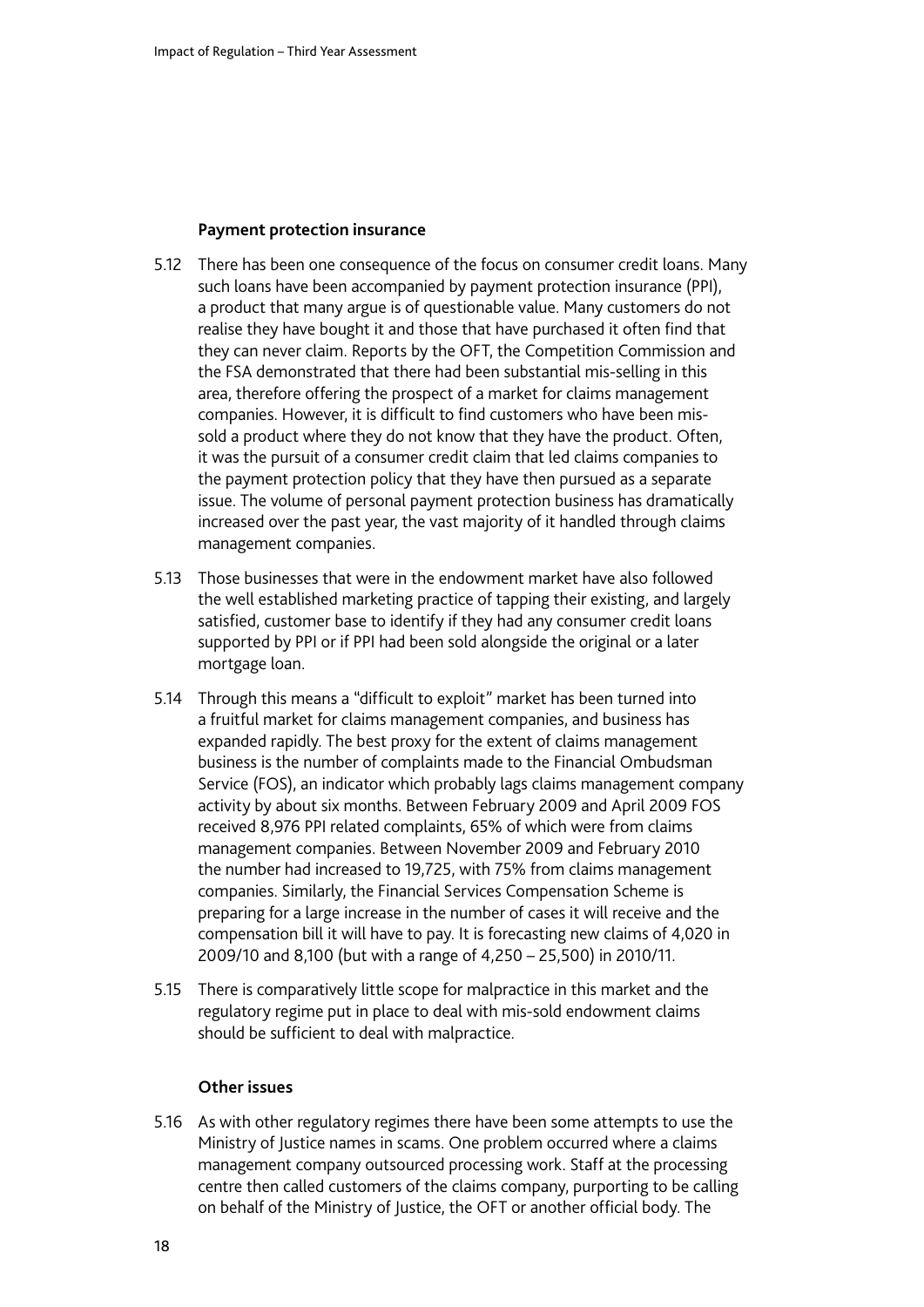caller would say that they had recovered the consumer's bank charges and in order to release this to them, they would need an administrative fee paid, often 10% of the settlement, paid by money transfer. The victim would be given a code and told to go to the Post Office to make the transfer via a money transfer business such as Western Union etc. If the transfer was made, the scammers would usually call back giving further reasons for increasing sums to be paid over before the funds would become available.

5.17 Because the Ministry of Justice, 'claims regulation' or 'authorised businesses' were being used to facilitate the scam, the Regulator received many calls from members of the public who had received one of these calls, or had made payments. This scam is outside the scope of claims management regulation. However, the Regulator took the appropriate action through signposting, delivery of bad news, issuing warnings through press releases, directing consumers to their own police forces and putting together a 'package' for police to pursue.

### **Conclusion**

- 5.18 Generally in this area it can be concluded that initially the Claims Management Regulator was successful in removing the overt malpractice in respect of marketing activities of endowment business. Subsequently, over the last few years, it has managed to contain what could otherwise have been a huge growth in businesses seeking to persuade people that they have legitimate claims in respect of bank charges and subsequently consumer credit agreements when, in reality, there was little prospect of successful claims.
- 5.19 An effective regulatory regime is now in place to handle PPI claims claims business which may by its nature not lend itself to the blatant malpractice that was seen in respect of unfair terms in consumer credit agreements.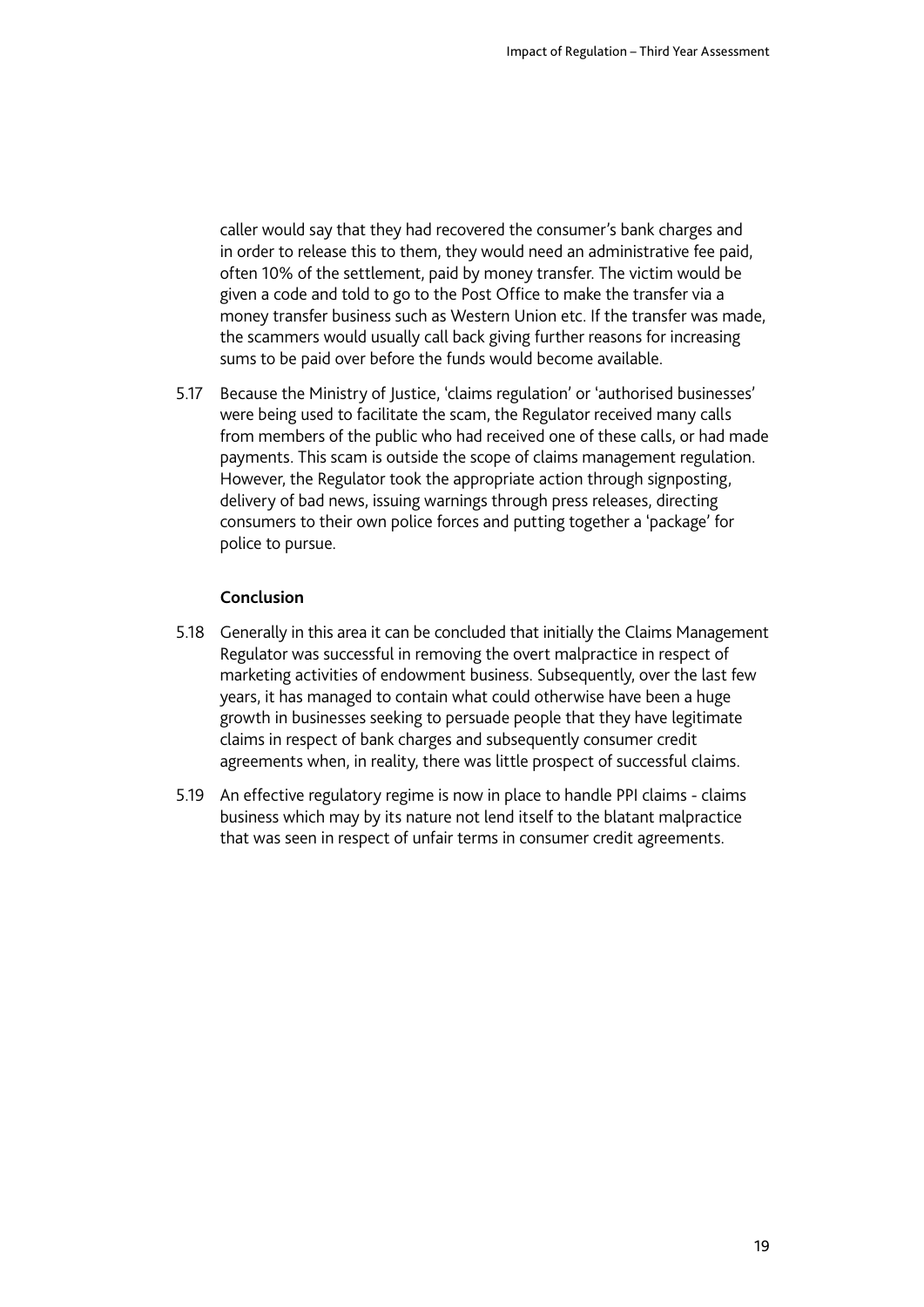### <span id="page-21-0"></span>6. Dealing with Malpractice – Other Markets

6.1 There are three small markets within the scope of the Regulator – criminal injuries compensation, Industrial Injuries Disablement Benefit and housing disrepair. The turnover in these markets is no more than about £5 million. Most of the businesses in these markets are also in the personal injuries market so there have been similar issues that have been dealt with in a similar way.

### **Criminal injuries compensation**

6.2 The Criminal Injuries Compensation Authority (CICA) pays out about £200 million a year. Claims management companies have a small part of the market, with a turnover of around £1 million a year. Specific areas of malpractice in this sector, largely relating to businesses claiming to have a connection with or even be part of the CICA, were largely eliminated in the first year of regulation. This was comparatively easy because every case is considered by the CICA, which can help monitor that businesses are authorised and that the [primary Rules of Conduct are being complied with.

### **Industrial Injuries Disablement Benefit**

6.3 As with criminal injuries, there is a single recipient of claims, the Department for Work and Pensions (DWP), which pays out about £800 million a year. The claims management business is small scale with turnover of around £1 million. The DWP has been asked to refer to the Regulator examples of businesses not complying with the rules.

### **Housing disrepair**

- 6.4 The market is small and local in nature with turnover of around £3 million. The malpractice in this area was mainly cold calling, and has been addressed in the same way as for personal injury business.
- 6.5 In practice, local authorities have largely dealt with the problem themselves, by rigorous scrutiny of claims so that they are not seen as a "soft touch."

### **Employment**

6.6 Employment claims are very different in nature from other claims that come within the scope of claims management regulation in that the service provided is quasi-legal, involving representation before an Employment Tribunal. The regulatory regime is not well suited to employment claims, where the main problem areas relate to competence rather than more tangible rule breaches.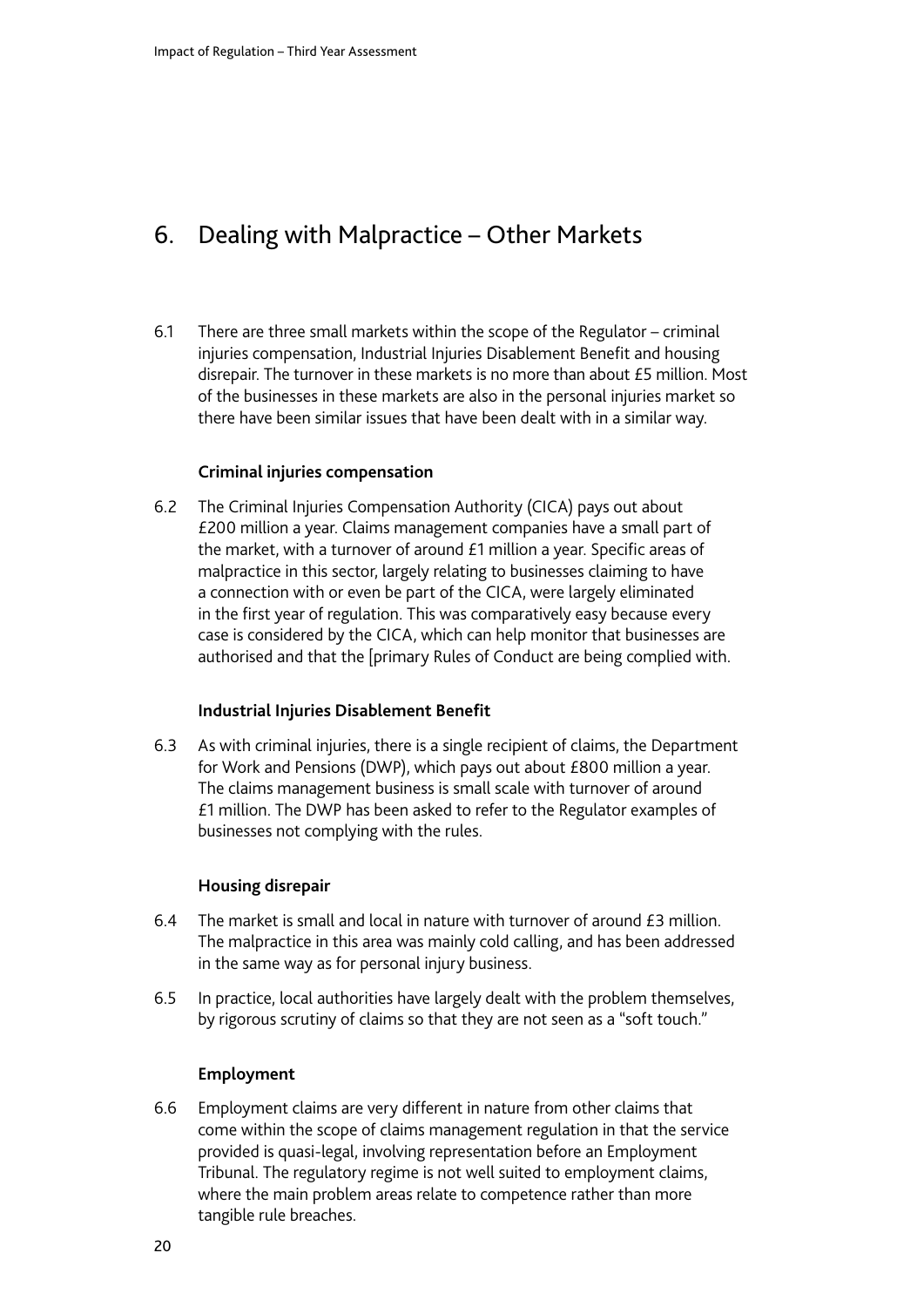6.7 The Regulator has sought to address problems in this sector directly with a small number of businesses, but the absence of a specific competency test inevitably means that the impact is limited. While there is a good case for regulation in this sector, covering representation of defendants as well as claimants, the current arrangements are sub-optimal, although at first sight it is not possible to identify more optimal arrangements.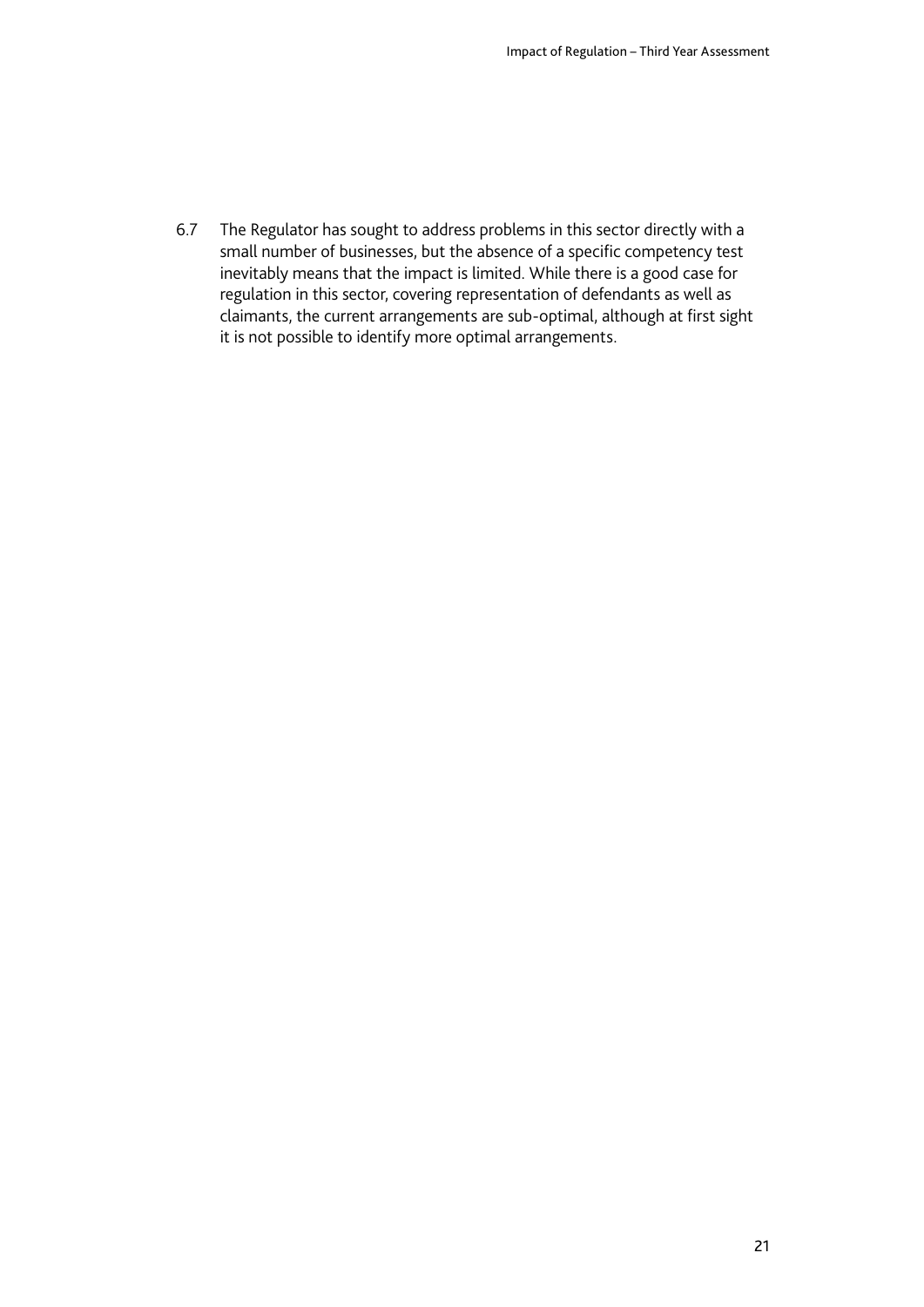### <span id="page-23-0"></span>7. Keeping inappropriate businesses out of the market

7.1 Regulation is designed to ensure that those providing particular goods or services do so in compliance with appropriate laws and regulations. Part of this role is to prevent businesses that should not be in the market from being in the market because of their practices or the past record of the people running them. This is done by denying them the necessary authorisation to operate in the market, and if authorised then removing their authorisation or persuading them to exit the market. The Claims Management Regulator has demonstrated this role effectively since inception.

### **Authorisation**

- 7.2 The authorisation process was designed with a number of objectives in mind. It sought to obtain the necessary information about the people running the business, it sought to put modest hurdles in the way of those seeking to provide a claims management service and rather less modest hurdles on some businesses that would be representing clients. The process was also designed to draw attention to the rules of conduct, with businesses being asked to certify that they were aware of them and would comply with them.
- 7.3 It is tempting for outside observers to measure the effectiveness of a regulator by the number of businesses they refuse to authorise. On this score the Claims Management Regulator would not score that highly, only nine businesses having been formally refused authorisation. However, the reality is very different. Over 450 businesses have paid the application fee for authorisation but chose not to pursue their applications. In some cases the decision not to pursue was taken for quite innocent reasons, such as someone simply deciding that this was not a market they wanted to be in. But, in other cases, the challenge by the Regulator on the information, or lack of it, provided in application forms persuaded businesses that the Regulator was for real and that either because of past history they would fail to be authorised or if they were authorised then the Regulator was unlikely to allow them to engage in malpractice.

### **Regulation renewal process**

7.4 The annual information gathering and renewal process, although labour intensive, usefully serves again to draw the attention of businesses to the rules of conduct, and also enables the Regulator to update key information about each of the authorised businesses. Businesses are supposed to tell the Regulator of matters such as changes of name, changes in the composition of the board of directors and so on but in reality, and not just in this sector, many fail to do so. The annual renewal process rectifies this.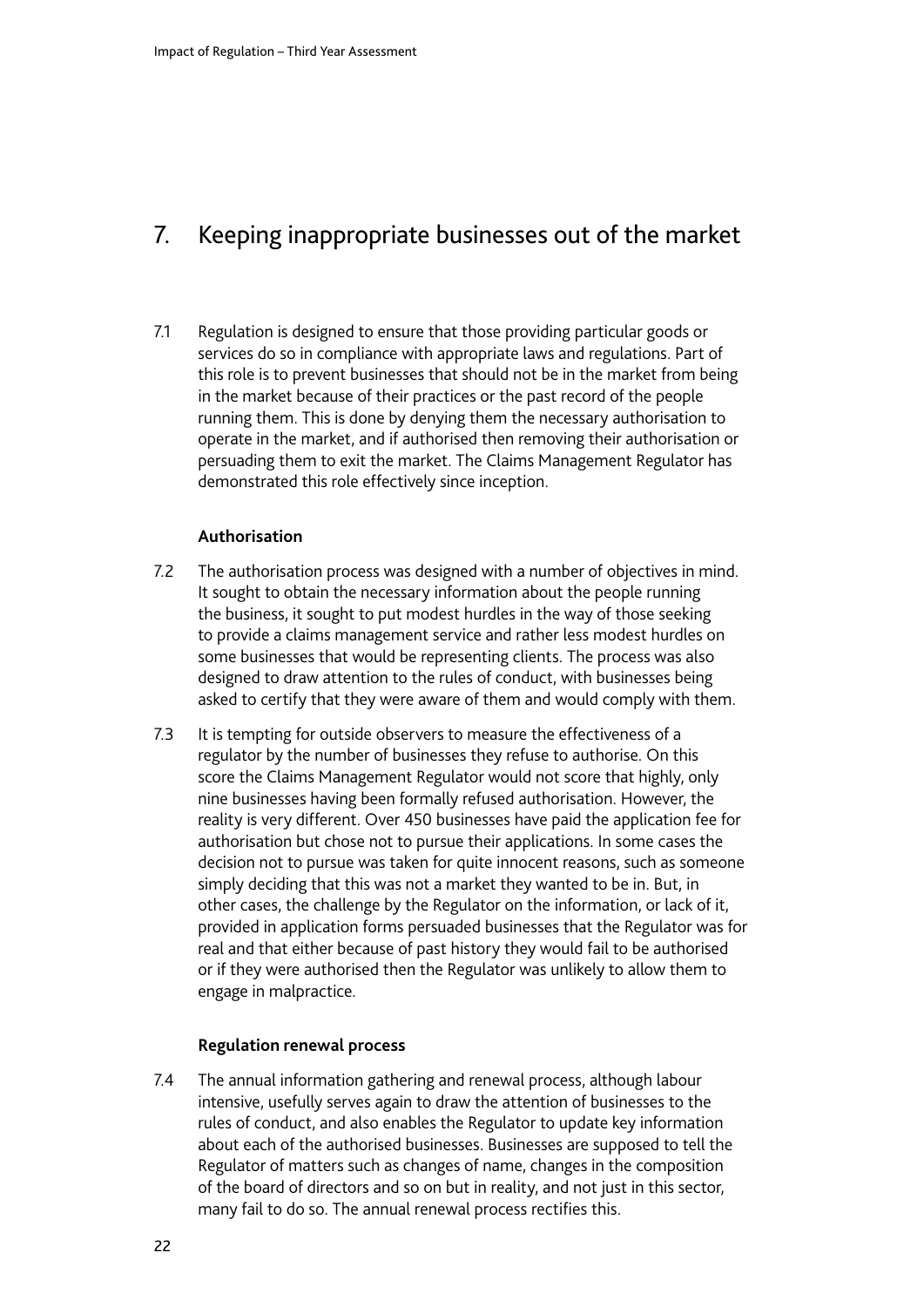7.5 When faced with a renewal notice, businesses have to decide whether they wish to stay in the market. Some may legitimately wish to exit the market because their business has been declining or because they have moved into other areas or simply because they want to retire. Others that perhaps might have engaged in marginal malpractice and have had to face regulatory challenge may exit the market because they do not think they can make much money out of it. Over 650 businesses have surrendered their authorisation since the start of regulation, some of which were in the early stages of having enforcement action taken against them by the Regulator. All of this is good regulatory activity, helping to ensure that there are not businesses in the market that are determined to act inappropriately.

### **Action against authorised businesses**

7.6 Naturally, the Regulator has to pursue those authorised businesses that are not complying with the rules of conduct. Where formal regulatory action is taken, this is time consuming and costly and there is a limit on the number of such cases that a regulator can engage in at any one time. However, it is important that firm regulatory action is taken and is seen to be taken, otherwise the credibility of the Regulator is at risk. In addition to the authorisation of many businesses being suspended for the simple reason that they fail to pay the renewal fee, the authorisation of 11 businesses has been suspended because of more serious breaches of the rules and in the case of a further 38 businesses the authorisation has been cancelled.

### **Unauthorised trading**

7.7 The other related area is that of unauthorised trading or "policing the perimeter". In itself this may not involve any consumer detriment. It may simply be that a business either did not realise that it had to be authorised or it realised but felt that it could get away with operating below the radar. The Regulator has to be vigilant about unauthorised trading even if there is little consumer detriment. The credibility of the regulator suffers if businesses are seen to be operating without authorisation. The Regulator has established a good intelligence mechanism for seeking to identify businesses that may be trading without authorisation, relying on complaints from customers, reports from other businesses and regular website sweeps. Every case is followed up. Where a business has been innocently trading without authorisation then it is required either to stop trading or to become authorised. Where businesses know they are trading without authorisation then they would not be authorised because they would fail the fit and proper tests. Where businesses persist in trading without authorisation when they should be authorised then the only appropriate remedy is prosecution and at the time of writing there were two prosecutions being considered. The Regulator has also been successful in persuading internet service providers to take down the websites of businesses operation without authorisation, an action that severely curtails their ability to do business.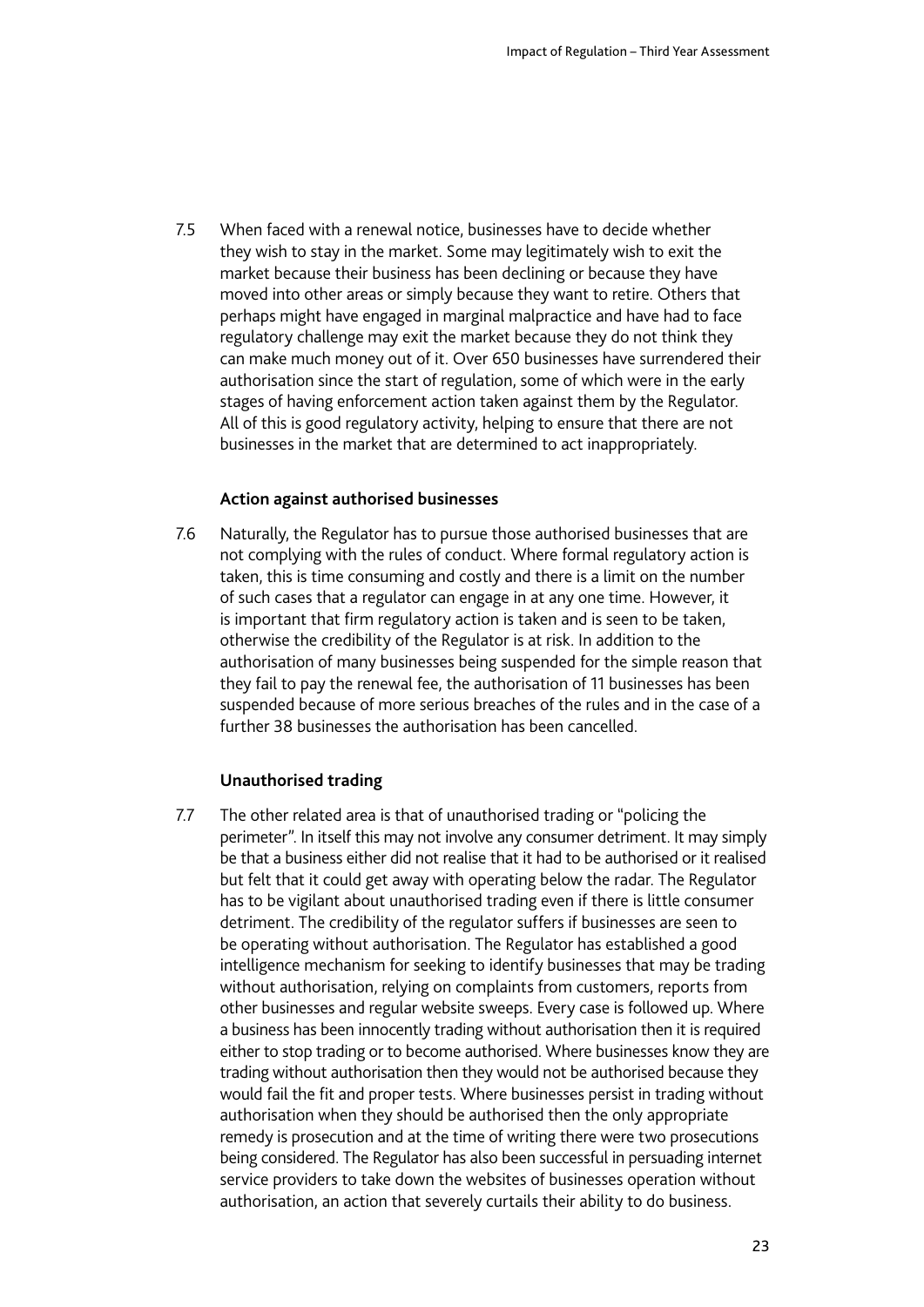7.8 In the majority of cases of suspected unauthorised trading, investigations determined that the business either was authorised, but perhaps was using a trading name that it had not declared, or did not require authorisation. 66 cases have been confirmed as trading without authorisation. In most cases a warning has been sufficient to stop any proven unauthorised trading. However, five businesses have been refused authorisation on the grounds of previous unauthorised trading and prosecutions are currently being considered in the cases of two businesses that are considered to have engaged persistently in unauthorised trading.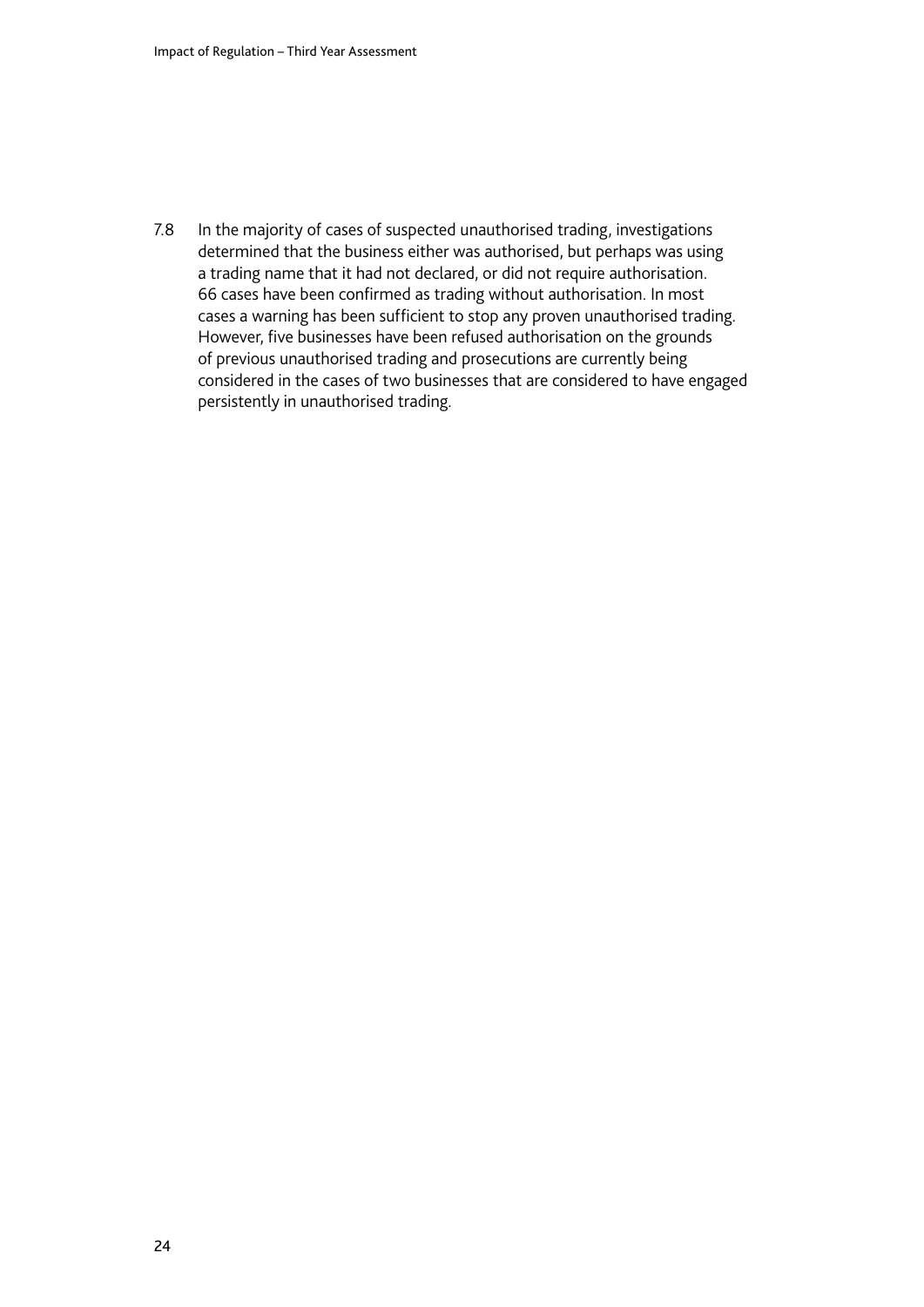### <span id="page-26-0"></span>8. Access to Justice or compensation culture

- 8.1 The expressions "access to justice" and "compensation culture" have been widely used particularly in respect of personal injury claims. Access to justice is generally seen as being a "good thing" while the compensation culture, by contrast, is seen as being a "bad thing". However, it is immediately apparent that they are, if not the same thing, then closely connected. The two expressions need unpicking.
- 8.2 Where people have suffered personal injury, for example as a result of a road traffic accident, and that injury has had a financial cost to them, for example in respect of lost earnings, or has caused genuine pain or discomfort, then few would dispute that they are entitled to compensation. Access to justice means that they can obtain such compensation. The same applies where people have suffered financial loss through being mis-sold a financial product.
- 8.3 By contrast, where someone has been involved in a minor accident but with no injury and no financial loss or where people bought a financial product that simply didn't perform, there would be a general view that they are not entitled to compensation. If the system enabled them to claim such compensation, then this compensation culture is a bad thing.
- 8.4 In between these two extremes is a large grey area. More importantly, many people have in the past suffered injury as a result of road traffic accidents that has cost them money or caused them discomfort or pain but they have made no attempt to claim compensation, and there has been large scale mis-selling of financial products which has caused financial loss but there has been no easy mechanism for people to claim compensation and many have not done so.
- 8.5 While personal injury and financial products and services may feature most prominently in this debate, there is a whole range of goods and services where consumers have suffered loss but there is virtually no opportunity for them to claim compensation short of going to court with the attendant hassle, costs and risks that that entails. A non-exhaustive list of such goods and services include holidays, purchase and repair of motor vehicles, defects in new or existing houses that are bought (although through the National Housing Council there is some protection), purchase of education from private schools or universities and all forms of building work.
- 8.6 What is different about personal injury and financial services is that government policy has made the claiming of compensation, where it is properly due, relatively easy compared with other goods and services. In respect of personal injury cases, the use of conditional fee agreements largely removes cost, risk and hassle from making a claim. In the case of financial goods and services the Financial Services Authority and the Financial Ombudsman Scheme between them ensure that complaints have to be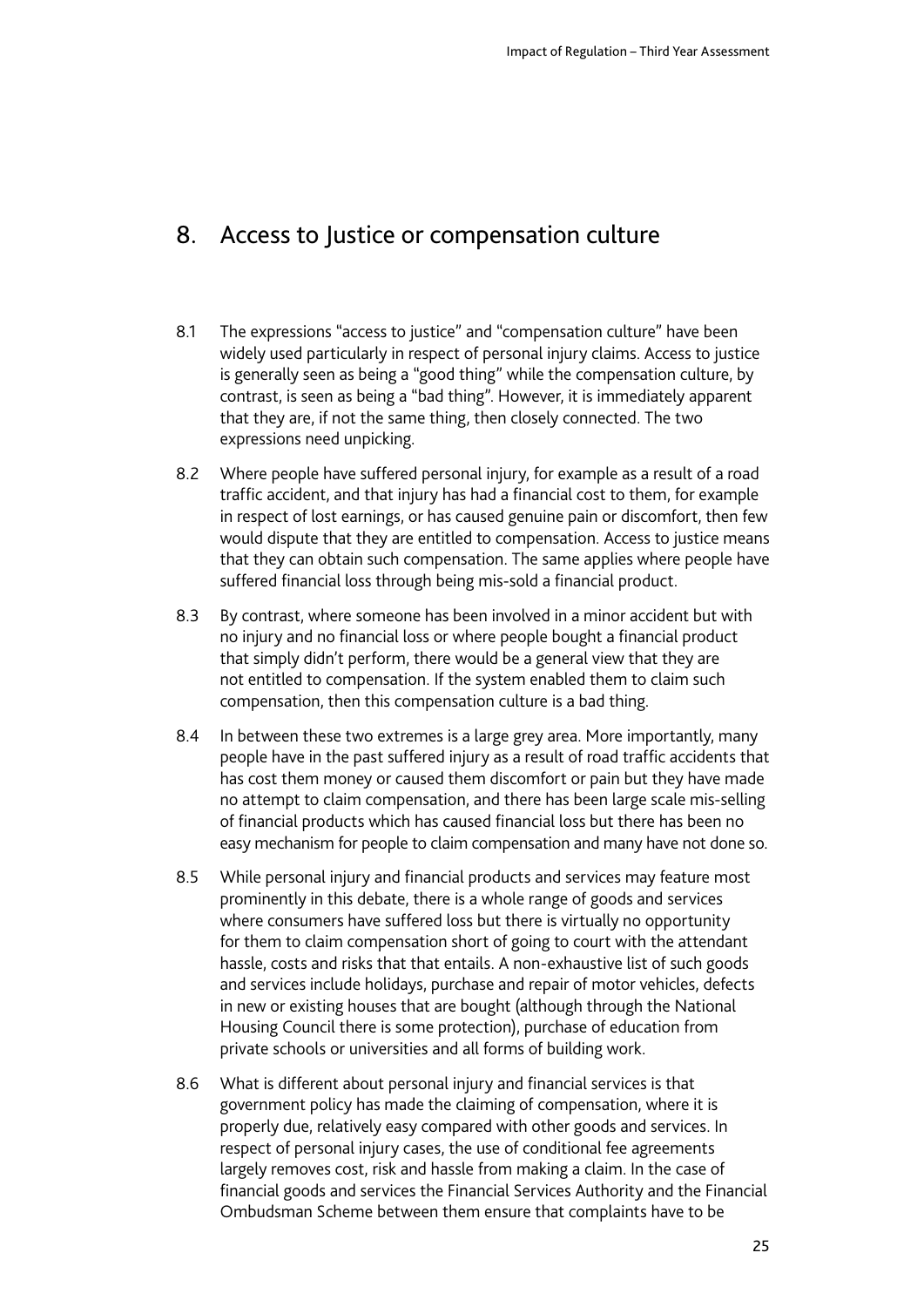considered within a very strict framework such that a valid complaint will result in compensation. Where it becomes relatively easy, there is scope for abuse, such that those not really entitled to compensation are also able to claim it because the burden of risk, hassle or cost is shifted from complainant to defendant. Defendants may prefer to settle rather than contest cases on the grounds that it is cheaper to do so. In the case of financial services companies the onus of proof is shifted from complainant to defendant so defective paperwork can be sufficient to prevent the company defending the claim.

8.7 Policy in those two areas has inevitably had a spin off effect more generally by encouraging people to believe that compensation is more readily available than it used to be in the past where it is properly due and, no doubt, in some cases, where it is not due. The general conclusion from this brief theoretical analysis is that access to justice and a compensation culture, where compensation is properly due, is a good thing. However, the promotion of access to justice, at the margin, is inevitably likely to lead to a belief, that can be realised in some cases, that compensation is available when it is not properly due. The public policy challenge is to get the balance right, but within a general principle that the more that "good" access to justice is promoted the greater the scope for a "bad" compensation culture with compensation being sought and paid where it is not properly due.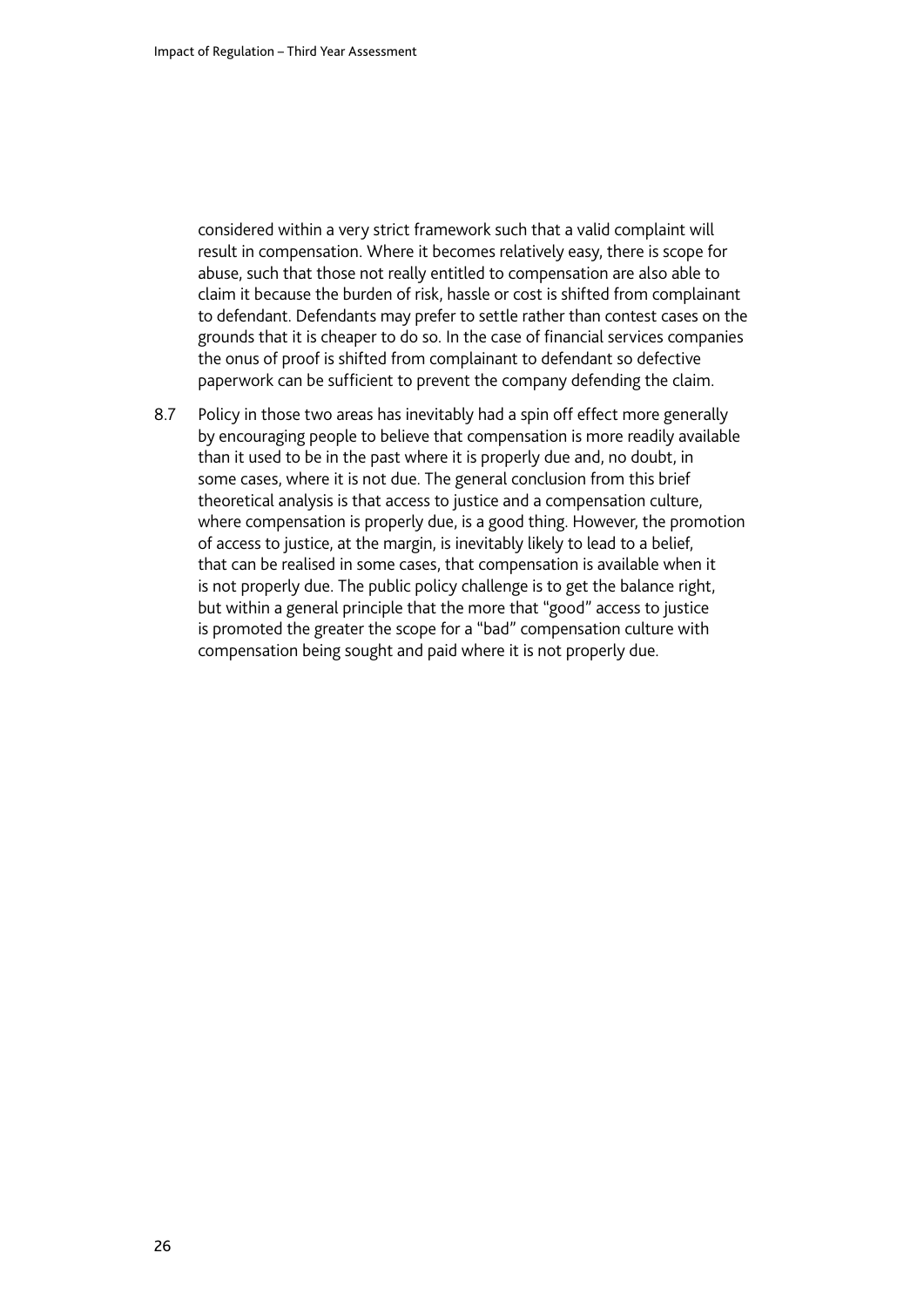### <span id="page-28-0"></span>9. Access to Justice in the Personal Injury sector

- 9.1 This section seeks to analyse the extent to which claims management companies and the regulation of them have promoted access to justice in respect of personal injury cases. The analysis is largely confined to road traffic accidents (RTAs), the cause of most personal injury claims and also where there is most data that can be analysed.
- 9.2 There are two key facts relevant to access to justice in respect of personal injury claims following RTAs –
	- i. Only a small proportion, about 30%, of those injured in road traffic accidents make an insurance claim.
	- ii. At the same time as there has been a significant and steady reduction in the number of causalities reported to the police as a result of RTAs (by some 28% between 1996 and 2007) there has been a significant increase in hospital admissions as a result of road traffic accidents, motor claims reported to the Compensation Recovery Unit and bodily injury claims in respect of road traffic accidents.
- 9.3 It is clear that there has been an increase in the propensity to claim, that is the proportion of those with a valid claim who actually claim.

### **Factors Determining the Propensity to Claim**

- 9.4 If someone has suffered injury as a result of an RTA then the likelihood of them making a claim will depend on six factors –
	- i. The extent of the loss that they have suffered. The greater the loss the more likely they are to claim.
	- ii. The willingness to overcome inertia and actually decide to make a claim.
	- iii. The search costs involved in understanding how to go about making a claim. Most of the commentators on this subject are experts whereas, most claimants seeking to make a personal injury claim do so only once in their lives. The search costs involved in establishing how to make a claim can be very high, particularly for the less sophisticated.
	- iv. The 'hassle' costs in actually making the claim that is providing all of the information needed to support the claim.
	- v. The cost of making a claim, either or both in respect of the amount of damages that will be taken up by necessary costs or the liability in the event of the claim being unsuccessful.
	- vi. The perceived generosity of the claim, if successful.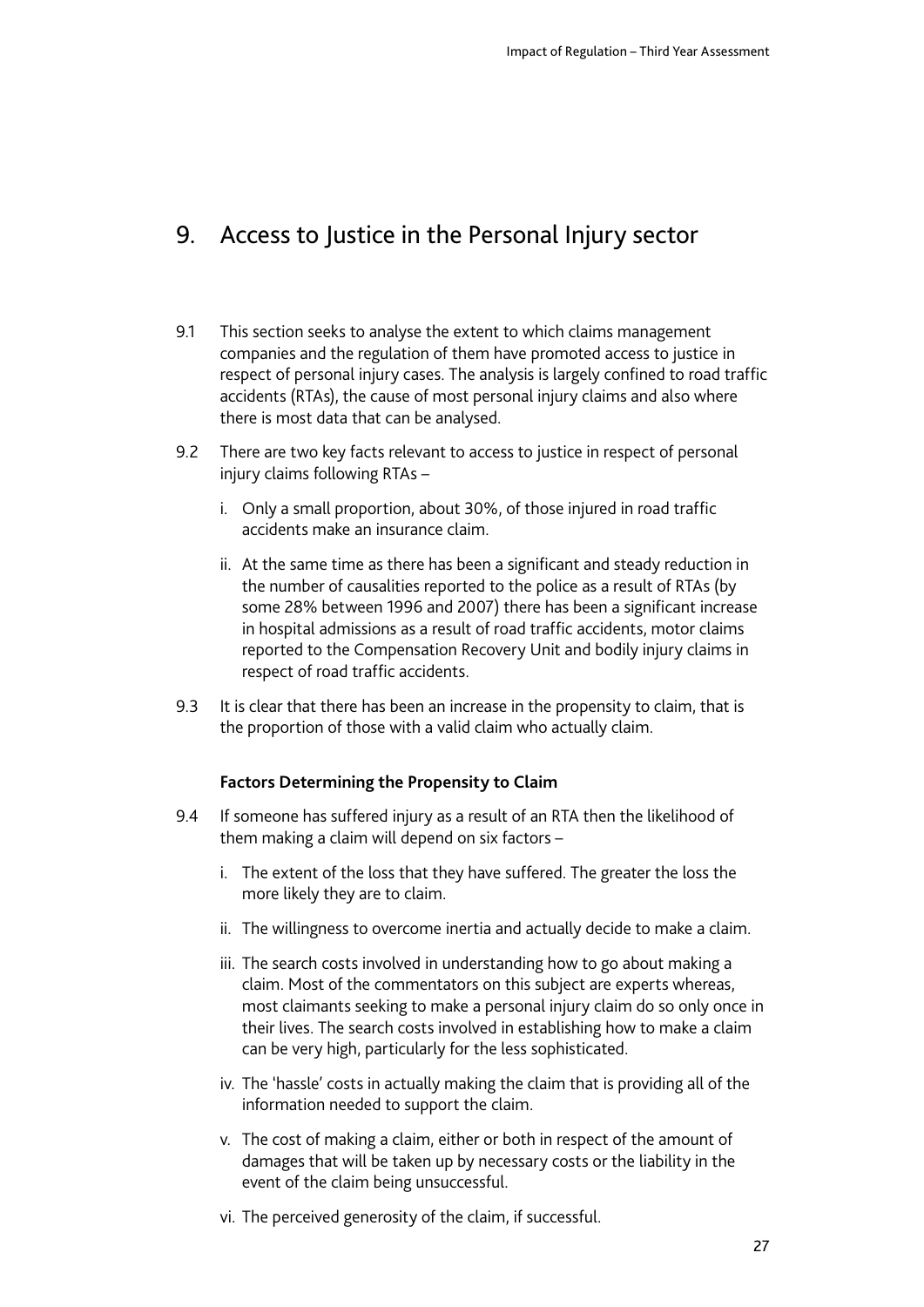9.5 In much of the comment on this issue, points (ii) to (iv) are ignored because they do not involve payments from one party to another but rather are costs internal to the claimant. In fact the impact of these points is probably far greater than any reasonable monetary estimate. The inertia factor is huge; in many areas (including benefits) people make no effort to claim their entitlements. Inertia is a powerful driving force. Search and hassle costs are unlikely to exceed four hours work which if costed even at £20 an hour is only £80. However, for most people spending four hours on tedious administrative tasks is costed more highly – that is they would be unwilling to spend four hours for a reward of £80, or even for a reward of three or four times that amount.

### **Why the propensity to claim has increased**

- 9.6 These factors have always been true and will always continue to be true. The question is what has caused the costs to reduce or the potential generosity of the claim to increase so as to explain the significant increase in the propensity to claim. Three significant regulatory developments, prior to the introduction of regulation, can be identified here –
	- i. In 1999 changes in the Civil Procedure Rules provided for pre-action protocols. The unintended consequence was that preparation of claims was front loaded with the resulting increase in costs.
	- ii. The abolition of legal aid followed by the introduction on 1 April 2000 of the regime for conditional fee agreements under the Access to Justice Act 1999. This provided for the recoverability of success fees and after the event (ATE) premiums which protected the claimant in the event of losing the case. The effect was virtually to eliminate the risk of having to meet costs in the event of a claim failing and at the same time to ensure that damages could be received in full with no costs having to be met. This materially changed the cost/ benefit calculation.
	- iii. The introduction in 2003 of fixed costs for RTA cases, which were based on the costs being allowed at that time.
- 9.7 Another factor cited by some is the lifting in 2004 of the prohibition on solicitors paying referral fees. In practice however, the lifting of the ban was recognising reality. Solicitors were paying referral fees prior to the lifting of the ban but they were doing so in a hidden and opaque way, typically disguised through insurance premiums. The lifting of the ban made referral fees transparent rather than permitting them to be made. There is therefore no reason to expect that this should have led to any increase in the propensity to claim.
- 9.8 The effect of the 1999 and 2000 measures taken together was to make it easier and financially viable for potential claimants to make a claim, but did nothing to contribute to reducing the inertia factor and the substantial search and hassle costs. At the same time, the effect of the reforms was to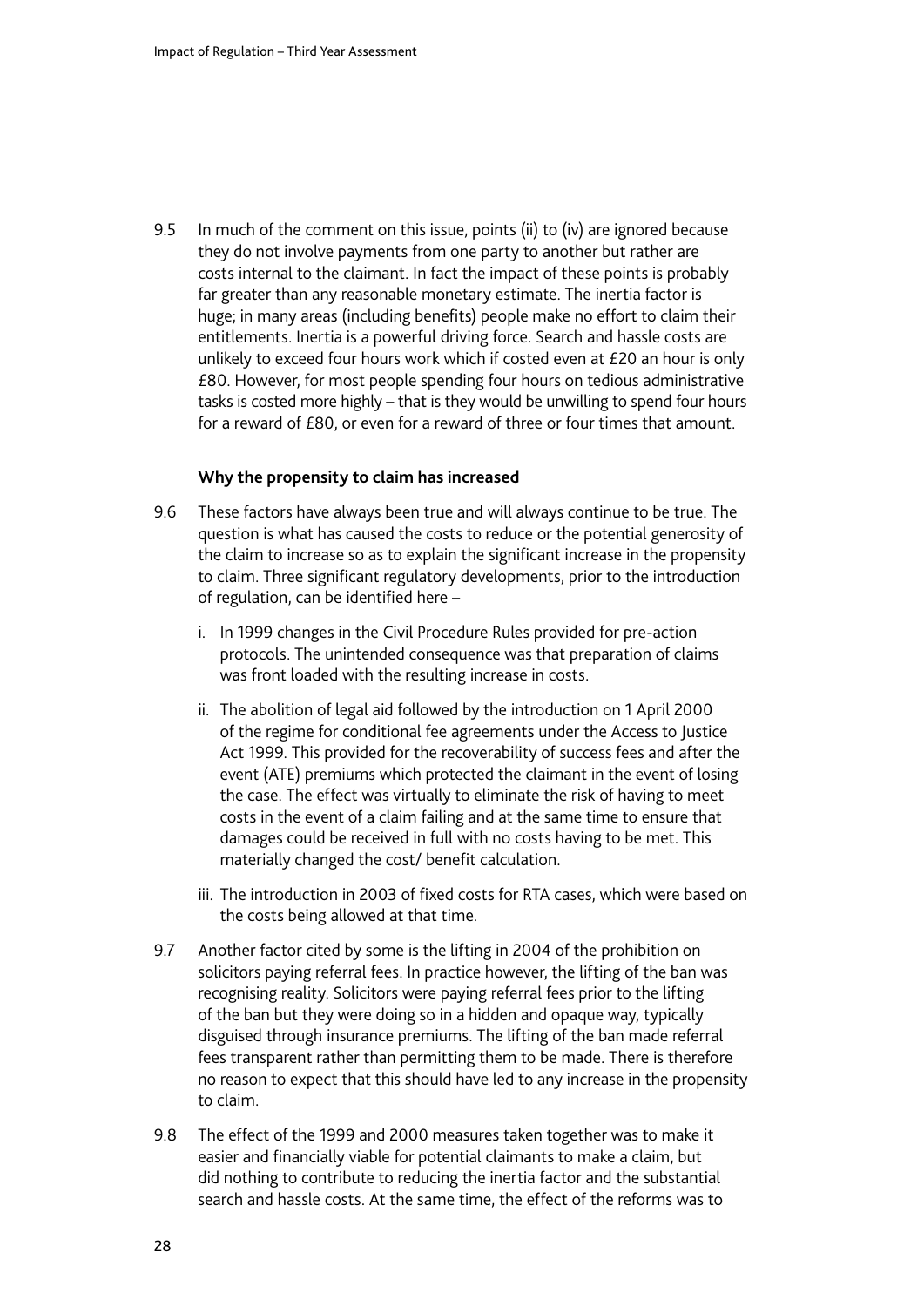make a valid personal injury claim a more valuable commodity that lawyers were prepared to pay for. A small number of perceptive entrepreneurs with marketing experience saw an opportunity here to eliminate the inertia factor and search costs. They did this largely through extensive national advertising on radio and television which created name awareness for themselves, increased awareness of the ability to make a claim and reduced the search and hassle costs to virtually nothing. A second approach was to make arrangements with those with access to people who may have a claim (vehicle repair businesses, mini cab firms, car hire companies, medical professionals etc) and channel those claims to solicitors, receiving a fee for so doing.

- 9.9 The "perceptive entrepreneurs" did not include solicitors who had little expertise in marketing and who, in addition, were constrained by Law Society rules as to how they could solicit business.
- 9.10 These developments can be seen as a predictable market response. It is wrong to see claims management companies somehow being able independently to cause claims to rise. If the same marketing expertise of claims management companies had been available and active in the marketplace without the 1999 and 2000 reforms, it would have been ineffective. Claims management companies have exploited markets that others have created. They are a transmission mechanism rather than causal factor.

### **Are Claims Management Companies Necessary?**

9.11 There is an argument that claims management companies are not necessary to help achieve access to justice, that they add no value to the process and that if they did not exist, then the system would operate more effectively. This line of argument was neatly summarised by Lord Justice Jackson, in his report *Review of Civil Litigation Costs: Final Report* (January 2010). Lord Justice Jackson was specifically examining referral fees but these can be taken to be a proxy for the activities of claims management companies which are dependent on referral fees. He said (paragraph 4.9):

"I do not accept that referral fees are necessary for access to justice. Claimants with personal injury claims would be well aware of their right to claim damages, even if claims management companies did not exist. I do not accept that access to justice was denied or restricted prior to 2004, when the ban on referral fees was lifted."

9.12 He went on (paragraph 4.10):

"The availability and identity of solicitors conducting personal injuries work could be publicised perfectly satisfactorily through the internet, through Law Society advertising, through the APIL website and similar means."

9.13 It could be argued that this analysis is problematic in two respects. The comparison with the position prior to 2004 is questionable because what happened then was the lifting of the ban on referral fees which merely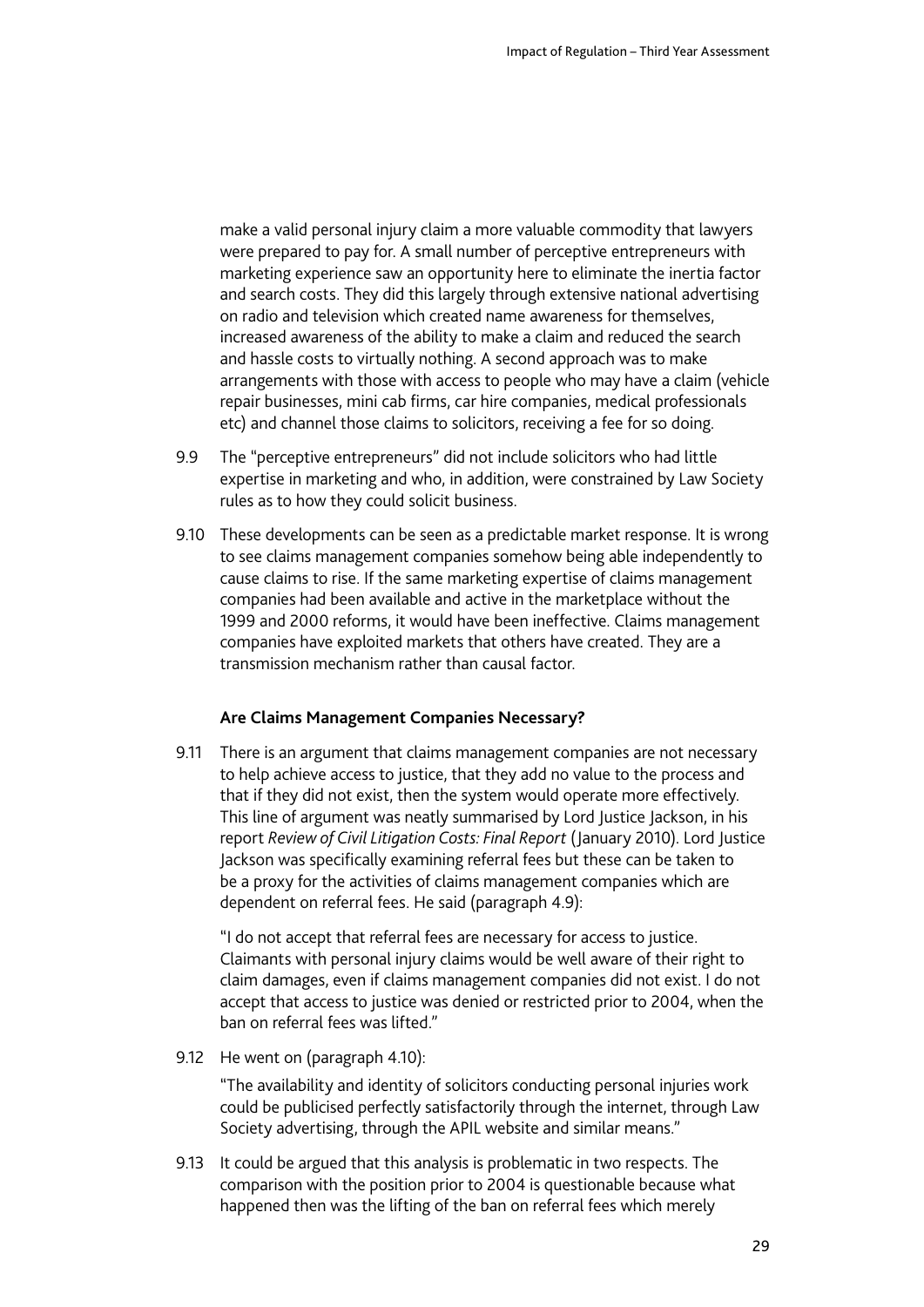recognised what had happened in practice, that is, referral fees were being paid but in a covert way, such that they were not called referral fees. It follows that lifting the ban had no effect. Secondly, the analysis doesn't take full account of human nature and the way that markets operate. Using his logic, there would be no need ever for public sector bodies to advertise availability of benefits or to seek out people by other means who are not claiming their benefits on the grounds that all they needed to do was look at a website. Similarly, insurance brokers would become superfluous as individuals would simply go onto the website of say, the Association of British Insurers or the Financial Services Authority, find an insurance company and pay a premium. The argument could be extended to any number of other sectors. It would not be necessary to have travel agents because people could work out for themselves which airline they could use by going onto the internet. It is this attitude that marketing is not necessary, shared by many solicitors, that led to the growth of claims management companies in the first place.

9.14 This leads to the related question of what would have happened if there had been no claims management companies. The answer is probably that over a slightly longer period more solicitors would have engaged in exactly the same activity and to the same extent whether acting as individual firms or through cooperative arrangements.

### **The Impact of Regulation**

- 9.15 Given the objectives of Part II of the Compensation Act, then if these were successfully achieved the effect should have been to increase the propensity to claim. As a result of the public being more confident in using claims management companies, it is almost certainly true that this has been the case, although the effect is impossible to quantify. The claims management industry was viewed with some suspicion by lawyers and the media with the well publicised problems of Claims Direct and The Accident Group having a damaging effect across the sector. Regulation helped to make the industry more respectable in the eyes of the public, commentators and solicitors. Claims management companies have not been slow to use the fact that they are 'regulated' as a powerful marketing tool. Regulation has also helped claims management businesses with their relationships with solicitors. Previously, some solicitors may have felt it was 'not the done thing' to deal with claims management businesses which were seen as being rather murky and disreputable. Regulation helped remove this inhibition.
- 9.16 There has been a sharp increase in the number of businesses providing regulated claims management services in respect of personal injury claims, most being introducers rather than full service companies. In June 2007, when regulation began, there were 1,409 authorised businesses with an annual turnover of around £229 million. By June 2009 those numbers had increased to 2,232 with an annual turnover of £287 million. This supports the notion that being able to say that the business is regulated by the Ministry of Justice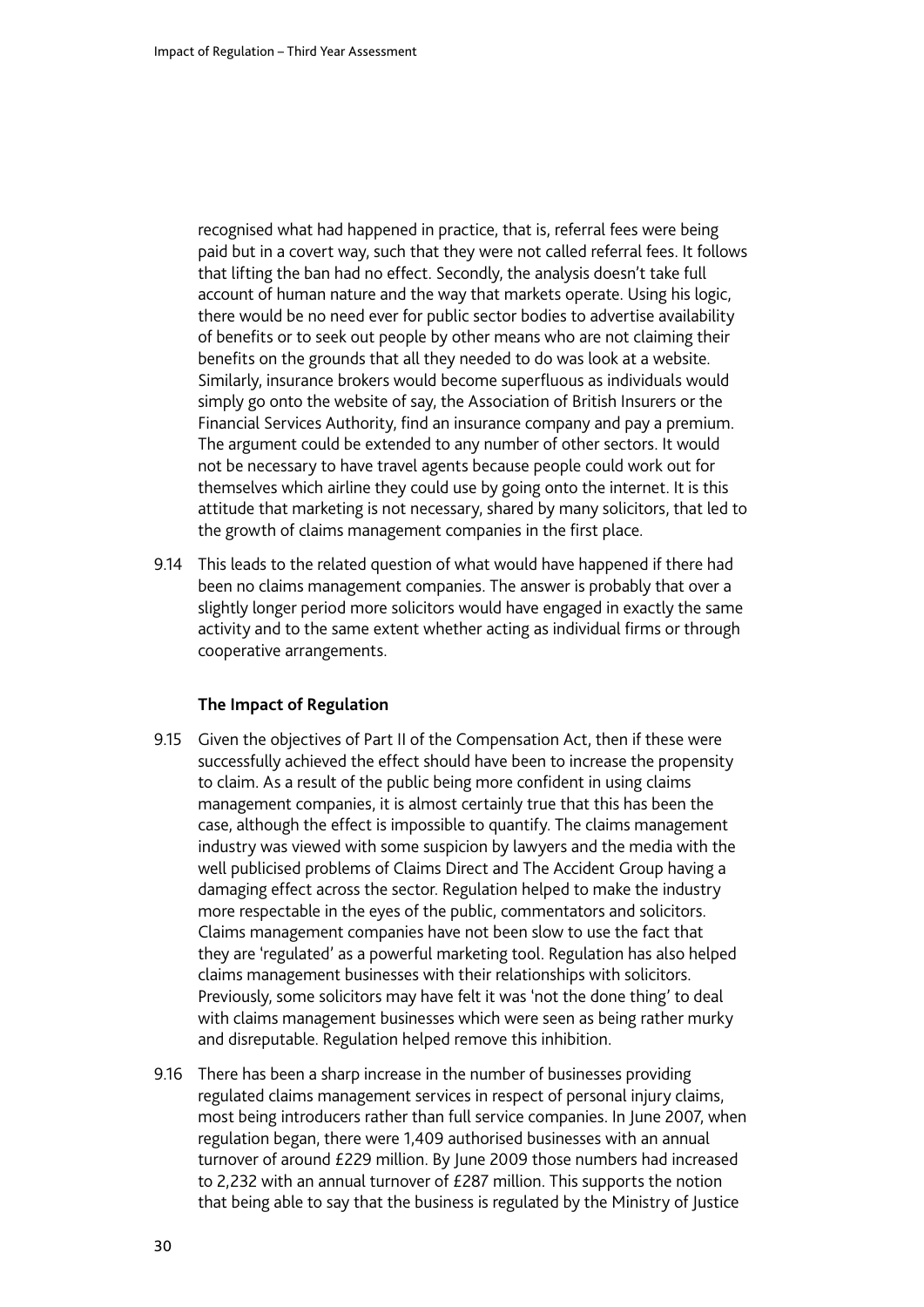is a significant attraction in the marketplace.

- 9.17 There is a general perception that claims management regulation has improved professionalism in the sector, partly by ensuring that contracts etc are in order but also by encouraging some of the more disreputable businesses to leave the market. To the extent that those businesses in the market have become more competent, so access to justice has been increased, although probably only marginally.
- 9.18 Having made these points the impact of regulation is probably small, compared with the other factors. This was the consensus at a workshop on the subject held on 26 March 2010.

### **Fraudulent Claims**

9.19 The circumstances that have led to an increase in the ratio of actual claims to potential claims have also caused an increase in the number of fraudulent claims. Fraudulent claims range from large scale organised staged accidents to far more minor whiplash claims done on an individual basis. The cost to an individual of making a small scale fraudulent claim is minimal, the greatest risk simply being that the claim will not be paid, and the burden of proof needed to establish a claim is minimal. There has also been scope for intermediaries to encourage people to claim for very minor injuries and in some cases no doubt to exaggerate the extent of those injuries and even to invent them.

### **Statistics**

- 9.20 In seeking to analyse impact it is always helpful to have hard evidence. Appendix 1 analyses the available statistics on RTAs and insurance claims. This has not been an easy task because the various data use different definitions and timescale. Table 1 below summarises the position. It covers three sets of data –
	- i. Claims notified to the Compensation Recovery Unit (CRU). Insurers, and anyone else who makes a compensation payment, is obliged to notify the CRU of claims against them in respect of illness and injury.
	- ii. Injuries recorded by the police. It is possible that this series has been distorted by changes in reporting practice, although it should be noted that the trend in injuries is similar to the trend in deaths, where the figures are not capable of distortion.
	- iii. Bodily injury claims in respect of road traffic accidents made to insurers.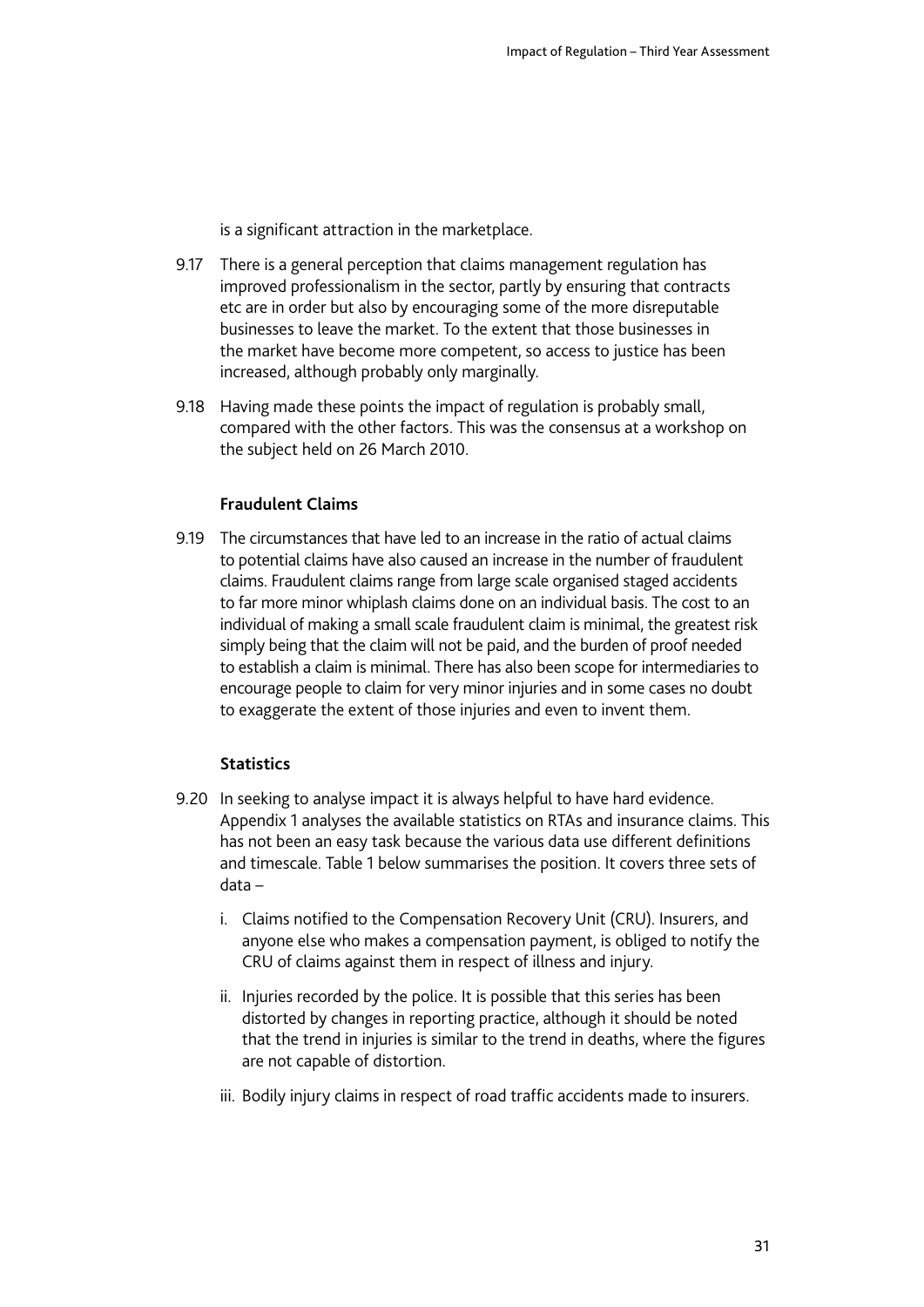| Year | <b>CRU Motor</b><br>claims | <b>Injuries</b><br>recorded by<br>police | <b>Bodily injury</b><br>insurance<br>claims | <b>Insurance</b><br>claims/CRU<br>claims % | Insurance<br>claims/<br>police<br>records% |
|------|----------------------------|------------------------------------------|---------------------------------------------|--------------------------------------------|--------------------------------------------|
| 1996 |                            | 317,000                                  | 100,000                                     |                                            | 32                                         |
| 1997 |                            | 324,000                                  | 127,000                                     |                                            | 39                                         |
| 1998 |                            | 322,000                                  | 160,000                                     |                                            | 50                                         |
| 1999 |                            | 317,000                                  | 165,000                                     |                                            | 52                                         |
| 2000 | 402,000                    | 317,000                                  | 171,000                                     | 43                                         | 54                                         |
| 2001 | 400,000                    | 310,000                                  | 185,000                                     | 46                                         | 60                                         |
| 2002 | 399,000                    | 299,000                                  | 204,000                                     | 51                                         | 69                                         |
| 2003 | 374,000                    | 287,000                                  | 220,000                                     | 59                                         | 77                                         |
| 2004 | 403,000                    | 268,000                                  | 238,000                                     | 59                                         | 89                                         |
| 2005 | 460,000                    | 255,000                                  | 256,000                                     | 56                                         | 100                                        |
| 2006 | 519,000                    | 245,000                                  | 258,000                                     | 50                                         | 103                                        |
| 2007 | 552,000                    | 228,000                                  |                                             |                                            |                                            |
| 2008 | 625,000                    |                                          |                                             |                                            |                                            |

### **Table 1 CRU claims, injuries recorded by the police and insurance claims 1996 - 2008**

Source: Appendix 1.

9.21 At first sight these trends are difficult to explain. That injuries reported to the police have declined steadily, particularly since 2000, is clear. The CRU figures are in respect of claims notified, not settled, and in an increasing proportion no treatment is recorded. The 55% increase in notifications to the CRU between 2004 and 2008 seems difficult to explain. It is perhaps worth noting that claims reported to the CRU in respect of the two other main categories of claim have fallen between 200/01 and 2008/09, by 26% in respect of employer liability and 8% in respect of public liability. The insurance figures are difficult to analyse because the reported figures relate to claims settled, and settling a claim can sometimes takes years. The alternative approaches to calculating the figure are examined in Appendix 1. However the calculation is done, that there has been a clear upward trend in beyond dispute.

### **Other research**

9.22 A number of consultants' reports help to explain the rising trend in bodily injury claims in relation to potential claims. A report by Oxera Consulting Ltd, *Marketing costs for personally injury claims* (ABI Research Paper 15, 2009) commented –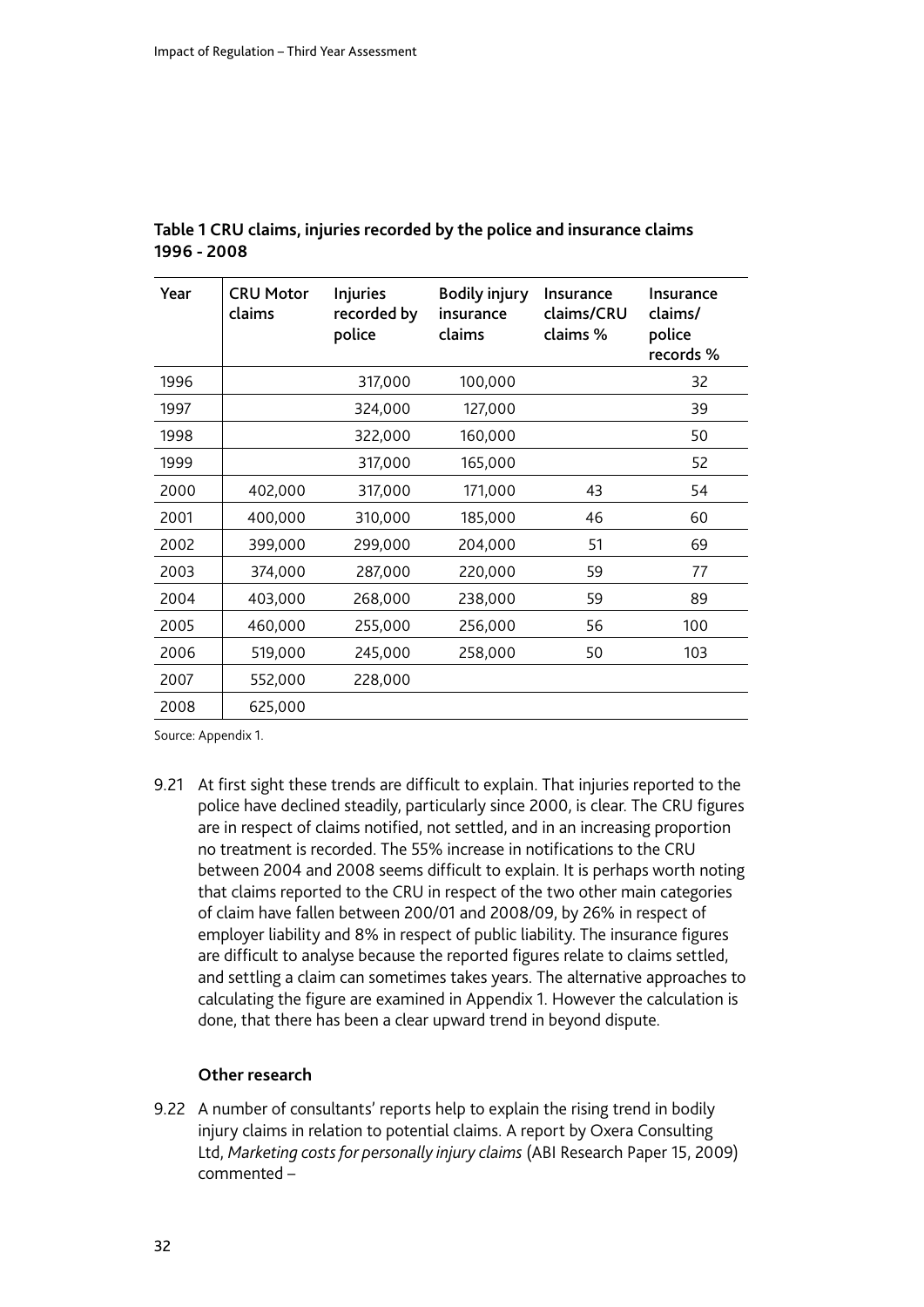"This section concludes that legal fees charged by claimants' solicitors are not subject to sufficient market constraints; therefore, the expenses incurred in marketing are not constrained by the claimant's willingness to pay. Within this structure, referral fees paid by solicitors (or the level of marketing costs they are willing to incur in-house) are likely to be the residual between the costs of actually executing the case and the costs that can be recovered via the administrative procedure from the defendants.

Both theory and practice indicate that, under the prevailing system, marketing costs will expand to take up the difference between the costs incurred by solicitors in actually executing the case and the costs they can recover. This is likely to induce a higher level of marketing spend than what would be observed in competitive markets where prices and costs are subject to a market constraint."

- 9.23 It is reasonable to conclude that increased marketing spend in a market where only a small proportion of people claim is likely to increase that proportion.
- 9.24 Two Watson Wyatt consultants, Ryan Warren and Jenny Wong, writing in *The Journal* (Dec 2009, Jan 2010) commented:

"Reasons for the increasing proportion of third party claims may include a greater focus from credit hire companies and accident management companies on identifying other persons who may have been involved in an accident and referring them to personal injury lawyers."

9.25 The consultants, EMB, in their February 2010 briefing noted an increase in the number of claimants per claim. They attribute the general increase in claims costs to a range of factors including:

"increases in third party claims farming, recessionary effects including increased fraudulent activity that cost the general insurance industry around £360 million in 2008 and increased used of periodic payment orders

9.26 Two reports published when the work for this report was nearing completion provide valuable and useful evidence on the access to justice point. Charles River Associates in a report for the Legal Services Board (*Cost benefit analysis of policy options related to referral fees in legal services*, May 2010) examined the impact of referral fees in three sectors. Their conclusions on personal injury were –

"Personal injury is the area of law in which referral fees are most prevalent and where the majority of cases are referred by introducers such as C laims Management Companies (CMCs), insurance companies (for road traffic accidents) and trade unions (for employer liability cases).

The payment of referral fees was found to be an important element (although not the only element) in gaining access to CMC and insurer lists or panels and there was clear evidence that lawyers who pay referral fees receive more work than those that do not. Competition to access these panels has led referral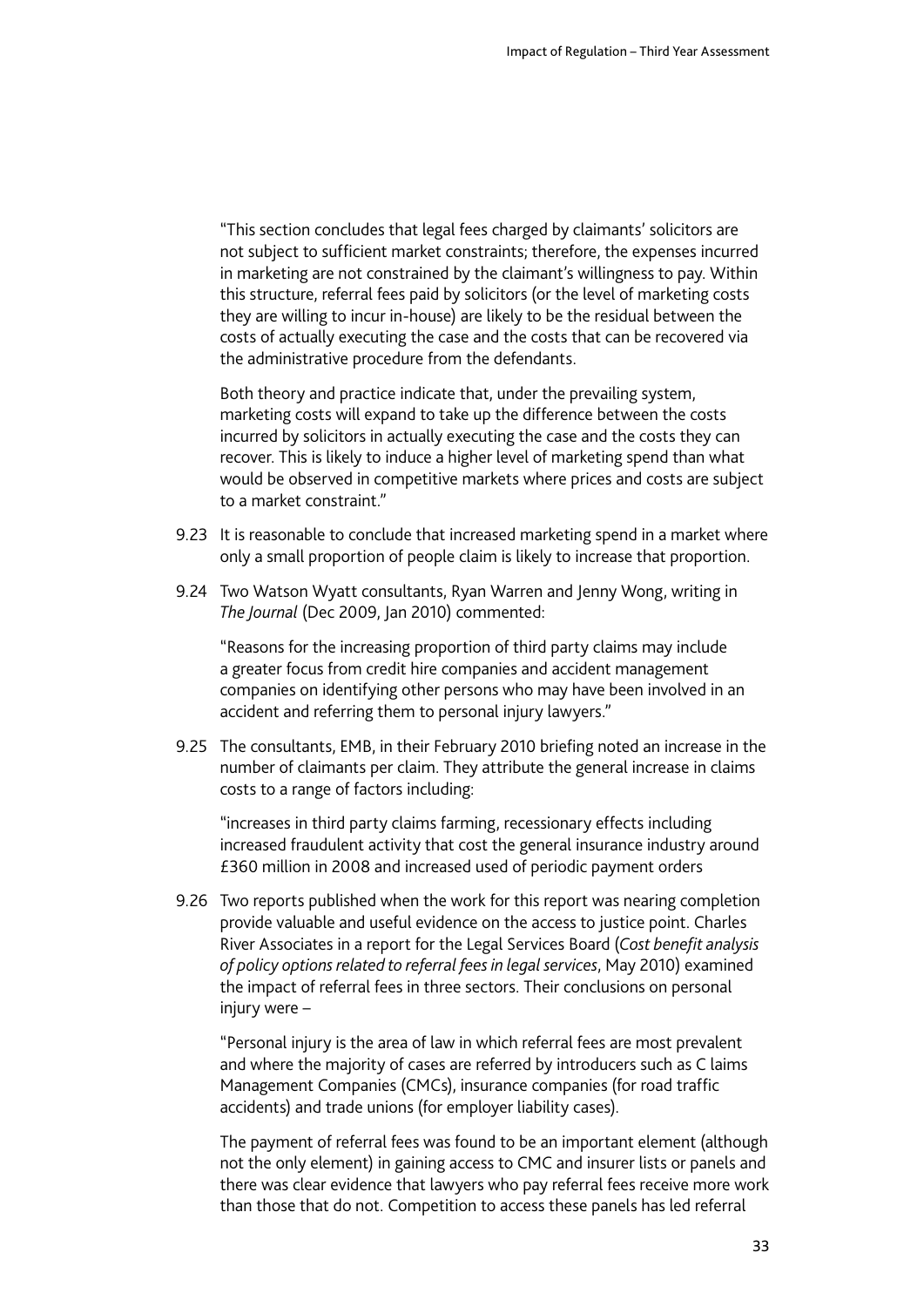fees to increase from around £250 per case in 2004 to around £800 per case today. We also found evidence that the level of referral fees paid today was linked to the services provided by introducers as well as to issues such as economies of scale and bargaining power.

There was no evidence that increases in referral fees had led to an increase in the price of legal services. Price does not play a strong role in personal injury cases because of the prevalence of "no-win-no-fee" agreements, but the majority of motor cases go through prescribed cost and fast track regimes in which legal fees are regulated.

There was also no evidence that referral fees were causing consumer detriment through a reduction in the quality of services:

- Success ratios for motor claims remained constant over time at over 90% although interviewees indicated that liability was often clear and therefore quality could not be judged on success ratios alone.
- Information is readily available on the value that different types of standard claims should receive and there was no evidence that increases in referral fees were leading solicitors to under-settle so as to save themselves costs.

Furthermore, arrangements between large introducers and large solicitors usually have service level agreements associated to them in which lawyers must meet certain requirements typically related to communication and speed of response. In part these agreements are in place to help protect the reputation of introducers. Evidence is available on very high customer satisfaction levels and there are very few complaints made related to referral fees.

Referral fees have helped to facilitate the growth of CMC and insurer referrals through providing an income stream that can be used for both marketing and investment in technology to manage the claims process. Consumer evidence has supported the link between marketing and making additional claims which would not otherwise have arisen. There is no evidence that this has led to a deterioration of cases since success rates have remained constant. The increase in the number of claims has probably led to higher insurance prices although this has been partly offset by referral fee income. It is difficult to describe this as causing consumer detriment where consumers have valid claims. We note that concerns about some fraudulent claims have causes other than referral fees namely the (non-)verifiable nature of some claims."

9.27 The second report was by the Legal Services Consumer Panel (*Referral arrangements*, May 2010). Its conclusions on access to justice in the personal injury sector were -

"In the case of conveyancing, virtually all consumers need a lawyer and thus will find one eventually, although introducers may help them to do so more efficiently.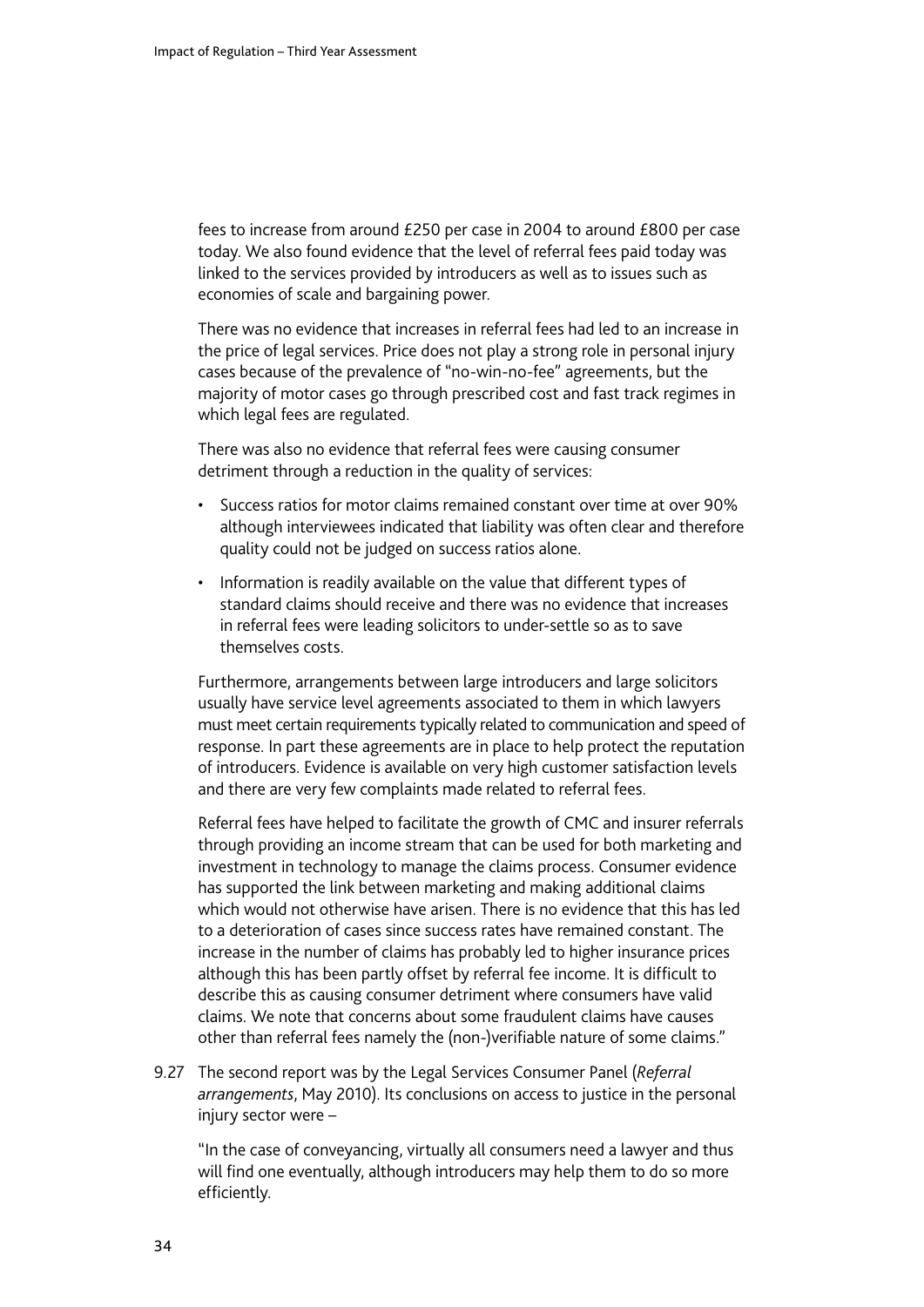However, for personal injuries, introducers may improve access to justice by increasing awareness of the right of those who have suffered accidents to claim compensation and by facilitating the claims process. Even some opponents of referral fees accept that claims management companies have brought more people into the justice system, although they argue that people now know they can make a claim so that this benefit no longer applies, and that relentless marketing fuels an unhealthy "compensation culture".

The debate takes place against a backdrop of significant unmet legal need, particularly among the socially excluded. Consumers' ability to access justice is highly dependent on how effectively they are connected to legal advice. The advice sector cannot fill the gap alone and is, by its nature, a reactive service. By contrast, commercial introducers reach out to the public through marketing.

The Panels consumer research shows that people value the activities of claims management companies. Road traffic accident claims data also suggests that permitting payment of referral fees to claims management companies has contributed to more people bringing claims. This would suggest a positive impact on access to justice.

 In the consumer research, even among personal injury claimants there was an undercurrent of hostility towards the so-called "compensation culture". Participants had the view that people with more serious injuries were already intent on making claims. Those with less severe injuries were helped by introducers (mainly claims management companies) to bring claims. However, insurers settle over 90% of road traffic accident claims; this seems to suggest that referral fees have not led to invalid claims, at least on any great scale."

### **General Conclusions**

- 9.28 This analysis leads to four general conclusions
	- i. A major reason for the increase in the proportion of actual claims to the number of potential claims is the reforms to the claims process introduced in 1999 and 2000.
	- ii. Claims management companies were not an independent factor in increasing the number of claims, but rather were the means by which a market opportunity was exploited.
	- iii. Regulation has further enhanced access to justice and the business of claims management companies by giving them greater respectability and credibility.
	- iv. It is impossible to quantify the various effects, but the reforms to the claims process in 1999 and 2000 almost certainly are much greater than the impact of regulation. In this context it will be interesting to see the effects on the market from the more recent changes to the RTA claims process.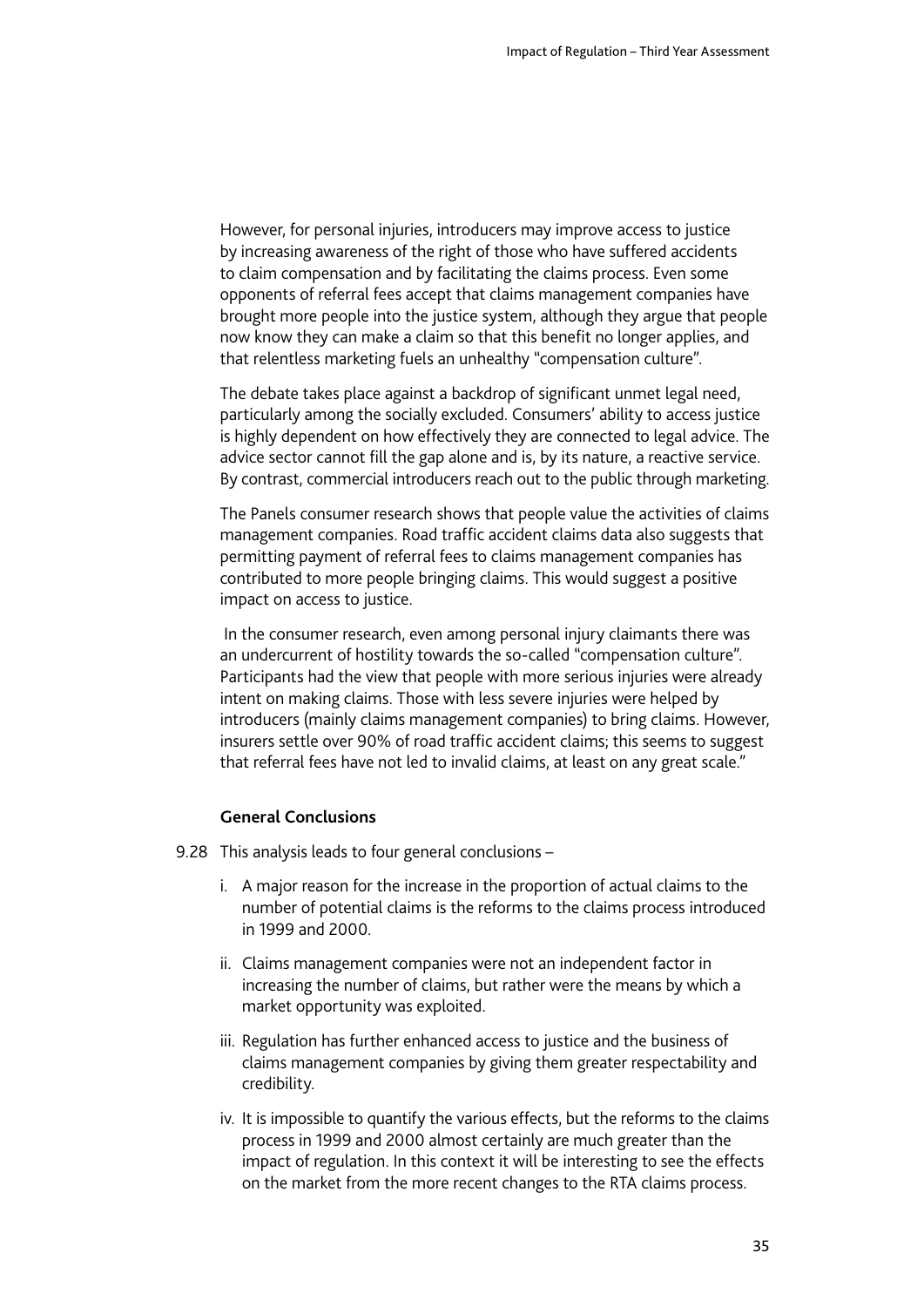9.29 The available statistics do not provide any conclusive evidence on the extent of the impact of either claims management companies or the regulation of them. However, the two reports published in May 2010 support the view that claims management companies have increased the proportion of those eligible to claim who do so and that claims management companies play a significant role in increasing access to justice.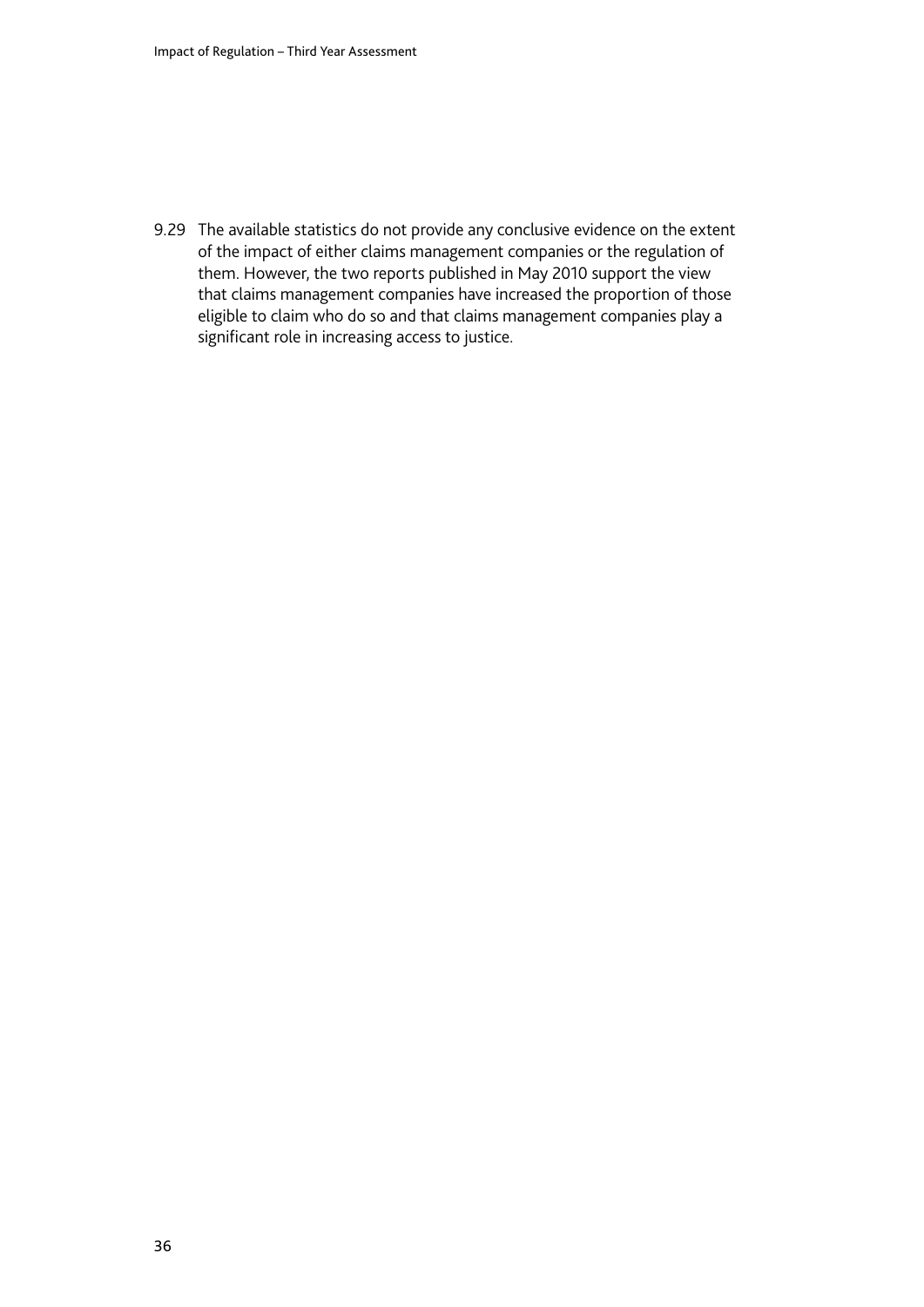### <span id="page-38-0"></span>Appendix

### Road traffic accidents, reported injuries and personal injury claims

- A1. This appendix examines the available evidence on trends in road traffic accidents, casualties reported by the police, notifications to the Compensation Recovery Unit and personal injury claims to insurance companies. This is not an easy task as the statistics do not lend themselves to easy comparisons.
- A2. The following data are examined
	- Survey data on the proportion of potential claims that become actual claims. The lower the starting point, obviously the greater the scope for an increase in the proportion.
	- Statistics on the relationship between the number of motor accidents (as a good proxy for the number of potential claims), claims notified to the Compensation Recovery Unit and claims made to insurance companies.

### **Survey data**

A3. The Department for Transport's (DfT) National Travel Survey gave a best estimate for the annual number of road casualties as 800,000, of which 350,000 attend hospital. 80,000 are seriously injured and 720,000 as slightly injured. Bodily injury claims resulting from motor accidents are running at about 250,000 a year, 30% of the number of casualties and 65% of the number of people who attend hospital. At first sight this suggests that a high proportion of people who are injured in motor accidents do not make a personal injury claim. The DfT has estimated the casualty related costs of reported accidents at about £9 billion a year; the total cost of insurance claims is around £1.5 billion a year, again suggesting that actual claims are a relatively small proportion of potential claims. The figures suggest that there is substantial scope for genuine claims to increase.

### **Motor accidents and compensation claims**

A4. The DfT publication, Reported Road Casualties – Great Britain: 2008 ([http://](http://www.dft.gov.uk/adobepdf/162469/221412/221549/227755/rrcgb2008.pdf) [www.dft.gov.uk/adobepdf/162469/221412/221549/227755/rrcgb2008.pdf](http://www.dft.gov.uk/adobepdf/162469/221412/221549/227755/rrcgb2008.pdf)) contains comprehensive statistics and analysis on reported road accidents and other relevant information. The report shows a steady reduction in casualties reported in police reports. Between 1996 and 2000 reported injuries were in a narrow range of 317,000 – 324,000; by 2005 the figure had fallen to 268,000 and by 2008 there had been a further fall to 228,000. However, it is known that only a proportion of all accidents are reported to the police, and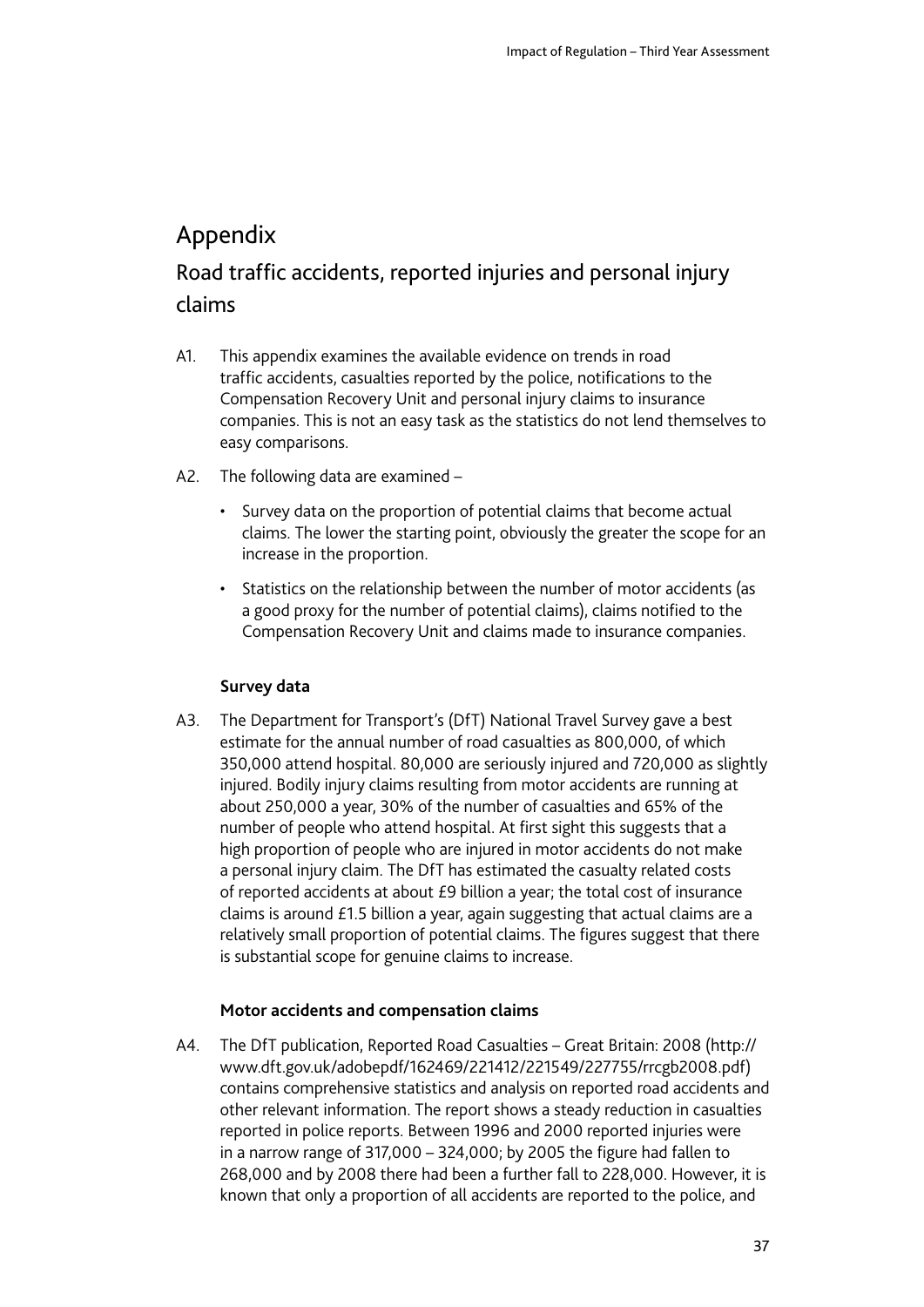also changes in reporting practices can partly explain year-to-year variations. But the downward trend is very clear, a fall of around 30% over 10 years. This is supported by the figures for deaths (all of which are reported to the police), which fell by 26% over the same ten year period.

- A5. However, other data has moved in the opposite direction. Between 1995/96 and 2007/08 the number of seriously injured according to police records fell by over 30% from 38,000 to 25,000, but the number of road traffic casualty admissions to hospitals increased by 18% from 34,000 to 40,000.
- A6. Compensation Recovery Unit motor liability claims have also moved in the opposite direction to casualties reported to the police. The following table shows the data.

| Year               | <b>CRU Motor</b><br>claims | Of which no<br>treatment<br>recorded | <b>Injuries</b><br>recorded<br>by Police |
|--------------------|----------------------------|--------------------------------------|------------------------------------------|
| 2000/01            | 402,000                    |                                      | 314,000                                  |
| 2001/02            | 401,000                    |                                      | 306,000                                  |
| 2002/03            | 399,000                    | 214,000                              | 296,000                                  |
| 2003/04            | 374,000                    | 221,000                              | 285,000                                  |
| 2004/05            | 403,000                    | 244,000                              | 274,000                                  |
| 2005/06            | 460,000                    | 279,000                              | 265,000                                  |
| 2006/07            | 519,000                    | 335,000                              | 255,000                                  |
| 2007/08            | 552,000                    | 370,000                              | 242,000                                  |
| 2008/09            | 625,000                    |                                      | 224,000                                  |
| 2008/09<br>2000/01 | 55%                        |                                      | $-29%$                                   |

### **CRU Motor Claims and Injuries Recorded By the Police, 2000/2001 - 2008/2009**

Note:

1. The "no treatment recorded" column is taken from a different source and may not be entirely compatible with the total CRU motor claims figures.

2. The 2000/01, 2001/02 and 2008/09 figures for injuries recorded by the police are extrapolations from the calendar year data.

A7. The table shows that while injuries recorded by the police fell by 29% between 2000/01 and 2008/09, CRU claims increased by 55%. There was a further 13% increase is CRU motor claims in 2008/09. It is perhaps also significant that the number of CRU claims where there was hospital treatment actually fell marginally over the period while the number where no treatment was recorded increased sharply. The proportion of CRU claims where no treatment was recorded increased from 55% in 2002/03 to 69% in 2007/08.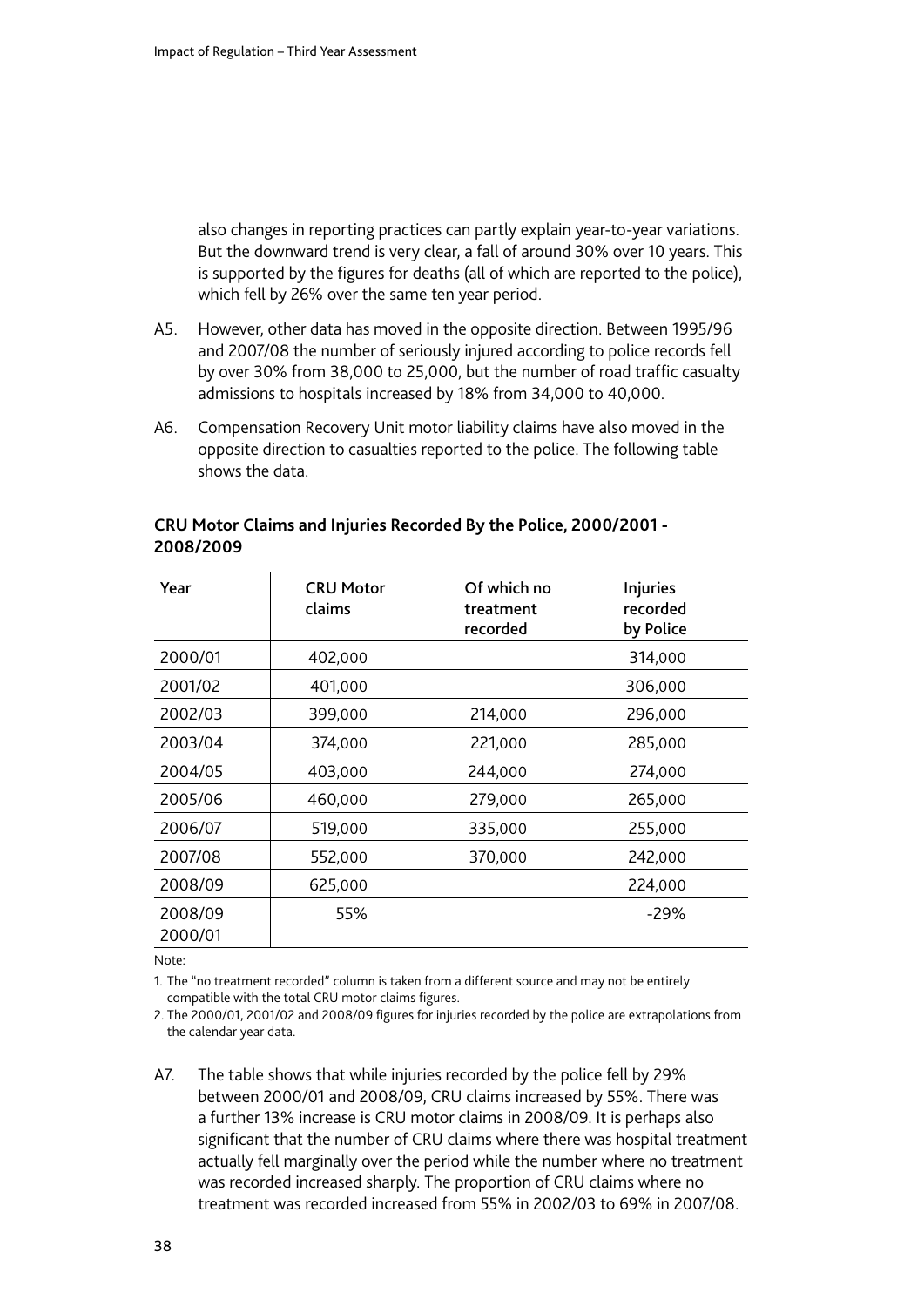A8. This is not the place for a detailed analysis of the sharply diverging trends of road deaths and injuries recorded by the police on the one hand and admissions to hospital and CRU claims on the other. An article by Matthew Tranter in *Reported Road Casualties - Great Britain: 2008* seeks to do so. While it is to be expected that the total number of injuries will be much higher than the number reported to the police, the diverging trends are far more difficult to explain.

### **Claims notified to insurance companies**

A9. Insurance company data is difficult to use because claims can take some time to settle and final information on claims made in any one year is only available only many years later. The table below, provided by the ABI, illustrates this point.

| Accident | Cumulative number of claims settled in each year of account |         |         |         |         |           |           |
|----------|-------------------------------------------------------------|---------|---------|---------|---------|-----------|-----------|
| Year     | 2002                                                        | 2003    | 2004    | 2005    | 2006    | 2007      | 2008      |
| 2002     | 13,200                                                      | 83.500  | 137,100 | 167,200 | 183,800 | 193,600   | 201,400   |
| 2003     |                                                             | 19,300  | 108,200 | 165,600 | 197,200 | 215,700   | 229,600   |
| 2004     |                                                             |         | 26,200  | 120,200 | 180,400 | 214,300   | 241,600   |
| 2005     |                                                             |         |         | 27,400  | 127,300 | 195,100   | 241,100   |
| 2006     |                                                             |         |         |         | 31,700  | 144.400   | 226,000   |
| 2007     |                                                             |         |         |         |         | 39,800    | 174,900   |
| 2008     |                                                             |         |         |         |         |           | 51,100    |
|          | 13,200                                                      | 102,800 | 271,500 | 480,400 | 720,400 | 1,002,900 | 1,365,700 |

### **ABI Bodily Injury Claim Statistics**

A10. The table shows for example that there were 241,100 claims in the 2005 year but even as late as the end of 2007 only 195,000 had been settled. This time lag means that it is very difficult to estimate the actual number of claims until some years later. However, extrapolating past experience suggests that reasonable minimum estimates for the number of claims are –

| 2002 | 201,000  |
|------|----------|
| 2003 | 245,000  |
| 2004 | 255,000  |
| 2005 | 268,000  |
| 2006 | 272,000  |
| 2007 | 290,000+ |

The table shows a 44% increase between 2002 and 2007.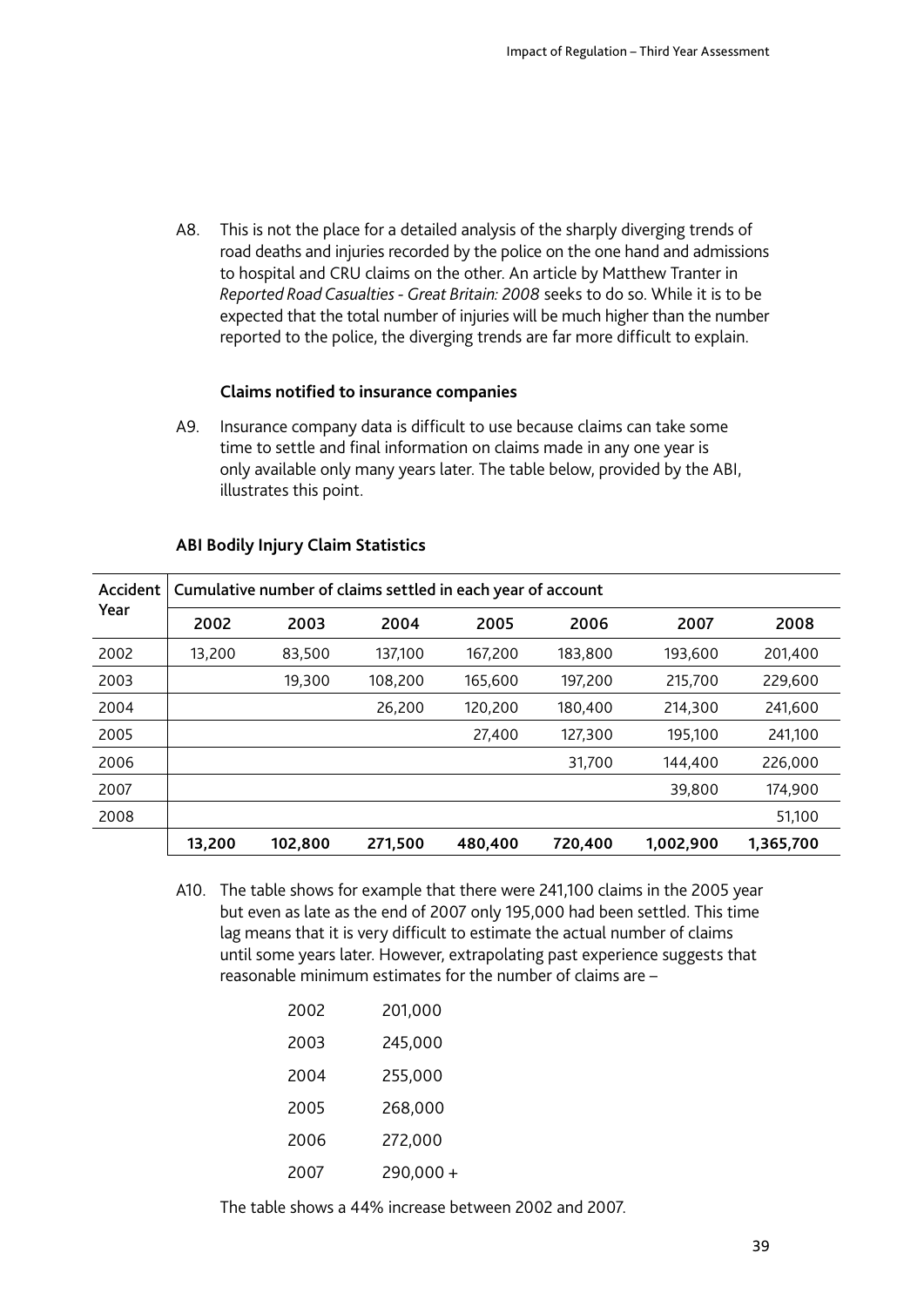A11. There is an alternative and as it more consistent probably more reliable, source of figures in Fourth UK Bodily Injury Awards Study (IUA, 2007). This reports the total claims numbers as follows –

| 1996 | 100,000 |
|------|---------|
| 1997 | 127,000 |
| 1998 | 160,000 |
| 1999 | 165,000 |
| 2000 | 171,000 |
| 2001 | 185,000 |
| 2002 | 204,000 |
| 2003 | 220,000 |
| 2004 | 238,000 |
| 2005 | 256,000 |
| 2006 | 258,000 |

### **Conclusion**

A13. The statistical evidence seems clear: there has been a significant increase in people making personal injury claims as a result of road traffic accidents in relation to the number of people who have grounds for a claim. The following table brings the key data together.

| Year | <b>CRU Motor</b><br>claims | <b>Injuries</b><br>recorded by<br>Police | <b>Bodily injury</b><br>insurance<br>claims | Insurance<br>claims/police<br>records% |
|------|----------------------------|------------------------------------------|---------------------------------------------|----------------------------------------|
| 1996 |                            | 317,000                                  | 100,000                                     | 32                                     |
| 1997 |                            | 324,000                                  | 127,000                                     | 39                                     |
| 1998 |                            | 322,000                                  | 160,000                                     | 50                                     |
| 1999 |                            | 317,000                                  | 165,000                                     | 52                                     |
| 2000 | 402,000                    | 317,000                                  | 171,000                                     | 54                                     |
| 2001 | 400,000                    | 310,000                                  | 185,000                                     | 60                                     |
| 2002 | 399,000                    | 299,000                                  | 203,000                                     | 69                                     |
| 2003 | 374,000                    | 287,000                                  | 220,000                                     | 77                                     |
| 2004 | 403,000                    | 268,000                                  | 238,000                                     | 89                                     |
| 2005 | 460,000                    | 255,000                                  | 256,000                                     | 100                                    |
| 2006 | 519,000                    | 245,000                                  | 258,000                                     | 103                                    |
| 2007 | 552,000                    | 228,000                                  |                                             |                                        |
| 2008 | 625,000                    |                                          |                                             |                                        |

Note: The CRU figures are for financial years.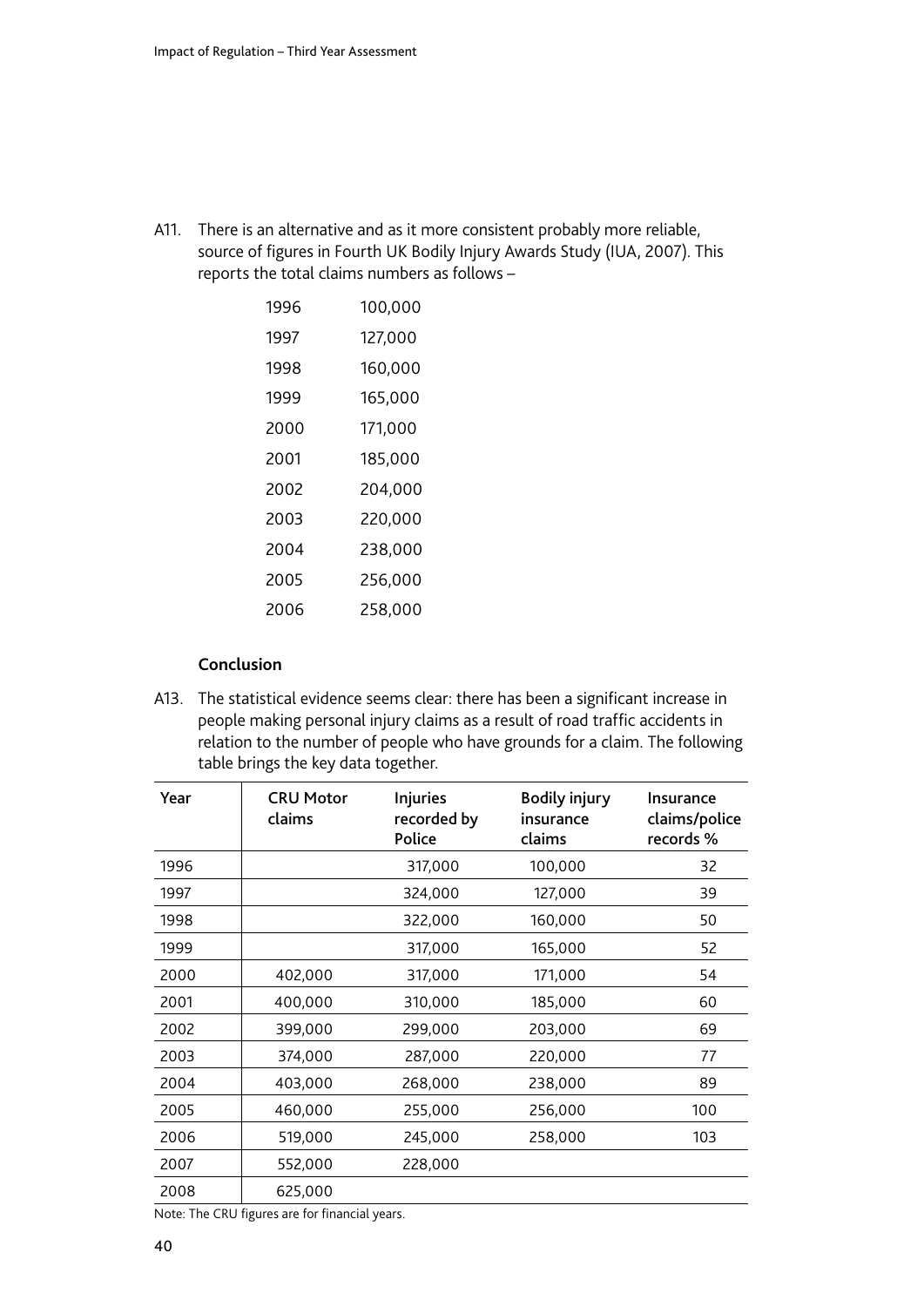A14. The table confirms the significant increase in the number of claims in relation to the number of reported accidents.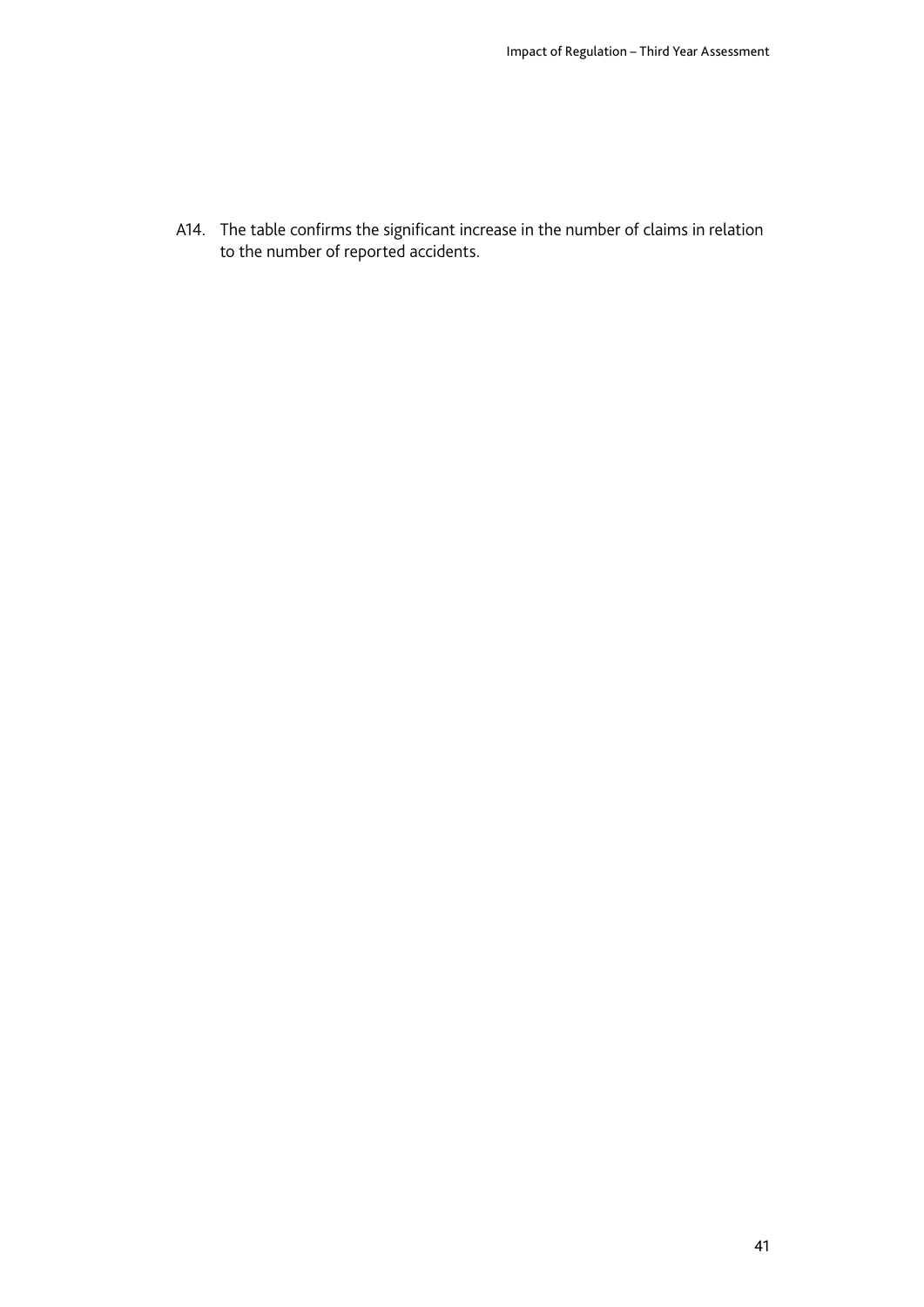### <span id="page-43-0"></span>10. Access to Justice in Financial Services

- 10.1 Examining the role of claims management companies in increasing access to justice in respect of financial services and products is relevant in respect of a point that is commonly made by banks and insurance companies. They have argued that there is no need for claims management companies because people are treated identically if they go directly to the financial services businesses, a point reinforced by the Financial Ombudsman Service (FOS) who equally says that there is no need for businesses to use intermediaries – they can go directly to the FOS.
- 10.2 Financial services claims are different from personal injury claims, particularly because the claims are against businesses regulated by the Financial Services Authority (FSA) in respect of regulated activities and where the FOS is available as a backup. The market for claims depends essentially on regulatory actions in respect of mis-selling and handling complaints, in much the same way as the market for personal injury claims has depended on regulatory action on how claims are handled. Financial service claims can typically be divided into three categories in respect of the scope for claims management activities –
	- i. Those products where the financial regulator orders a proactive review of all cases within defined criteria. This greatly reduces the scope for claims management companies because the cases have to be reviewed anyway.
	- ii. Where the financial regulator says nothing other than that there has been some mis-selling, which gives some scope for claims management companies although establishing the validity of the claim is not easy.
	- iii. Where the financial regulator says that there has been mis-selling does not require a pro-active review but rather prescribes how any complaints must be handled, a formula that gives huge scope for claims management companies.
- 10.3 One cannot expect financial services businesses to actively seek to encourage people to make claims against themselves, and generally they will do no more than is required by their Regulator. Claims management companies have sought to go much further by actively seeking out, and in some cases helping to frame claims so as to reduce the costs to the customer, (i.e. the inertia, search and hassle costs), but not without an expense to the customer. The claims management company typically takes 25% of the total amount awarded.
- 10.4 Initially virtually all claims management services in financial services were in respect of endowment mis-selling, a category of business that came firmly within category (iii) above. All that claims management companies had to do after seeking out potential claimants was effectively to write one letter and normally that was sufficient to start the review process. Endowment business is time limited and finite; the volume of business has fallen by over 90% from its peak.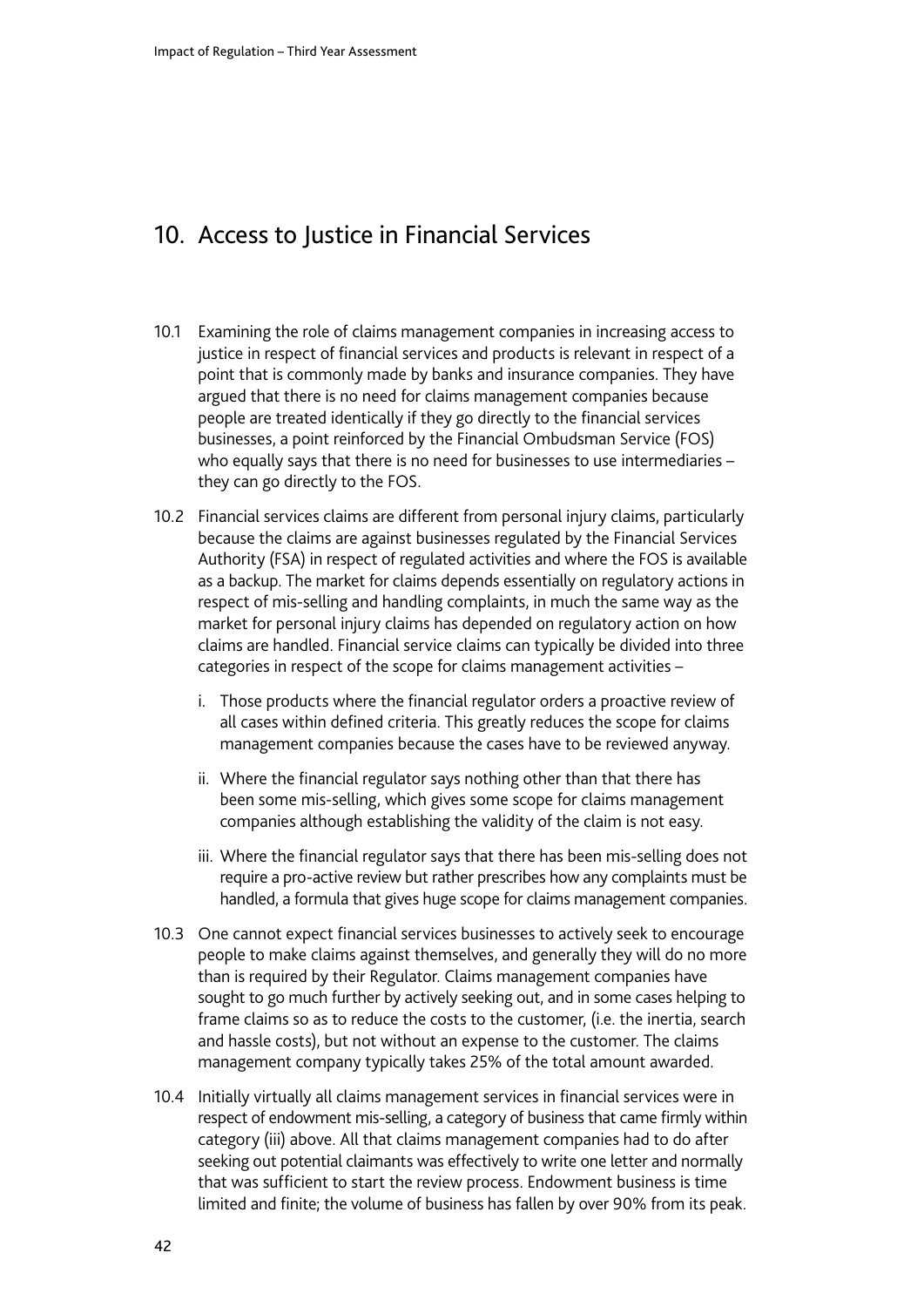- 10.5 Subsequently, as Chapter 5 explained, some claims management businesses and some new businesses have looked to other potential markets, again with a view to seeking out claimants. Three main markets have emerged –
	- i. Unfair bank charges claims largely ended by the outcome of the court action between the Office of Fair Trading (OFT) and the banks.
	- ii. Unenforceable terms in consumer credit agreements (UCCA), one area where claims management businesses have sought to pursue claims for compensation on somewhat shaky foundations, and which again has largely been ended as a result of court decision.
	- iii. Payment protection insurance (PPI), which has similarities with the endowment business.
- 10.6 It is arguable that in some cases, far from promoting access to justice, claims management companies have done the opposite by encouraging people to believe that financial liabilities could be discarded on specious grounds. This was true in respect of many UCCA claims and to a lesser extent bank charge claims.
- 10.7 However, more generally it is the case that claims management companies have encouraged people to make valid claims who would not otherwise have done so. They have done this through extensive advertising, and having encouraged customers to contact them, have then removed the hassle factor.
- 10.8 This was true in respect of endowment claims. Insurance companies report that roughly 50% of complaints come to them directly and the other 50% come through claims management companies. It is implausible to believe that the cases that came through claims management companies would otherwise have been made directly to insurance companies. Indeed, it is arguable that the marketing and awareness raising by claims management companies contributed to the absolute number of claims made directly to insurance companies and intermediaries.
- 10.9 Claims management companies have played an even more significant role in respect of PPI claims. Generally, customers who buy PPI are less sophisticated and many do not realise they have bought it at all. There has been a huge increase in PPI cases going to the FOS, the best indicator of the total volume of business. It is unlikely that the majority of these cases would have been initiated without the activities of claims management companies. The number of PPI complaints received by the FOS has increased from 1,832 in 2006/07 to 10,652 in 2007/08, 31,066 in 2008/09 and 49,196 in 2009/10. The proportion where a claims management company was involved has increased steadily to 74%. And it should be noted that the proportion of PPI complaints upheld by the FOS in the year to 31 March 2010 was 94%.
- 10.10 In the 2008/09 report of the FOS, the Chief Ombudsman commented on the point as to whether claims management companies have increased the number of people making valid claims –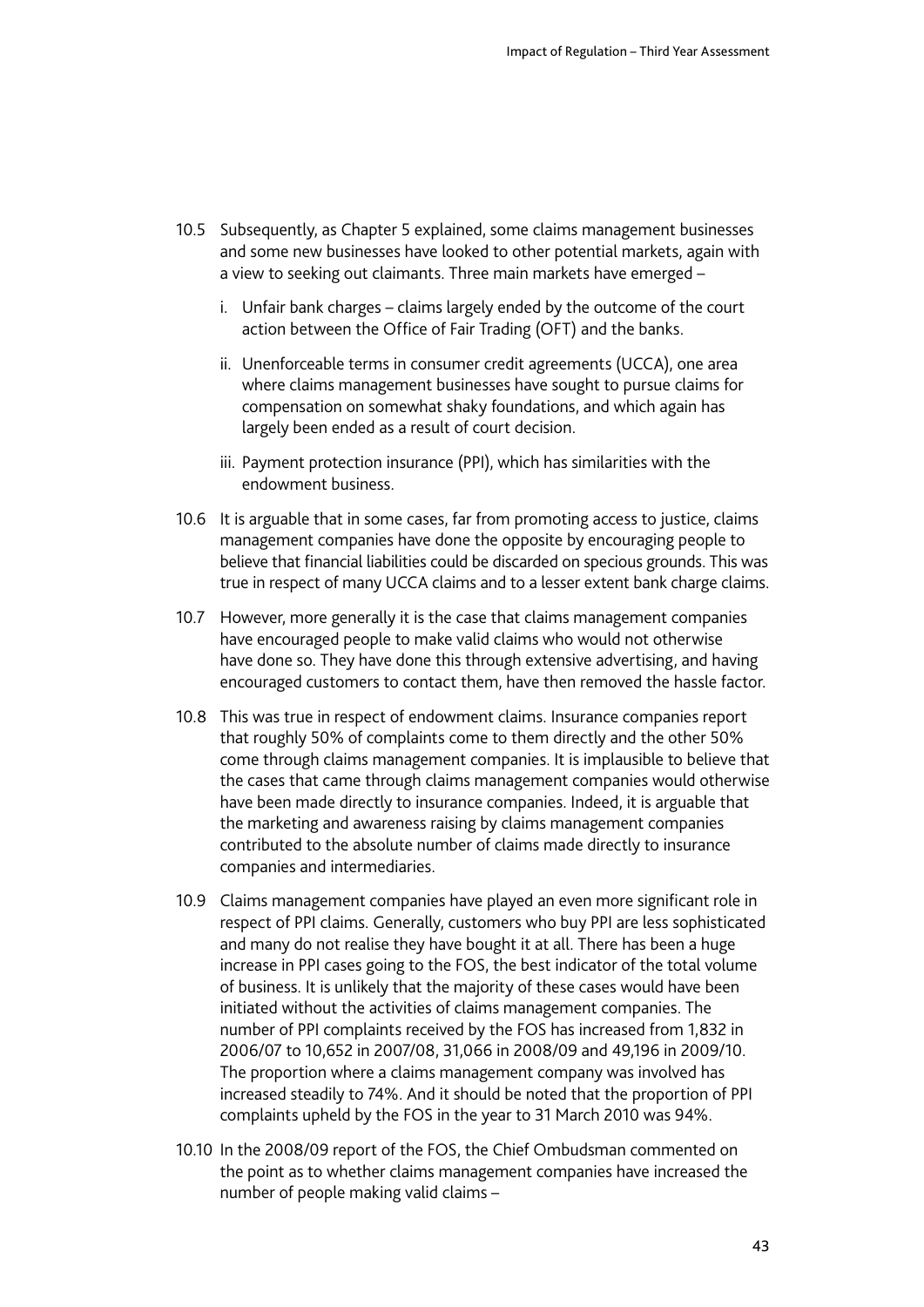"One of the significant drivers of consumer complaints is the now substantially increased number and activity of claims-management companies, encouraging disadvantaged consumers to complain. The Ministry of Justice reports that it has authorised over 900 of these companies to trade in the areas of financial products and services. And apparently the number of companies applying for authorisation has been growing rapidly during the past year. No figures are available for the number of complaints these companies have made on behalf of their clients – or the extent to which the companies have given their clients appropriate advice.

The vast majority of claims-management companies operate in well-trodden territory where consumer detriment has been already identified. So they are a symptom of the problem and not its cause.

Consumers can make a complaint direct to a business – or to the ombudsman service – free of charge. If they make their complaint through a claimsmanagement company, on the other hand, that company will charge a fee – usually a percentage of any compensation awarded. These fees have been criticised as being disproportionate – especially in relation to the effort or expertise that some claims management companies actually deploy. So it is questionable what advantage consumers gain by using such companies.

But it is also undeniable that the marketing activities of claims-management companies have succeeded in identifying a very large number of consumers who have suffered loss. And this has resulted in many people being paid redress when they would otherwise have received nothing. Indeed, over half of the complaints we received during the year about payment-protection insurance (PPI) were brought to us on behalf of consumers by claimsmanagement companies. And, as we report in this *annual review*, we upheld a very high proportion of these cases. So it is clear that the wider system is not working as it should."

10.11 The report subsequently made the following comment –

"The substantial increase in complaints about PPI – and the exceptionally high proportion (89% of cases) where the outcome is changed in favour of the consumer following our intervention – suggests there is still a widespread problem involving businesses rejecting complaints that they know, or should know, we will uphold. This only adds to the inconvenience suffered by consumers. And it gives rise to concern about the treatment of those who, for whatever reason, decide not to "appeal" their complaint to the ombudsman service."

10.12 The FSA report, *Review of complaint handling in banking groups* (April 2010) provides further evidence on the quality of complaint handling by banks. The review, which specifically did not include PPI complaints or complaints about unauthorised overdrafts, concluded –

"3.4 Overall, we assessed 18% of cases as resulting in an unfair outcome for the complainant. These were where the assessor identified one of the following: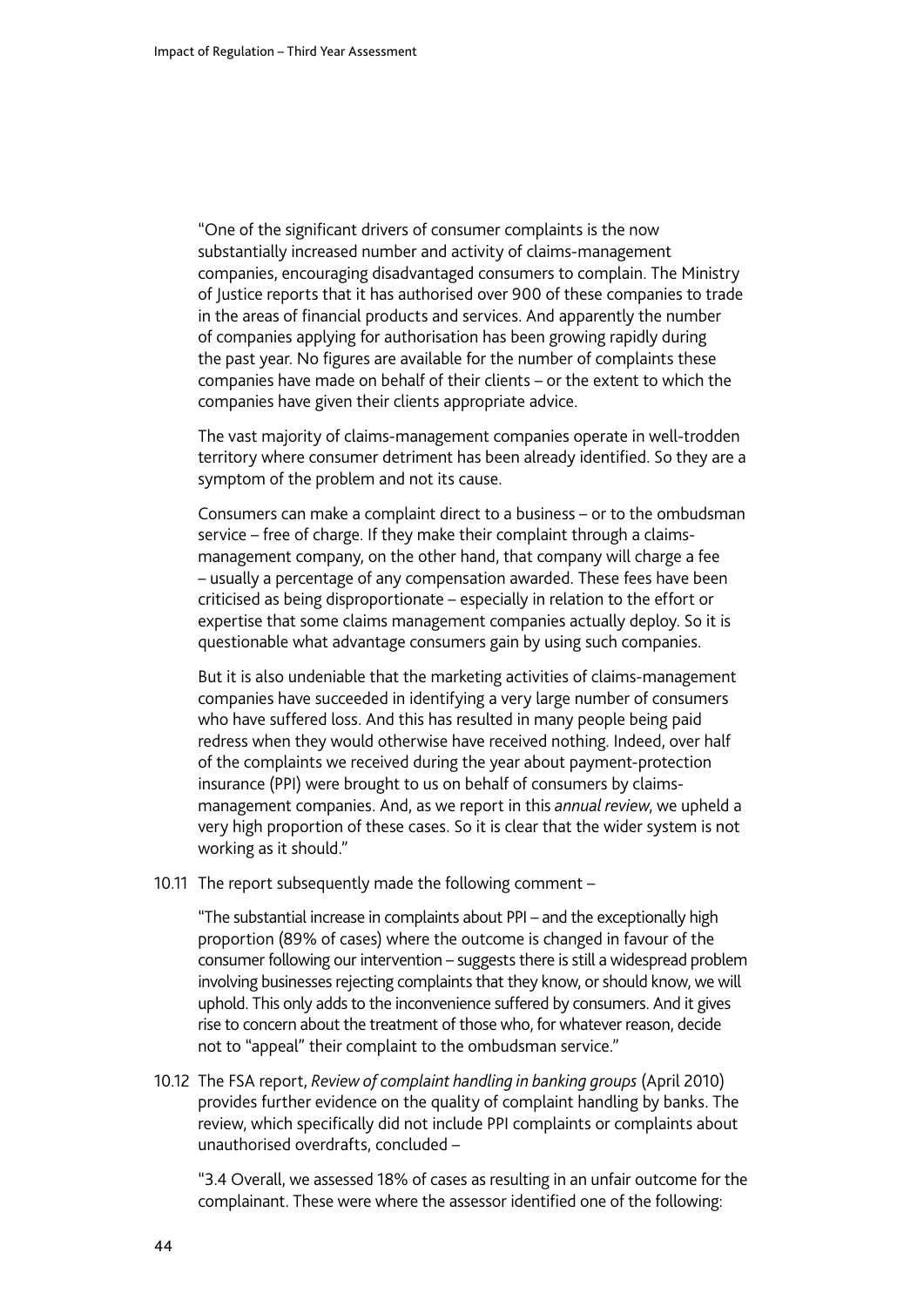- the decision on the outcome of the complaint was in our view incorrect; and/or
- any redress and/or remedial action offered (including for any distress and inconvenience suffered) was in our view inadequate or not paid when it should have been.

3.5 Overall, 36% of cases showed evidence of poor quality complaint handling in areas such as quality of investigation, quality of correspondence and use of the two-stage process."

10.13 The FSA consultation paper, *The assessment of redress of payment protection insurance complaints* (March 2010) provides further evidence on the quality of complaint handling by financial institutions –

"We conducted complaint file reviews of three large firms' PPI complaint handling, which found poor results. We viewed these results in light of: the more general evidence (discussed above) that was accumulating about poor sales standards; and the data and intelligence we had, from the FOS and elsewhere, which indicated poor PPI complaint handling by firms to be likely.

We also viewed these PPI complaint handling concerns in the context of our concerns about the fairness of firms' handling of complaints more generally (concerns that were themselves prompted by, for example, communications from the FOS, our own supervisory work, and our intensifying analysis of the complaints data reported to us by firms).

We decided, after careful consideration, that it would not be the best use of resource, or in consumers' best interests, to conduct further firm specific evidence-gathering on PPI complaint handling at that stage. (Our decision also has to be seen in the wider context of the very considerable thematic and enforcement messages given, as well as the resource we had already expended on PPI more broadly (primarily on firms' selling practices), and the growing other demands upon our resource arising from the intensifying prudential difficulties that emerged through 2008.)

Therefore, we moved directly to discuss with industry and other stakeholders how improvements in PPI complaint handling might be achieved. But that dialogue, and supporting correspondence around it, did nothing to reassure us about firms' approaches to either PPI sales or the assessment of PPI sales complaints. Indeed, these discussions made us *more* concerned.

Such dialogue confirmed us in our view that the significant difference in consumer outcomes between PPI complaints to firms and those referred to the FOS probably meant that many of that majority of complainants who were complaining to firms about their PPI sales, but not persisting to FOS, were not getting fair outcomes from their complaints. So, we remain of the view that our own firm specific evidence gathering on PPI complaint handling and the overall evidence clearly indicates a more or less general problem with PPI complaint handling."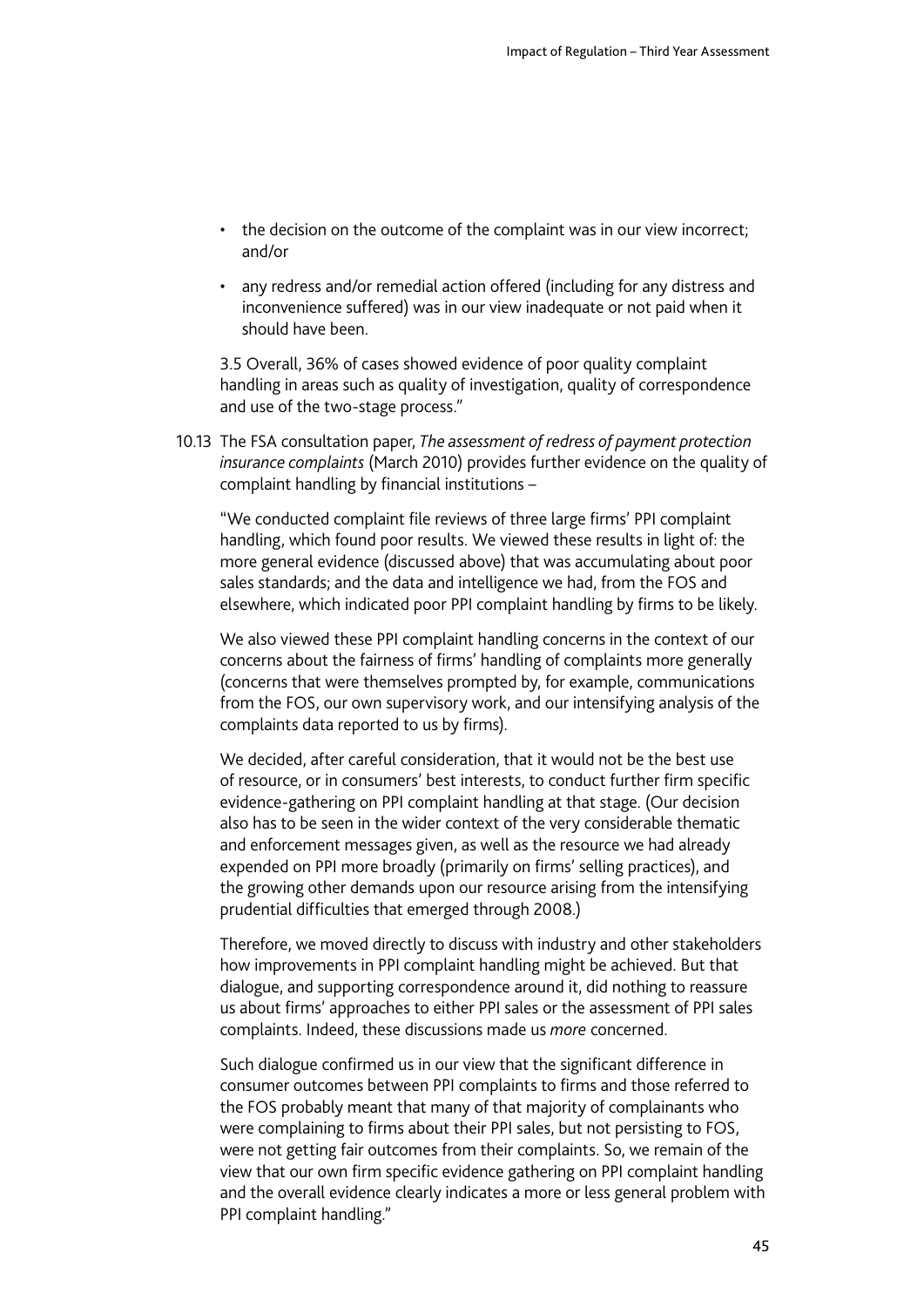10.14 As for personal injury claims it is probably the case that claims management regulation has given claimants greater confidence to use claims management companies. People are reassured by the concept that a business is regulated and perhaps more so when the regulator is stated to be the Ministry of Justice. In this context, use of "regulated by the Ministry of Justice" has not only helped legitimate businesses gain more credibility but has probably helped some less reputable businesses.

### **The impact of regulation**

10.15 Initially the areas of malpractice in this sector were misleading advertising and unsubstantiated claims in respect of endowment business, although in themselves these did not cause consumer detriment. More recently there has been more serious malpractice through some companies wrongly encouraging people to believe that it is easy to wipe out credit card debts and by advance fees being levied in respect of services that might not be delivered. Claims management regulation has had a significant effect in reducing the scope for such malpractice.

### **General conclusions**

10.16 This analysis leads to five general conclusions –

- i. The market for financial claims was created by regulatory action in respect of endowment mis-selling.
- ii. As with personal injury, claims management companies have largely eliminated the inertia, search and hassle costs for potential claimants, at the expense of taking a significant proportion of their compensation.
- iii. The activities of claims management companies have resulted in more people being able to claims legitimate compensation in respect of endowment mis-selling.
- iv. The PPI claims market would be much smaller without claims management companies, as many of those people to whom the product has been mis-sold are not even aware that they have the product.
- v. In the financial services market claims management companies have made a significant contribution to increasing access to justice; regulation has assisted this process by limited the scope for malpractice by claims management companies.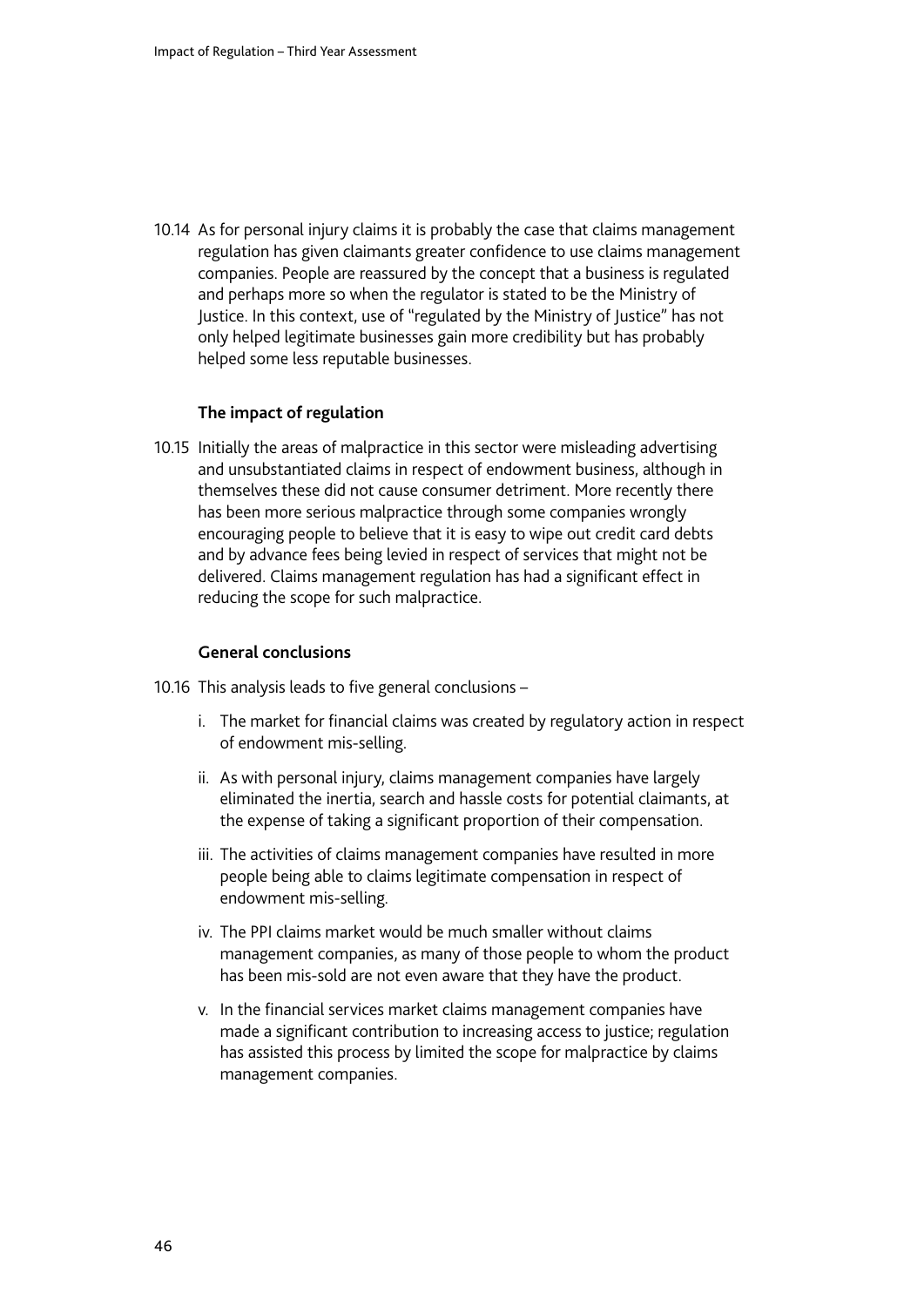### <span id="page-48-0"></span>11. The Market for Claims Management Services

- 11.1 The regulatory impact assessment for the Compensation Bill, published in November 2005, noted that there were no exact figures on the number of companies operating in the claims management market but quoted the Claims Standards Council is estimating that there were about 400 companies in 2005. The regulatory impact assessment based its calculations on the new regulatory authority regulating about 500 companies. In the event, the number has proved to be much higher than this and has also continued to grow rapidly.
- 11.2 The Regulator collects data from individual businesses for regulatory purposes rather than for statistical purposes, which means that aggregate data is not sufficiently reliable to make precise indications of the market trends. However, the data are sufficient to give broad orders of magnitude. Table 2 shows the key data on the size of the claims management market.

| Sector              | June 2008               |             | June 2009               |             | <b>March 2010</b>       |             |
|---------------------|-------------------------|-------------|-------------------------|-------------|-------------------------|-------------|
|                     | Number of<br>businesses | Turnover £m | Number of<br>businesses | Turnover £m | Number of<br>businesses | Turnover £m |
| Personal injury     | 1,409                   | 229         | 2,232                   | 287         | 2,478                   | 248         |
| Criminal injuries   | 422                     |             | 769                     | 2           | 832                     |             |
| Industrial injuries | 200                     |             | 488                     | 3           | 550                     |             |
| Employment          | 234                     | 4           | 453                     | 4           | 490                     | 13          |
| Finance             | 422                     | 45          | 1,126                   | 65          | 1,170                   | 104         |
| Housing disrepair   | 83                      |             | 233                     |             | 256                     | 3           |
| <b>Total</b>        | 2,004                   | 280         | 2,415                   | 361         | 3,172                   | 370         |

### **Table 2 Authorised claims management businesses**

Notes:

1. The figures for the individual sectors are for businesses that reported turnover in that sector on the application or renewal forms and do not include businesses that indicated that that they intended to operate in the sector but which did not have any turnover. The total number of businesses is the total of all authorised businesses and does not equal the sum of the figures for the individual sectors.

2. The figures for turnover are a mixture of reported actual turnover in the year to the previous September and forecast turnover the current year.

3. The figures for March 2010 probably overstate the number of businesses as the renewal process is not complete and more businesses are expected either to surrender their authorisation or to have their authorisation cancelled.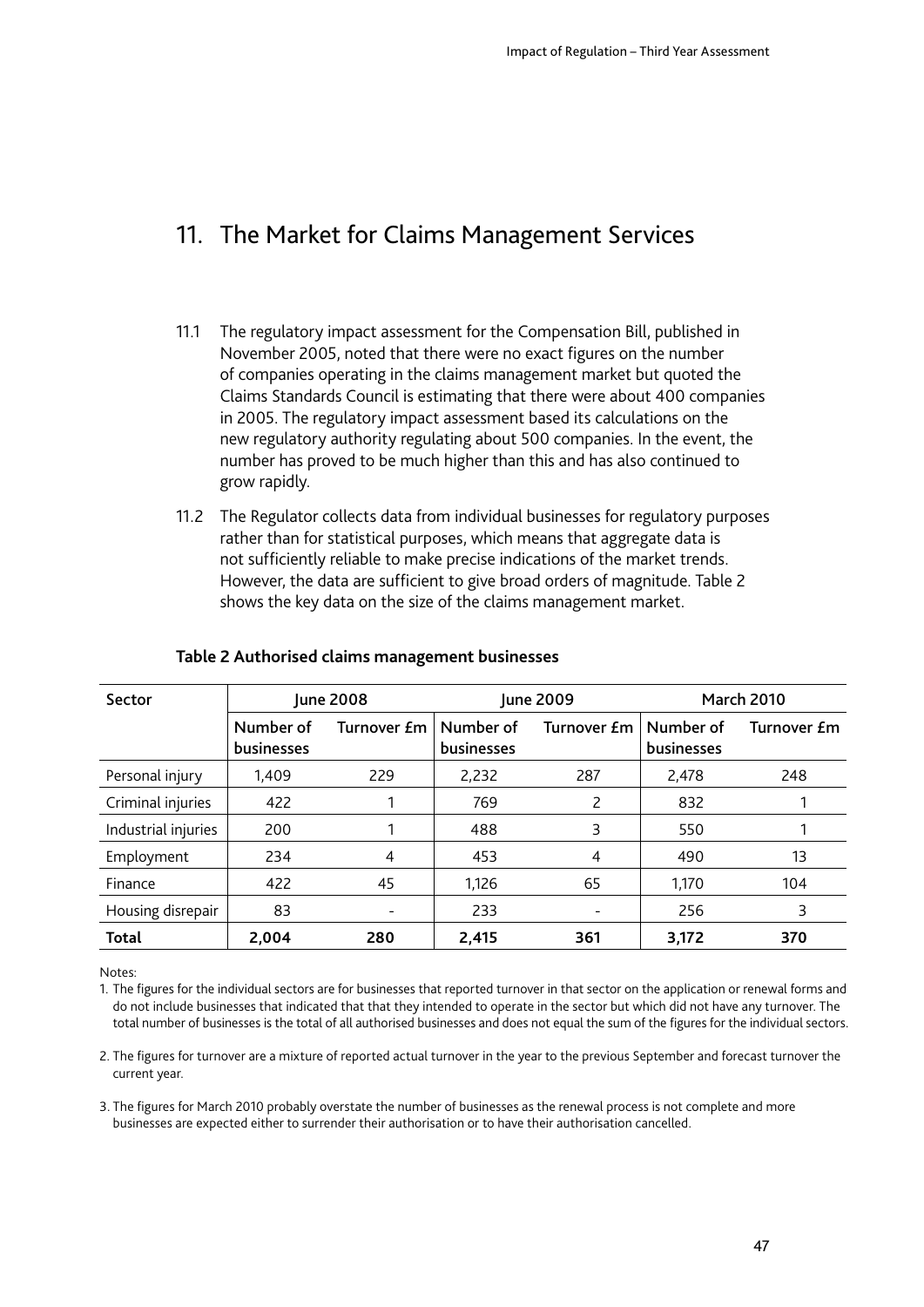- 11.3 Allowing for these qualifications, the main trends are
	- • A sharp increase in the total number of authorised businesses with a much smaller increase in the number of businesses reporting actual turnover;
	- between 2007 and 2009 a significant increase in turnover for personal injury business, followed by a levelling off (the figures are not robust enough yet to conclude that there has actually been a fall since June 2009);
	- an increase in the turnover in the financial services sector reflecting the increased activities in PPI and some UCCA claims areas; and
	- the tiny size of the other four sectors: criminal injuries, Industrial Injuries Disablement Benefit, employment claims and housing disrepair.
- 11.4 One of the unexpected developments since the advent of regulation has been the rapid growth in the number of businesses wanting to enter the market and seek authorisation. Table 3 shows the data.

| Period  | Personal Injury | <b>Financial Services</b> | Total |
|---------|-----------------|---------------------------|-------|
| 2007 Q1 | 394             | 89                        | 428   |
| 2007 Q2 | 660             | 216                       | 830   |
| 2007 Q3 | 219             | 131                       | 326   |
| 2007 Q4 | 122             | 36                        | 146   |
| Year    | 1,395           | 472                       | 1,730 |
|         |                 |                           |       |
| 2008 Q1 | 133             | 45                        | 159   |
| 2008 Q2 | 136             | 53                        | 167   |
| 2008 Q3 | 209             | 121                       | 285   |
| 2008 Q4 | 260             | 220                       | 398   |
| Year    | 738             | 439                       | 1,009 |
|         |                 |                           |       |
| 2009 Q1 | 184             | 139                       | 285   |
| 2009 Q2 | 288             | 221                       | 445   |
| 2009 Q3 | 222             | 89                        | 240   |
| 2009 Q4 | 198             | 84                        | 260   |
| Year    | 892             | 533                       | 1230  |
|         |                 |                           |       |
| 2010 Q1 | 159             | 67                        | 212   |

### **Table 3 Number of businesses authorised**

Note:

The total column shows the number of businesses authorised. The figures in the personal injury and financial services columns show the number of businesses that stated an intention to operate in the respective markets. The total column is not equal to the sum of the other columns because some businesses said they intended to operate in both markets and some also intended to operate only in one of the other markets, particular employment claims.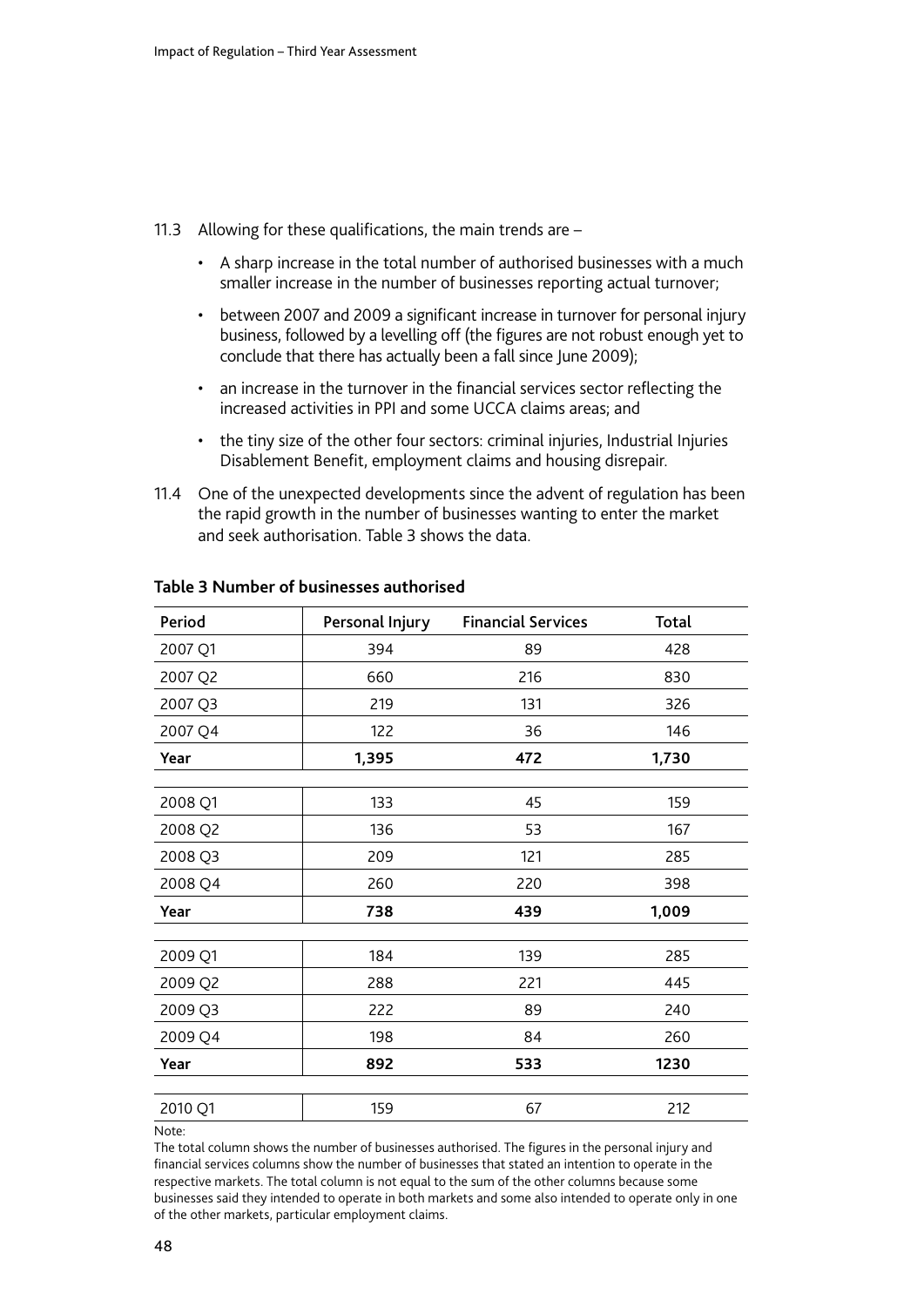- 11.5 It was originally anticipated that after the initial surge of applications the number would then fall to a very modest level. The number of businesses authorised did indeed fall after the initial surge – to a higher than expected level of 146 in the fourth quarter of 2007. However, it has then risen dramatically to a peak of 445 in the second quarter of 2009. It then fell back a little. The reasons for these trends seem to include –
	- Businesses in related markets (such as insurance brokers) realising that they could usefully get some additional business, particularly from existing clients, by offering claims management services.
	- People working for authorised businesses realising that this was a straightforward business to move into to, so branching out and setting up their own.
	- Some informal, and in some cases more formal, franchise or agency arrangements where introducers or salesmen are being helped in setting up their own businesses.
	- Businesses setting up new businesses as a fallback in case regulatory action was taken against the original business.
	- In the case of personal injury business, intermediaries that previously had traded as exempt introducers, rightly or wrongly, deciding, perhaps encouraged by the authorised businesses they passed cases to, that it would be advantageous to them to seek authorisation in their own right.
	- • A special factor in respect of financial services activity was the widespread belief, which turned out to be unfounded, that there was good business to be done by dealing with bank charges and unenforceable terms in consumer credit agreements (UCCA) cases. This explains the surge in the number of businesses being authorised in the financial services sector from the middle of 2008.
- 11.6 A supplementary information form was introduced in August 2010 for applicants intending to do business in the financial services sector. This has led to a sharp decline in the number of businesses seeking authorisation, a trend that has been accentuated by court cases which have had the effect of severely limiting the scope for claims management activities in respect of bank charges and UCCA cases. This is considered in the following chapter.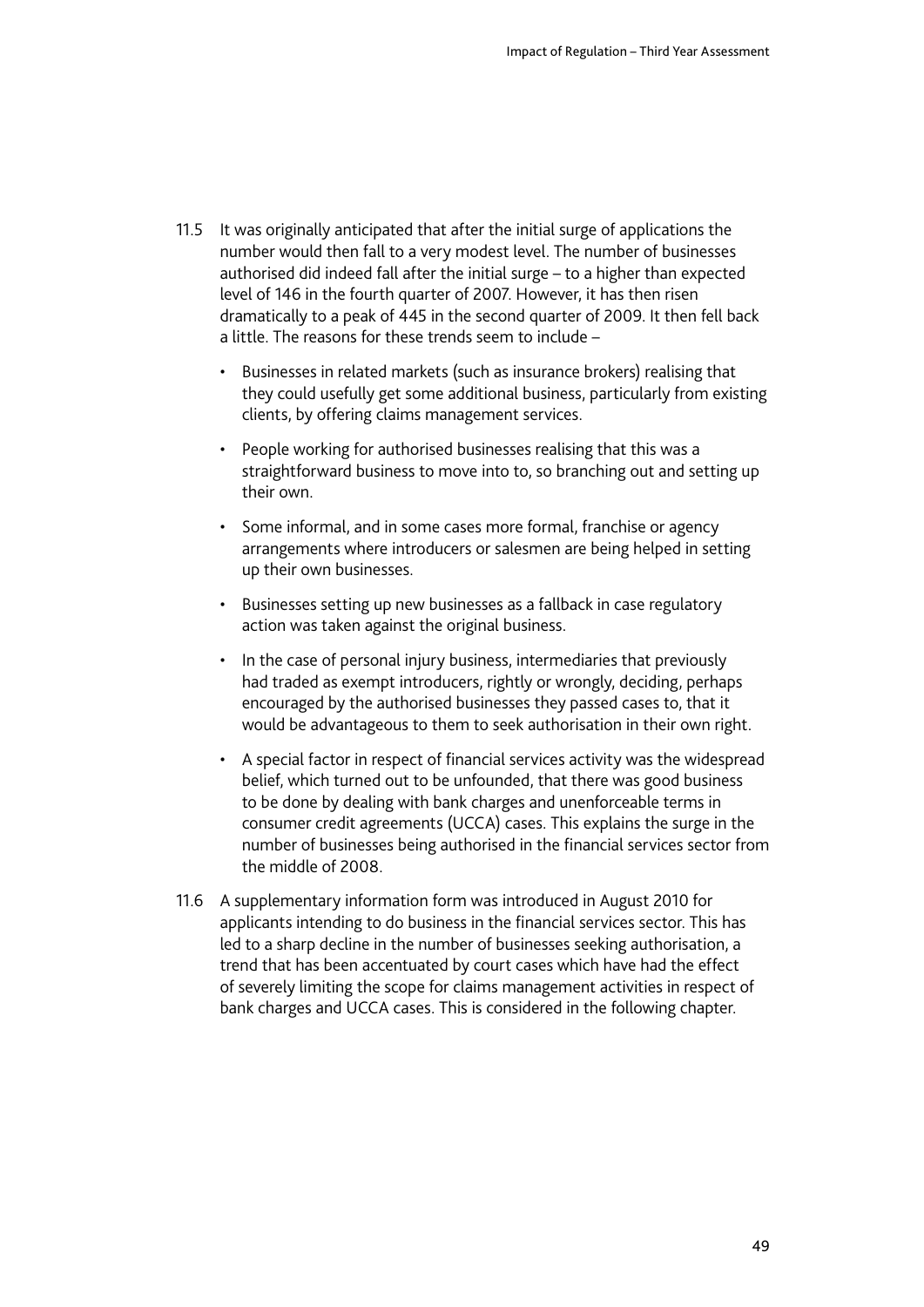### <span id="page-51-0"></span>12. Evolution of the Regulatory Regime

- 12.1 This chapter brings together some of the analysis in previous chapters together with the theoretical analysis of the evolution of regulatory regimes as set out in Chapter 2. In just three years the market for claims management services has changed significantly and the regulatory regime has also evolved. The time is now right to analyse this evolution.
- 12.2 The necessary preparatory work was done prior to regulation being implemented. The market was researched, although this was far from easy given the nature of the market and the lack of data. There was extensive consultation with all relevant stakeholders. Regulation was put in place very quickly therefore reducing the scope for businesses to reorganise their activities so as to avoid the intended effects of regulation.
- 12.3 As this, and previous, impact reports have made clear, the overt malpractice identified at the beginning of the process has largely been dealt with effectively.
- 12.4 The most significant unexpected development has been the rapid expansion in the number of businesses seeking authorisation. The reasons for this have been analysed in Chapter 11. They include businesses in related markets seeing an opportunity to expand into claims management regulation, people branching out from existing businesses and to a limited extent businesses setting up new businesses to protect themselves in the event of regulatory action. It is possible that regulation has contributed to this trend by raising the profile of the claims management industry and giving some credibility to businesses in the sector.
- 12.5 As an aside it might be noted that the regulator has coped effectively with the huge expansion in the number of businesses seeking authorisation. This has been a challenging task which, at times, has threatened to be overwhelming. However, the necessary resources have been made available to handle the increased volume of authorisation and renewal business. There have been no significant financial implications as the application and renewal fees have been sufficient to cover costs.
- 12.6 Overt malpractice has now largely been replaced by more subtle malpractice, in particular misleading statements in advertisements and websites have been replaced by misleading statements in some individual contracts, and with a risk developing of businesses taking more money up-front for services which may not be delivered in the future.
- 12.7 The focus of regulatory work has switched from personal injury business to financial services business.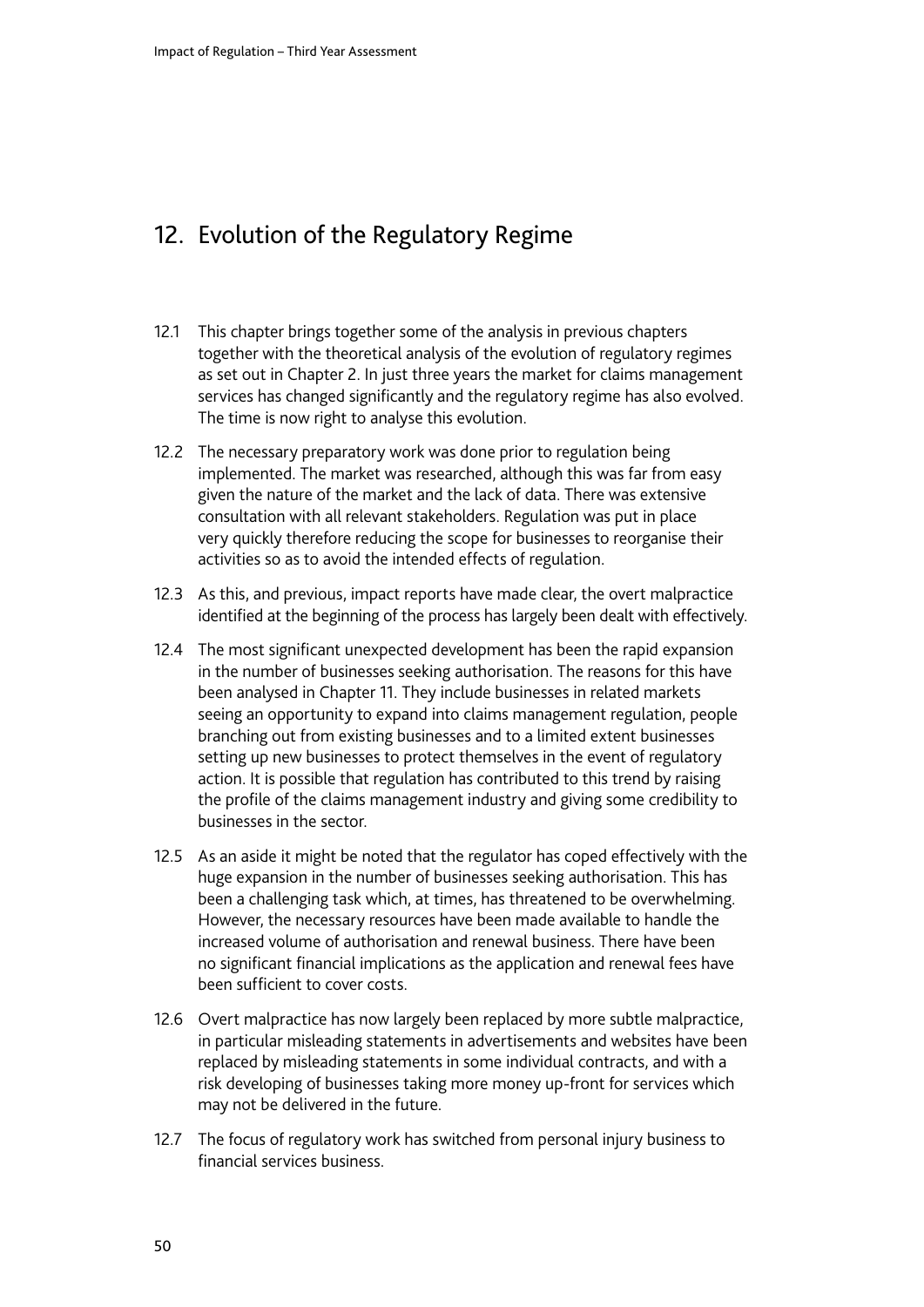- 12.8 As in so many other areas, many of the biggest regulatory challenges have been in areas where other regulators or enforcement bodies also have a role. These have included the Solicitors Regulation Authority (SRA) in respect of all personal injury business, the police in respect of dealing with staged accidents, the Financial Services Authority (FSA) and the Financial Ombudsman Service (FOS) in respect of all financial service claims and the Office of Fair Trading (OFT) in respect of unfair terms in consumer agreement (UCCA) claims. The Claims Management Regulator has therefore had to develop effective working relationships with all of these bodies. On the whole, it has done this rather well although it has not been an easy task. The Regulator is tiny compared with all of the other bodies and is an integral part of the government body rather than a stand alone organisation.
- 12.9 It is always tempting for some commentators to say that what is needed is a single overarching regulator covering the whole of a particular area of business. This may sound plausible but is unrealistic. Business is not divided into neat, watertight activities but rather in any line of activity there tends to be a large number of businesses some of which are specialist but others of which are diversified. For example, an independent financial advisor might be handling personal injury claims as a side line. The only way that a single regulator could cover both activities would be for the FSA to merge with the SRA and to take over claims management regulation. However, this would still leave some companies engaged in activities where the OFT has some relevance so the single overarching regulator would need to embrace the OFT as well. There will never be a single regulator unless there was only one regulator for all activity in the country, and even this would fail to deal with businesses that operate internationally. The task for policy makers is to produce the most effective regulatory structure given market conditions, and the task for regulators is to make that structure work by cooperating where appropriate and ensuring that for each area of activity there is a lead regulator.
- 12.10 The Claims Management Regulator has had to become smarter in its method of operation, and also more focussed on areas of most significant detriment. Initially, it gathered intelligence primarily through its own activities combined with tip-offs from other regulators and authorised businesses. Increasingly, the most valuable source of intelligence, particularly in respect of covert malpractice, has been complaints from consumers. The Regulator does not go out of its way to advertise the fact that it deals with complaints. What has been found however, is that where customers have cause for complaint they will do a quick search on the internet and discover the Ministry of Justice acting as Claims Management Regulator, perhaps through a reference on the website of the business about which they are concerned, and they will make a complaint. Particularly in respect of UCCA claims, the number and type of complaints reaching the Regulator have proved to be a good indication of the need for regulatory action.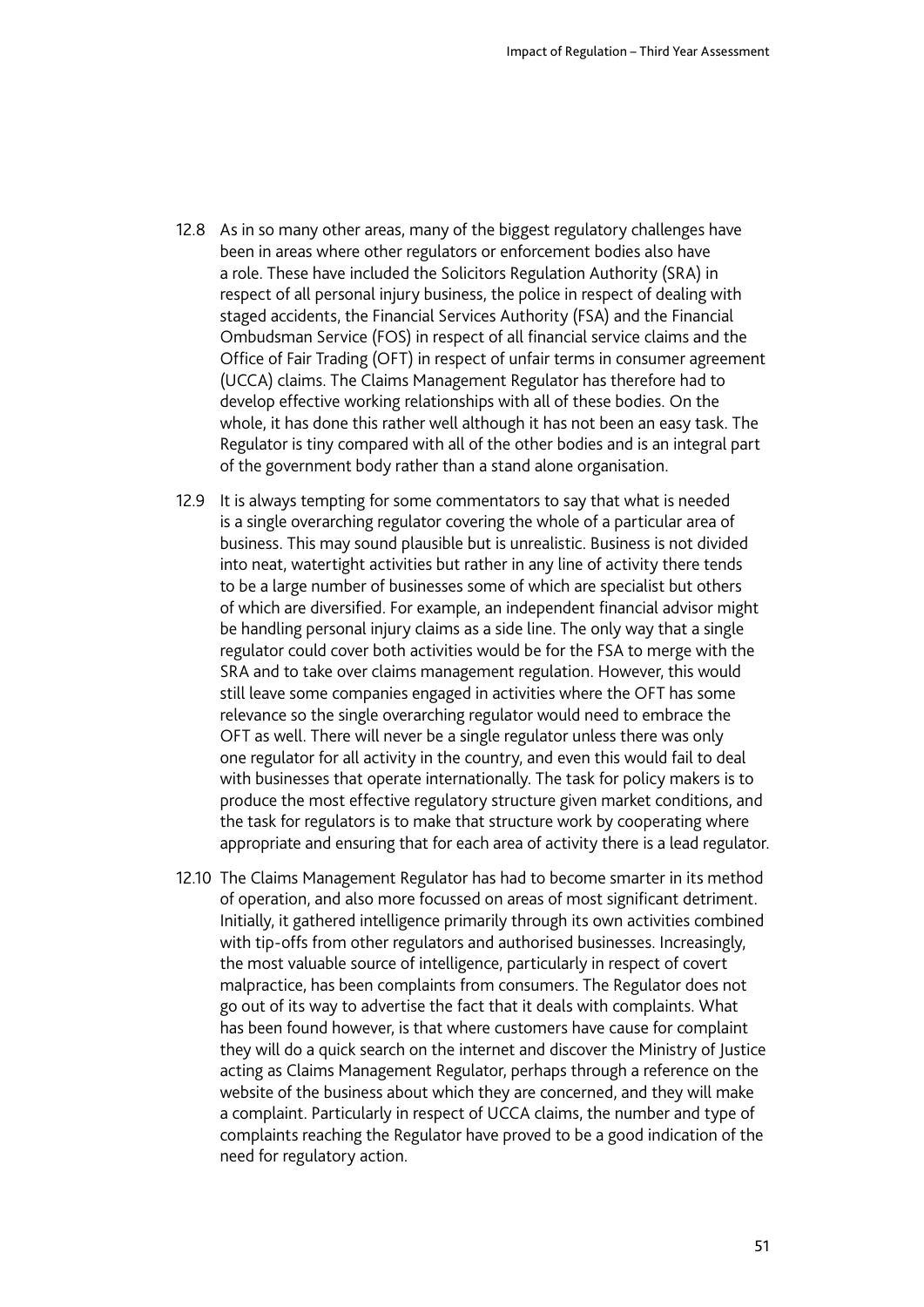- 12.11 Particularly where up front fees are taken, the Regulator has to be able to move quickly, often on the basis of incomplete information and sometimes in conjunction with other regulators. This has proved to be a very challenging task and arguably dealing with some of the abuses in respect of UCCA claims could have been handled more promptly by the regulators more effectively together. However, the right action was taken and the necessary working relationships are now in place to deal with such issues promptly.
- 12.12 One important point has come from the experience of the first few years. The vast majority of authorised businesses are doing work where there is very little scope for significant consumer detriment. This applies particularly to businesses that just introduce personal injury cases to other claims management businesses or directly to solicitors. At the other extreme, some businesses handling UCCA claims have posed a risk to consumers, potentially by misleading them as to the prospects of being able to write off their debts and also by taking significant upfront fees. The regulatory system cannot treat these two types of business equally. A significant step was taken in August 2009 when a supplementary information form was introduced for businesses in the financial sector. Enforcement work has also concentrated more heavily on businesses that pose a significant threat to the public rather than businesses which are not complying with detailed provisions in the rules which in themselves are not serious.
- 12.13 Generally, the regulatory regime seems to have evolved appropriately in accordance with the changing market and the experience and information it has gained as a regulator.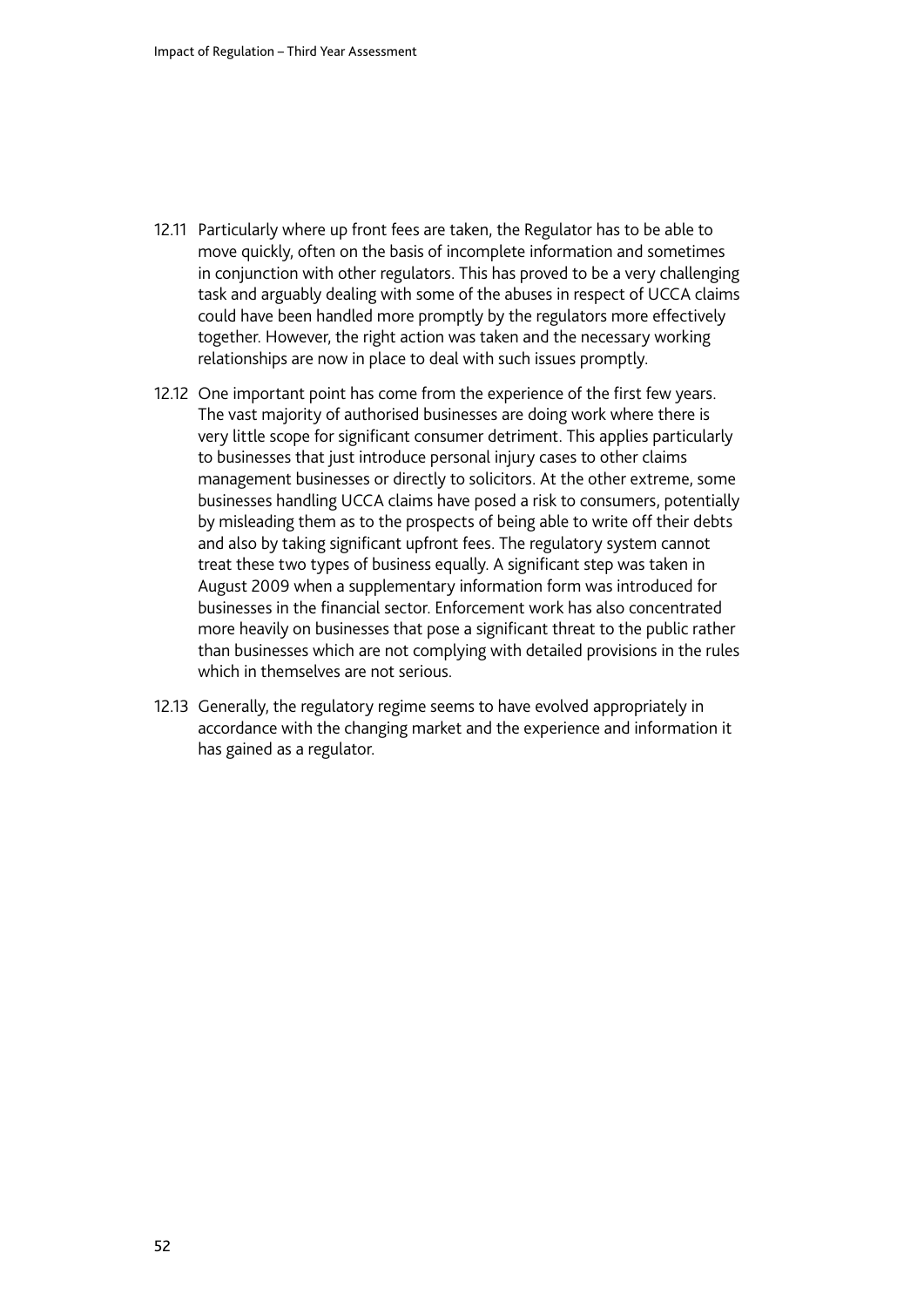### <span id="page-54-0"></span>13. Overall Assessment

### **Removing malpractice**

- 13.1 The regulatory regime for claims management activities is considered to have had a significant effect in removing malpractice within three years of the Compensation Act 2006 being implemented. Specifically –
	- cold calling in person has been significantly reduced;
	- unauthorised marketing in hospitals has been largely eliminated;
	- significant progress has been made in co-operative working arrangements to deal with fraudulent motor accident claims;
	- misleading use of the expression "no win-no fee" has largely been eliminated;
	- misleading claims on websites have been almost entirely removed and rules requiring websites to give a physical address are being complied with;
	- what little malpractice there was in respect of handling endowment claims has largely been removed; and
	- the scope for malpractice among claims handlers dealing with bank charges and UCCA claims has been significantly reduced.
- 13.2 These achievements have been secured a very modest cost. The total cost of regulation in 2009/10 was £2.3 million, entirely financed by fees made by authorised businesses.

### **Increasing access to justice**

- 13.3 There is little doubt that claims management companies have increased access to justice. Without their marketing and claims handling work a significant number of people who would not otherwise have done so have obtained compensation which was properly due. However, at the margin the increased "access to justice" has led to a belief in some quarters that compensation can be obtained when it is not properly due.
- 13.4 Regulation has had no more than a marginal effect on increasing access to justice, and that effect has been swamped by the impact of claims management companies themselves. However, by reducing the scope for malpractice in the market and by the seal of respectability that regulation gives at the margin, regulation has made people more confident about using claims management companies.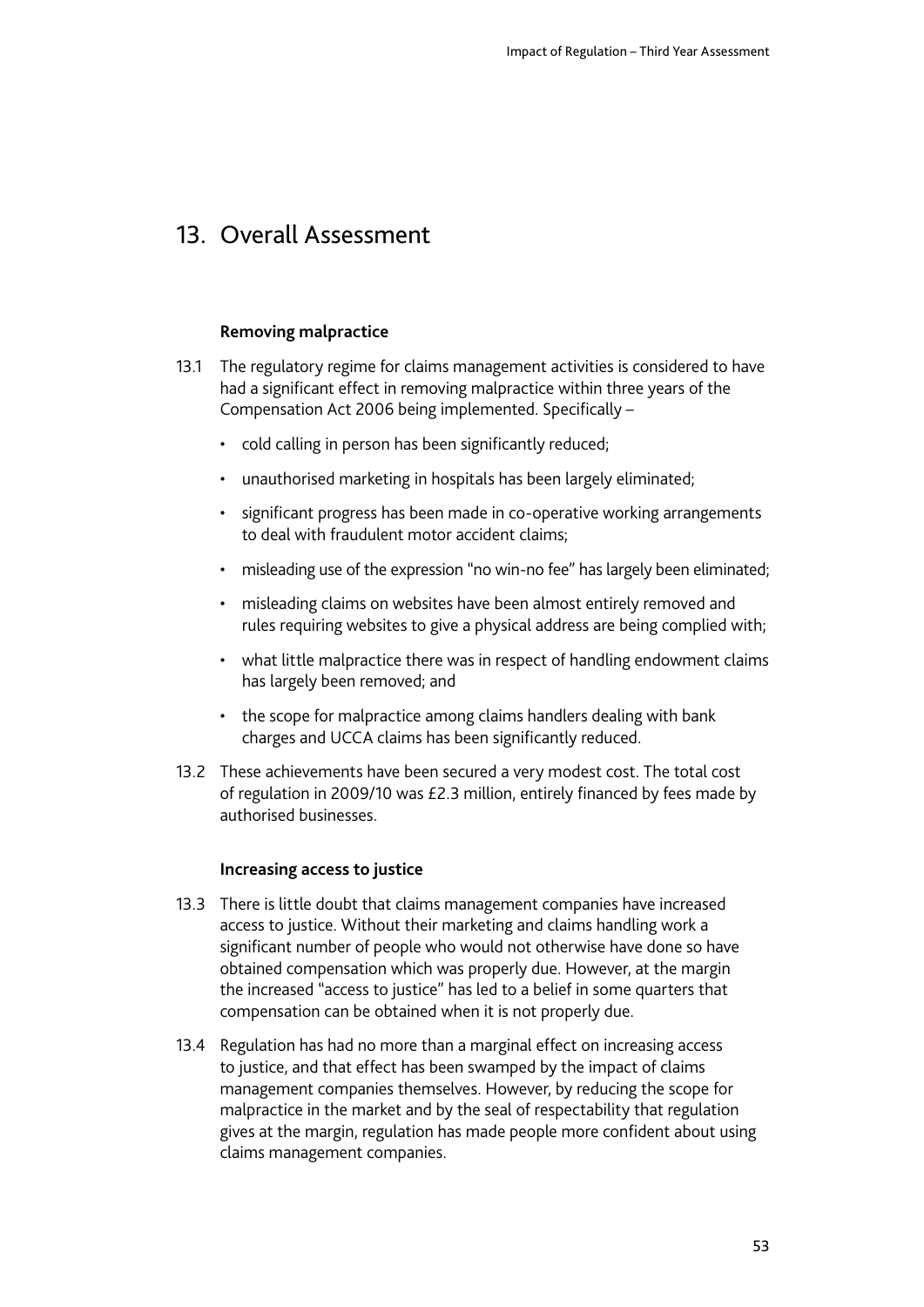### **An external view**

13.5 The succession of impact reports on claims management regulation have been written by someone involved in setting up and operating the regulatory regime. Ideally, a completely independent assessment is needed. It is therefore appropriate to note that claims management regulation was chosen as a case study for the Better Regulation Executive project, *Better Regulation, Better Benefits*. The following extracts are taken from the case study report, Better Regulation, *Better: Getting the Balance Right Case Studies*, (Department for Business, Innovation and Skills (BIS) October 2009):

'Claims management regulation is a good example of how regulation can be introduced quickly, efficiently and at low cost, with the support of the industry concerned, to protect consumers.

Darren Werth, Chairman of the Claims Standards Council said: "Claims Management Regulation has cleaned up the industry very effectively and very quickly."

Andy Wigmore, Policy Director of the Claims Standards Council agreed: "We were getting 100 complaints a day from A&E departments (about ambulance chasers). Within three months of the regulation coming in, these had stopped." Good stakeholder engagement has strengthened the regulation and ensured industry support... This regulation has teeth – it is not just regulation for regulation's sake and this only happened because of the engagement with stakeholders. The nucleus of this regulation is the Regulatory Consultative Group which has given the regulator the opportunity to see and listen with amazing clarity. With any regulation you will get stakeholders who want to engage – this means you get regulation you can do something with."

### Consumers have benefited

The regulation seems to have had a quick and effective impact on raising standards in the industry. It has also benefited consumers. Following the abolition of legal aid, Citizens Advice Bureaux handled over 130,000 enquiries about personal injury claims: it says the regulation has made a big difference to the market and to consumer experience. Citizens Advice collated reports from across its bureaux of experiences with claims management companies and since the legislation was introduced it has seen a drop in numbers of people seeking support from 873 in 2006-7, to 531 in 2008-9.

"Overall this has been a successful regulatory intervention done quickly and effectively."

James Sandbach, Citizens Advice (Author of *No Win, No Fee, No Chance for Citizens Advice*, December 2004)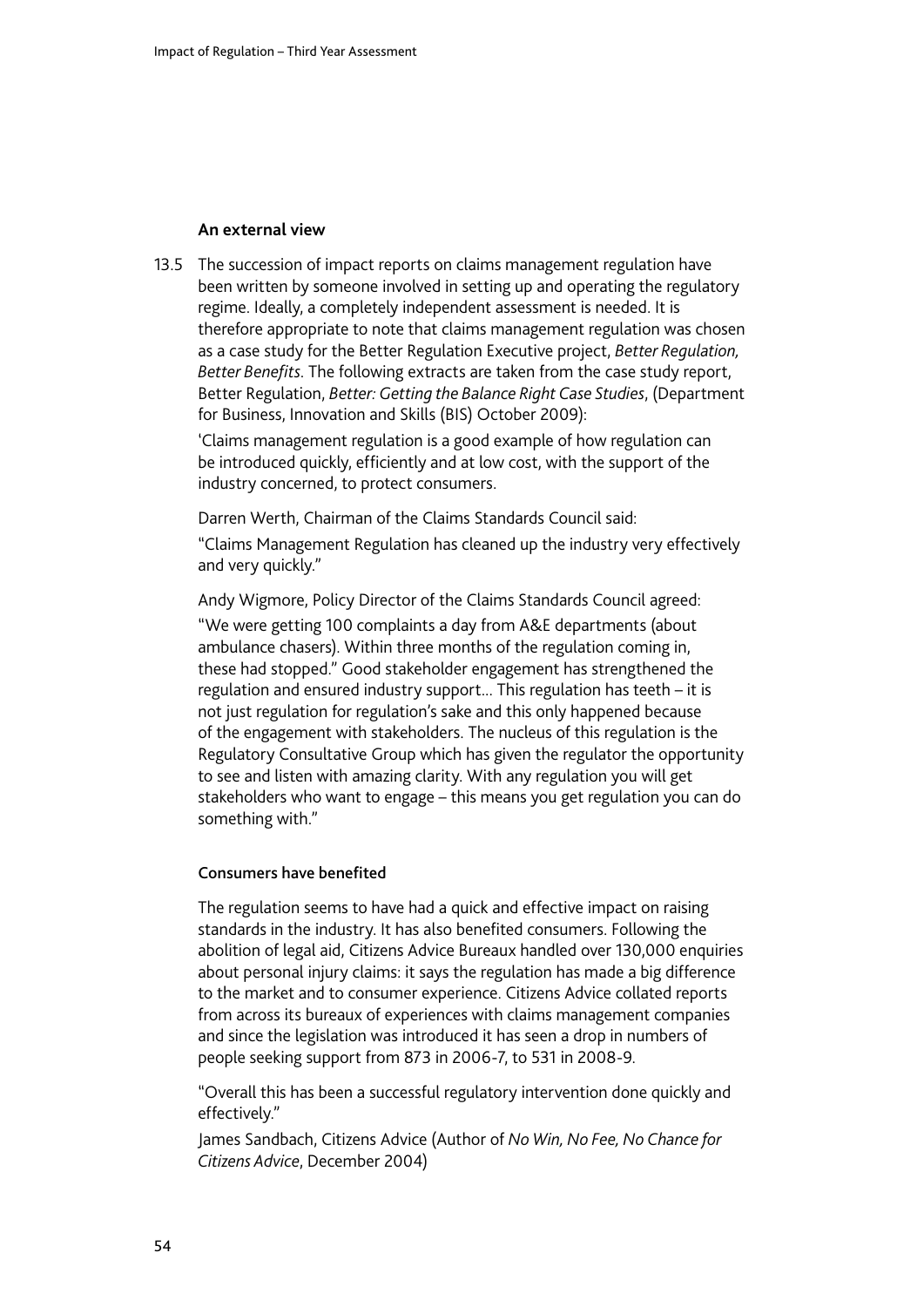### Claims management regulation has not solved the whole problem

Some have questioned why this regulation was necessary. But those involved state that the system had created an environment where consumers became a commodity and this led to a high degree of malpractice. Much of this has been addressed through the regulation.

A main challenge with the regulation is displacement activity – companies are continually trying to find a way around the law. A review carried out for the Ministry of Justice (MoJ) one year following implementation suggested that some activity had moved to solicitors who brought procurement activities in-house to avoid claims management regulation. The MoJ works closely with the SRA to tackle these issues but cannot use its enforcement processes to address it directly. The regulator also has to keep alert to new markets. At the time of writing there is a new wave of claims activity, due to provisions in the Consumer Credit Act allowing consumers to challenge their credit agreements. Some claims management companies are advertising to say they can take this up on behalf of consumers, requesting up front fees from consumers – for something consumers can easily do themselves. There is also a particular issue where solicitors charge fees to consumers up front.

### The 'net' benefit is difficult to measure

It is difficult to quantify the benefits of claims management regulation as no monetary value has been given to the improvements described above. The original estimate of costs to business were for the authorisation fees – estimated at £3000 – £4200 a year – plus additional policy costs of between £0 – £5000 a year, depending on the services already provided by the business. This was on the basis of 500 companies becoming authorised leading to a total estimated cost to business of between £1.5 million – £4.6 million, depending on size and level of activity. Actual figures are likely to be different although no current cost data exists. This is due to the greater number of companies who have registered and the basis for fees calculation based on turnover. These, plus the operating costs, are relatively low but without the estimate on benefits, we cannot give a value to the 'net' benefit.

#### Some key features have ensured the creation of a successful model of regulation

Despite the challenges, on balance the regulation is effective, particularly as the sector has expanded on a greater scale than was originally anticipated, and it has met the original aims of raising standards and protecting consumers. So far there have been no prosecutions and the MoJ sees this as a positive result. In line with better regulation principles, it takes a targeted approach and encourages compliance rather than taking a punitive approach. This does not mean it is not tough: at the time of writing over 100 businesses have had their authorisation cancelled and nine businesses are currently suspended (the majority due to failure to complete the 2008 or 2009 renewals processes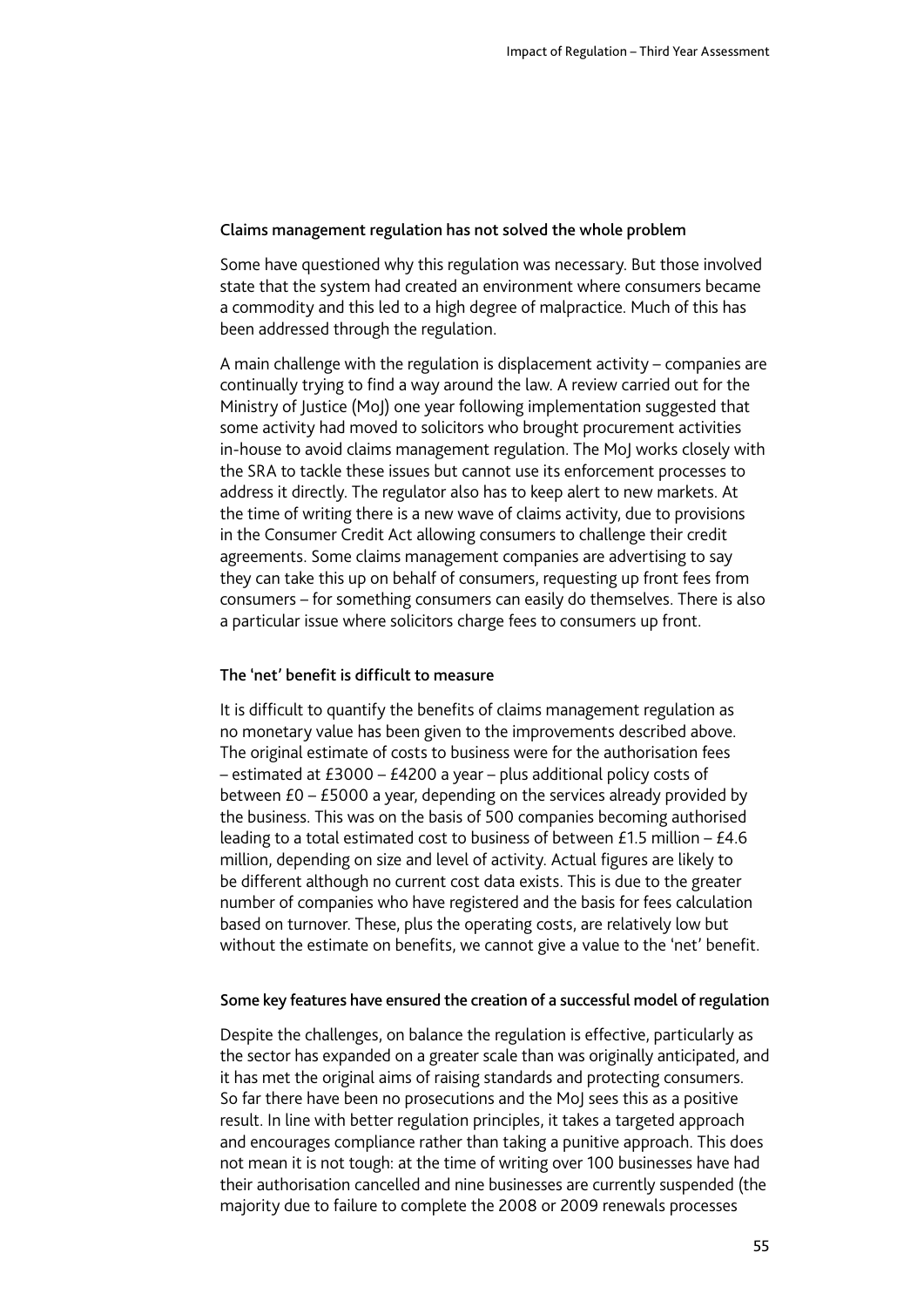but with a rising number due to serious breaches of the conditions of authorisation) and it pursues companies it thinks may be acting illegally.

The key success factors of this model include:

- the use of existing structures to create a regulator framework that could come into effect quickly and cheaply;
- the partnership working;
- the sliding scale of fees;
- an understanding the market;
- the early, meaningful consultation and engagement of stakeholders; and
- • keeping the administrative burden to a minimum.

In addition, this is one of the few areas of regulation where regular post implementation reviews are carried out on a range of issues. The first review, commissioned by the MoJ, confirmed the reduction in malpractice, aggressive advertising and cold calling in person described above. It also made recommendations for more work to be done in a number of areas including regular surveillance of websites, eliminating unauthorised activity and working with other agencies to reduce crime in the sector.'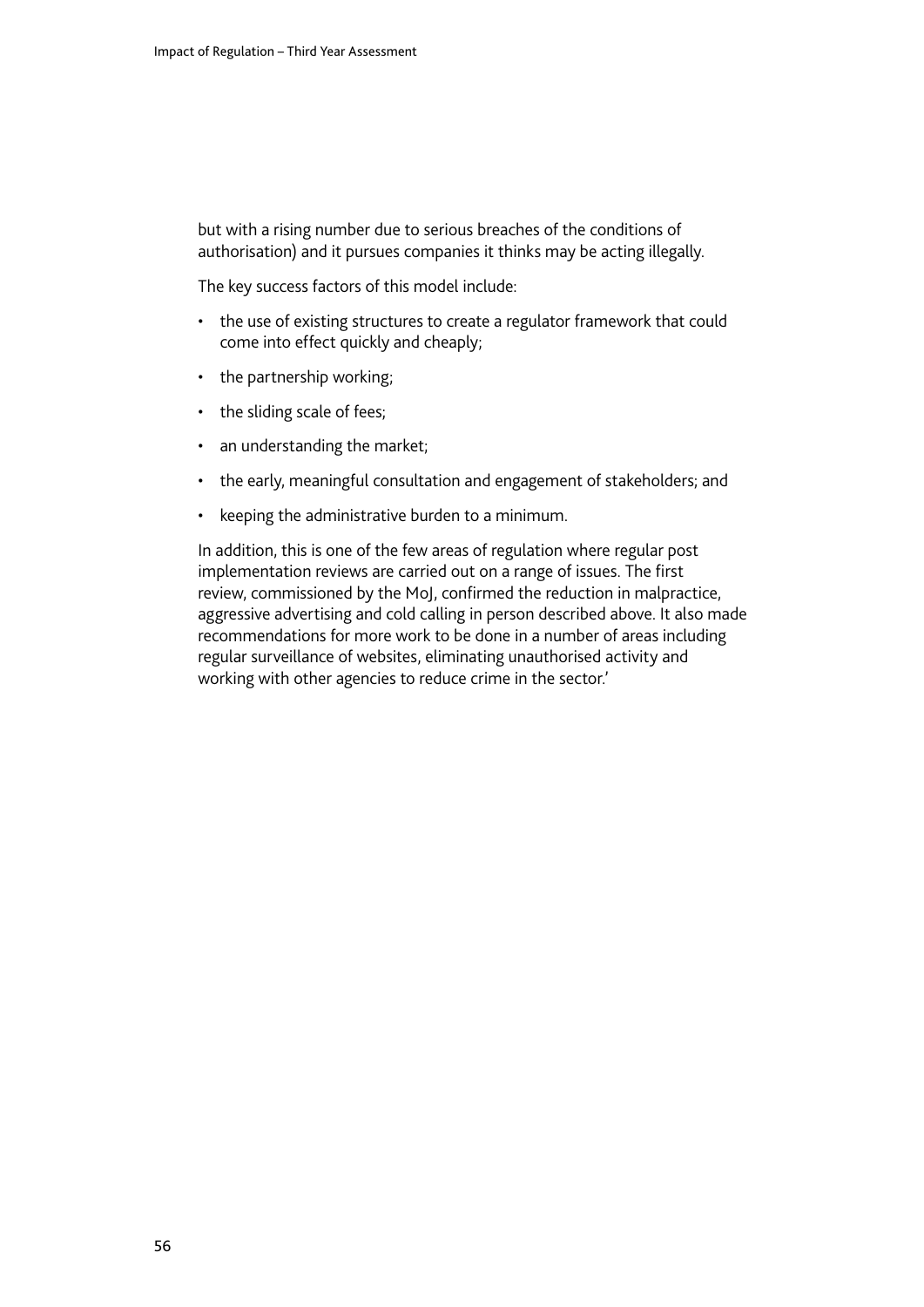### <span id="page-58-0"></span>14. Future work

14.1 This chapter suggests a number of issues that might usefully be considered by the Regulator. These build on the work that the Regulator has been doing and the way that the regulatory regime has evolved, as described in the chapter 12.

### **Differentiating Businesses**

- 14.2 The regulatory regime has always had some differentiation between businesses, and that differentiation has increased over time and currently comprises –
	- businesses that hold client funds must do so in client accounts:
	- businesses that represent clients in personal injury cases are required to have professional indemnity insurance; and
	- businesses seeking authorisation for financial services claims must complete a supplementary information form.
- 14.3 There is scope for the Regulator to introduce more differentiation between businesses whether authorised or seeking to be authorised. The criterion on which this must be based is the potential risk to consumers. Where businesses are acting purely as intermediaries, passing on claims from one person to another, there is little risk and little need for an intrusive regulatory regime. However, there are some activities or practices that are inherently high risk regardless of which sector they are in. These include where clients are required to pay a significant upfront fee, and where businesses provide advice on the legality of contracts.
- 14.4 Consideration could be given to requiring businesses engaged in high risk activities to furnish a statement of competence with their application, demonstrating that they have the necessary skills, experience and resources to handle the business they are planning to undertake. There is a useful analogy for this in the OFT regime for consumer credit businesses. It would be possible to go beyond statements of competence and require competency tests and even qualifications, but this would take some years to put into place and would also seem disproportionate, given the tiny size of the market.
- 14.5 There may be also be a case for the Regulator to raise the bar for businesses that are already authorised. Currently, there is a slightly anomalous position in that a new a business seeking to get into the UCCA market and which might pose a significant threat to consumers has to go through significant hoops in order to be authorised. By contrast, an existing business that merely introduces personal injury claims to lawyers could move into this new market immediately without the checks being applied before they do so, although there is no evidence that this has happened. Those intent on malpractice in high risk areas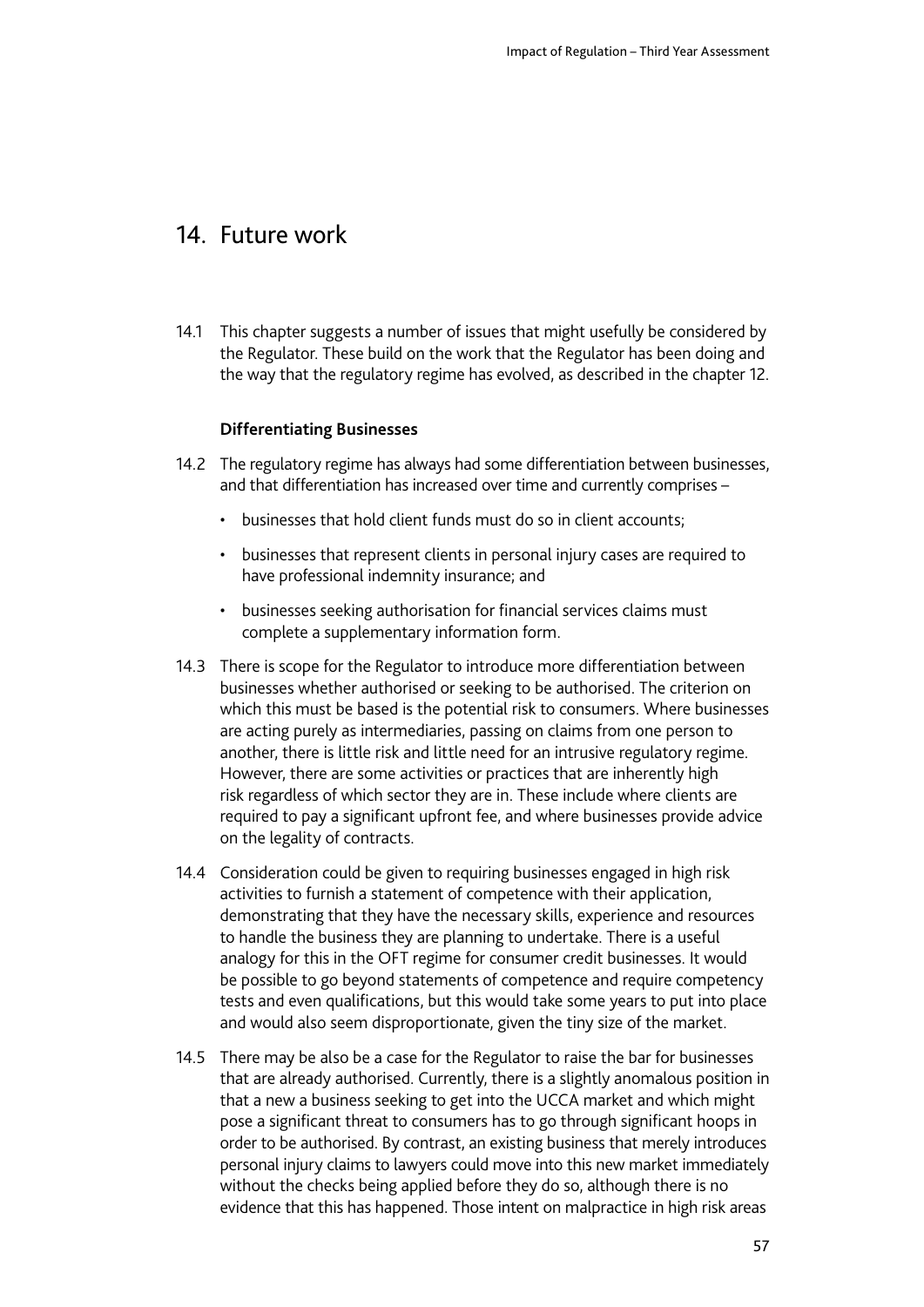could find this an easy route into the market. The Regulator could consider whether it can introduce additional requirements for existing businesses undertaking high risk activities as a condition of the remaining authorised.

### **Dealing with Misleading Information**

- 14.6 It has been observed that to the extent that consumers are given misleading information, this now tends to be on an individual basis in individual phone calls or face- to-face meetings rather than in advertising. This is clearly more difficult for the regulator to tackle. There are two measures that might usefully be considered:-
	- Where businesses make outward phone calls to consumers, there could be a requirement that all such calls are recorded and that recordings should be retained for a given period of years and made available on request to the regulator. Some regulators have such a requirement. It is not expensive to implement and for their own internal purposes many businesses record telephone calls. There remains a risk that in addition to monitored calls some sales staff with or without the encouragement of the management of their business will make calls outside of the formal system at which misleading information can be given.
	- There may be a need for some more mystery shopping where the regulator has prime facie evidence that a business does give misleading information. This is fairly complex to set up but sometimes is the only real means of dealing with some businesses.

### **Approach to authorisation**

14.7 Currently, the authorisation procedures lean towards helping applicants whose application forms are unsatisfactory. While this was justified originally (and is a recommended approach under the Regulator's Compliance Code<sup>1</sup>), when the regulatory regime was new, given that the regulation of claims management companies is now well established and understood, the time is right for a review of the approach. Claims management businesses purport to be able to help people claim what is their entitlement from insurance companies, financial services businesses and other organisations. This requires a degree of competence and care. If such businesses are unable to complete an application form for authorisation then their ability to provide a fully competent service to their customers may be in question. The current practice can also lead to higher costs for the Regulator both in bringing businesses to compliance initially and subsequently in monitoring the activities of such businesses. Consideration could be given to modifying the current approach in two ways –

<sup>1</sup> [http://www.berr.gov.uk/policies/better-regulation/improving-regulatory-delivery/implementing](http://www.berr.gov.uk/policies/better-regulation/improving-regulatory-delivery/implementing-principles-of-better-regulation/the-regulators-compliance-code)[principles-of-better-regulation/the-regulators-compliance-code](http://www.berr.gov.uk/policies/better-regulation/improving-regulatory-delivery/implementing-principles-of-better-regulation/the-regulators-compliance-code)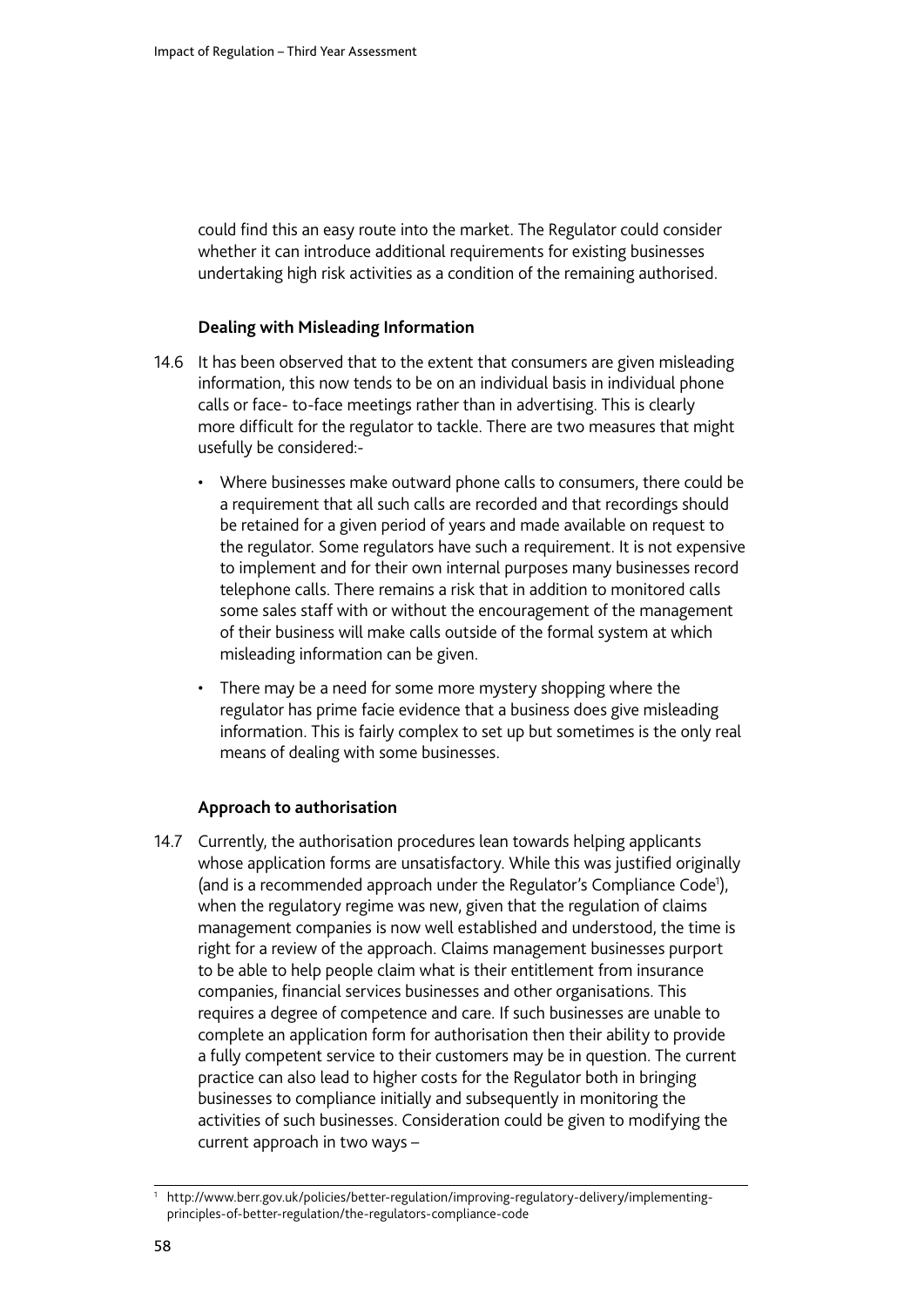- Where an application is incomplete or inconsistent the Regulator could do no more than indicate where it is incomplete or inconsistent and not engage in an iterative process. Applicants could be advised that they can seek professional help in making an application. This approach would help weed out the incompetent and raise the hurdles for all.
- Where an application raises significant regulatory concerns it needs to be handled appropriately. Tactics might include asking the applicant to demonstrate suitability and competency, visiting the premises of the applicant and interviewing directors and staff, asking the applicant to visit the Regulator for an interview, making more extensive background enquiries and requiring the applicant to produce a business plan. These steps have been deployed in individual cases, and there is scope to build on this experience.

### **Use of the expression Regulated by the Ministry of Justice**

14.8 The rules to which claims management businesses are subject do not require them to state that they are authorised but if they do state this, they have to use a prescribed form of wording: "regulated in respect of regulated claims management businesses by the Ministry of Justice". In order to comply with EU law there must also be a reference to the Regulator on the websites of claims management businesses. With the benefit of experience this requirement could be reconsidered to help ensure undue comfort is not given to consumers by some businesses trying to exploit the fact that they are regulated by the Ministry of Justice; there have been reports of businesses saying on the telephone that they are working on behalf of the Ministry of Justice. This badge of respectability has the potential to be abused. Some other regulators have similar requirements, but also have more onerous regulatory requirements, the FSA being a good example. In contrast, the OFT prohibits credit brokers from saying in advertisements that they are regulated by the OFT, but does require them simply to state their consumer credit registration number. The Claims Management Regulator could consider whether it should change its requirement to one more similar to that operated by the OFT. It is recognised that there would need to be some leadin time before this could be introduced.

### **Anticipate Problems**

14.9 Regulators now cannot be simply reactive. The financial crisis of the last few years has demonstrated this with there now being a general acceptance of the need for "macro prudential" regulation. Using available intelligence from complaints, market analysis and information from other regulators and enforcement bodies, regulators need to be even more forward looking, assessing what risks might emerge in the immediate future and ensuring that there are systems in place to deal with those risks. This will also require more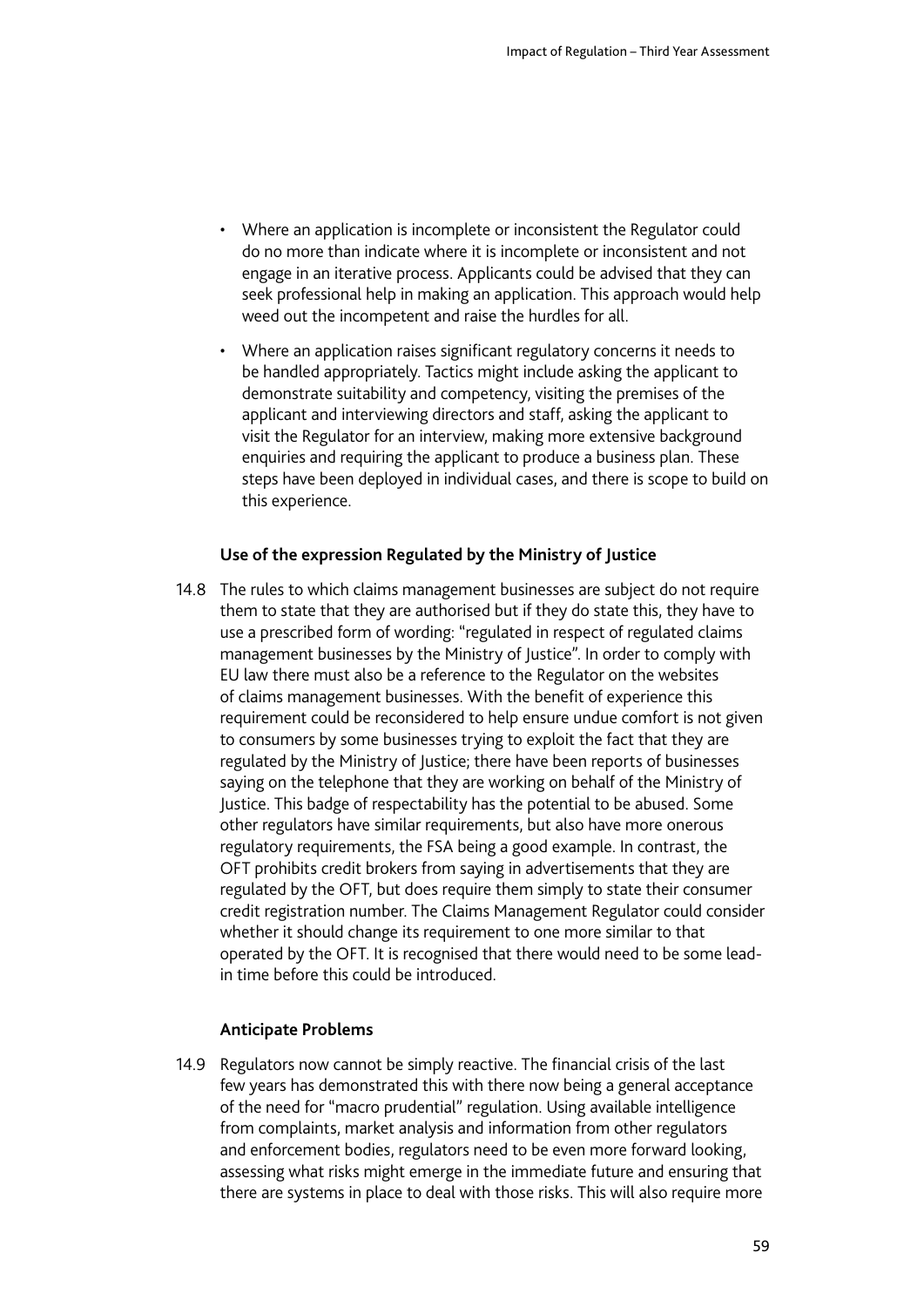extensive cooperation with other regulators given that the main problems areas are where more than one regulator is involved. Good management information is needed to ensure there is a clear handle on what is happening in the market place.

### **Concentrate Enforcement Activity**

14.10 The Regulator already concentrates enforcement activity on areas where there is likely to be greatest risk to consumers. This practice needs to continue and perhaps consideration could be given to extending it. This could involve reducing the regulatory burden on some businesses.